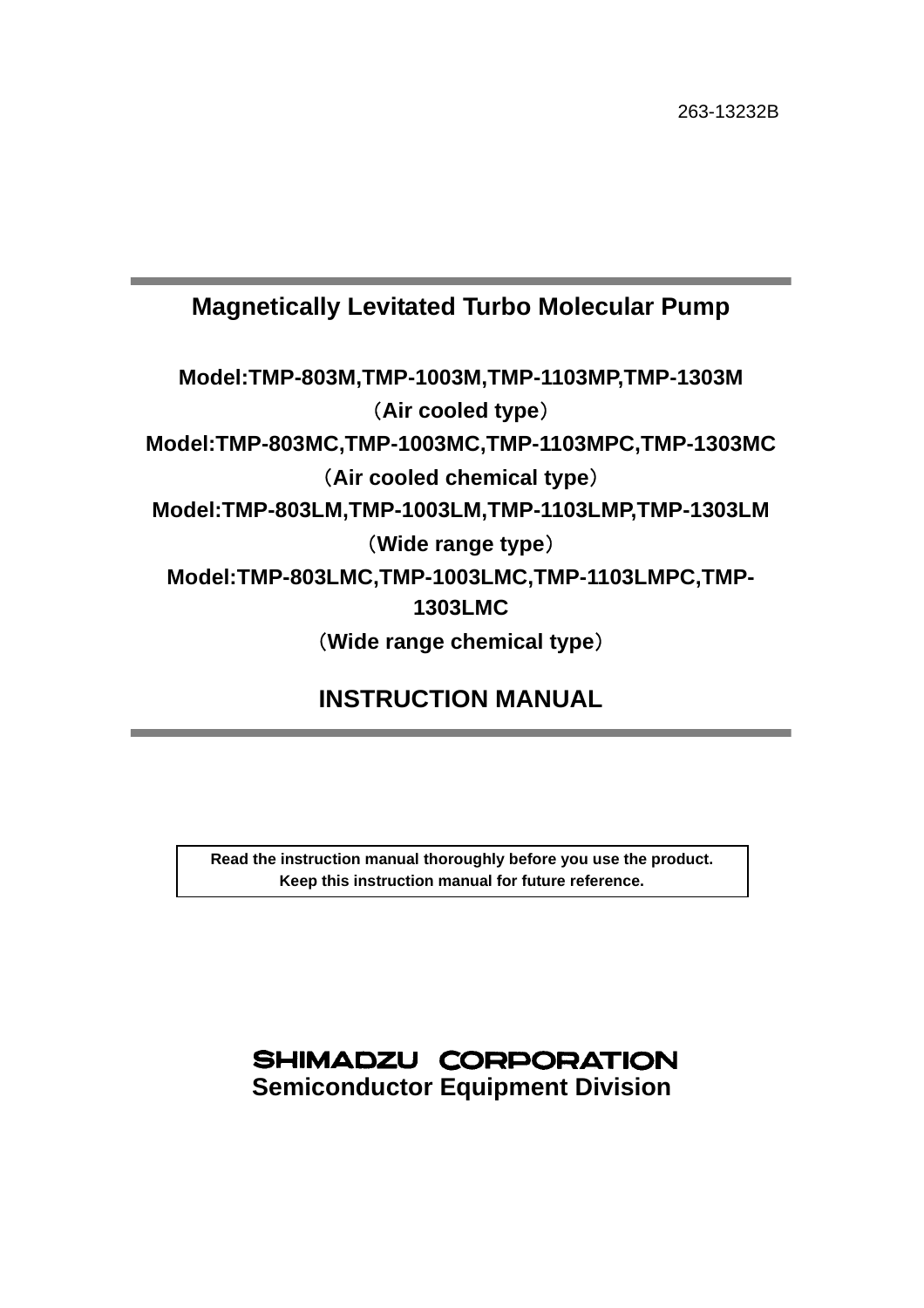# Introduction

Thank you for choosing the turbo molecular pump made by Shimadzu Corporation. (hereafter referred to as "turbo molecular pump").

Please read the instruction manual carefully in conjuction with the instruction manual of "Power Supply Unit" before using Turbo molecular pump, and save the instruction manual for future reference.

### Copyrights and Disclaimers

This document is copyrighted by Shimadzu Corporation. Please refrain from reproducing or copying part or all of this document without permission from Shimadzu.

In an effort to improve the product, this document may be revised in the future without notice.

Every effort has been made to prepare an accurate and complete manual, but if an error or omission should be discovered, revisions might not be possible immediately.

Shimadzu does not take responsibility for any effects that may result from the use of this manual.

Copyright © 2003-2006 Shimadzu Corporation.All rights reserved.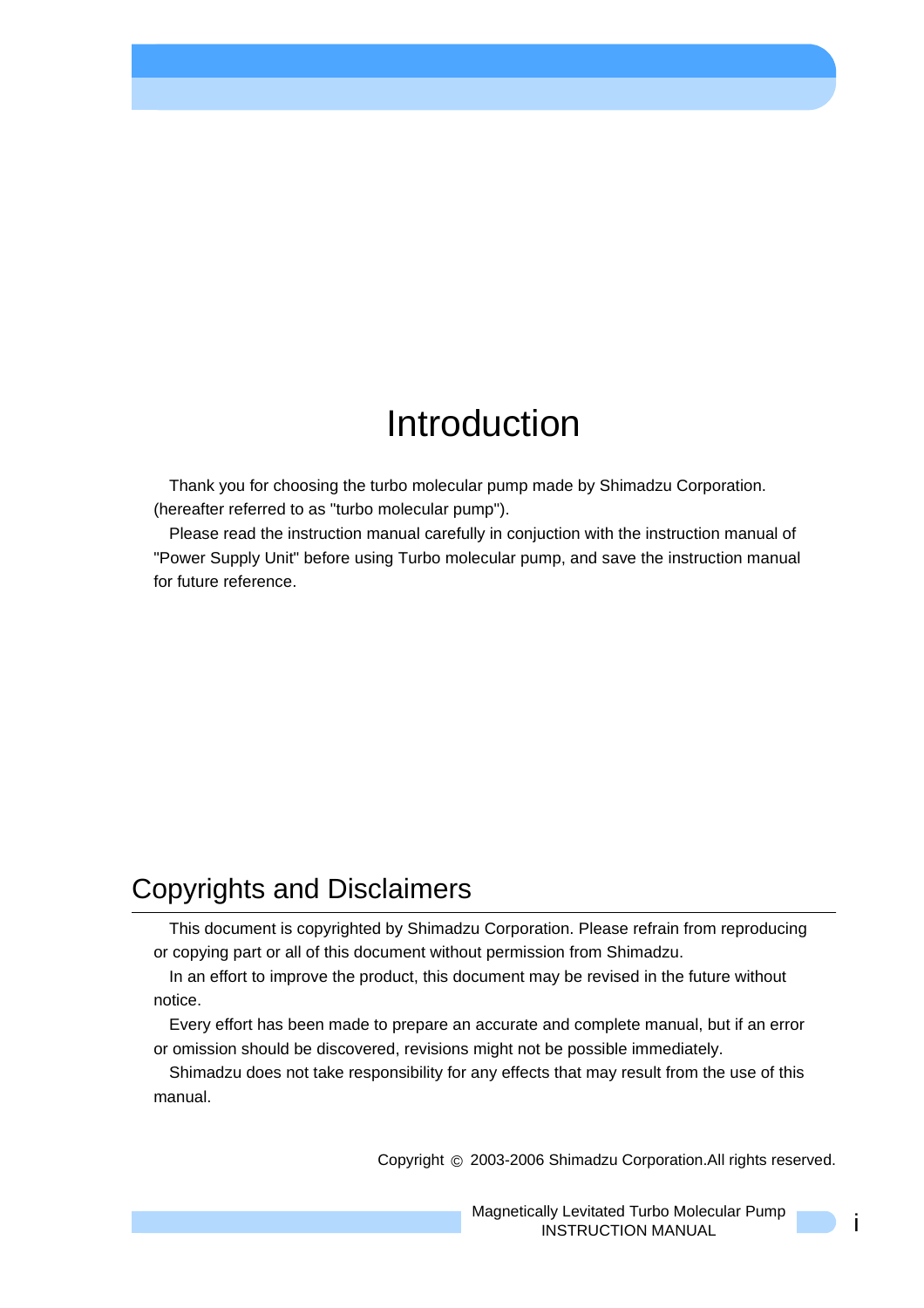# Precautions for Safe Operation

The instruction manual's nomenclature for warnings and precautions complies with the following safety warning symbols.



Indicates a potentially hazardous situation whitch, if not avoided, could result in serious injuly or possibly death.



Indicates a potentially hazardous situation whitch, if not avoided, may result in minor to moderate injuly or equipment damage.

**NOTICE**

Emphasizes additional information that is provided to ensure the proper use of this product.

**WARNING**

Turbo molecular pump repair and/or power supply repair can be very hazardous. Only trained technicians who are authorized by Shimadzu may do service of products.



**WARNING**

Neither overhaul nor modify the pump proper and power supply unit without admission. Doing so would impair safety of the pump proper.



**WARNING**

Decisions on system compatibility should be made by the system designer or the person deciding the specifications after conducting tests as necessary.The responsibility for guaranteeing the expected performance and safety of the system lies with the person who decides system compatibility.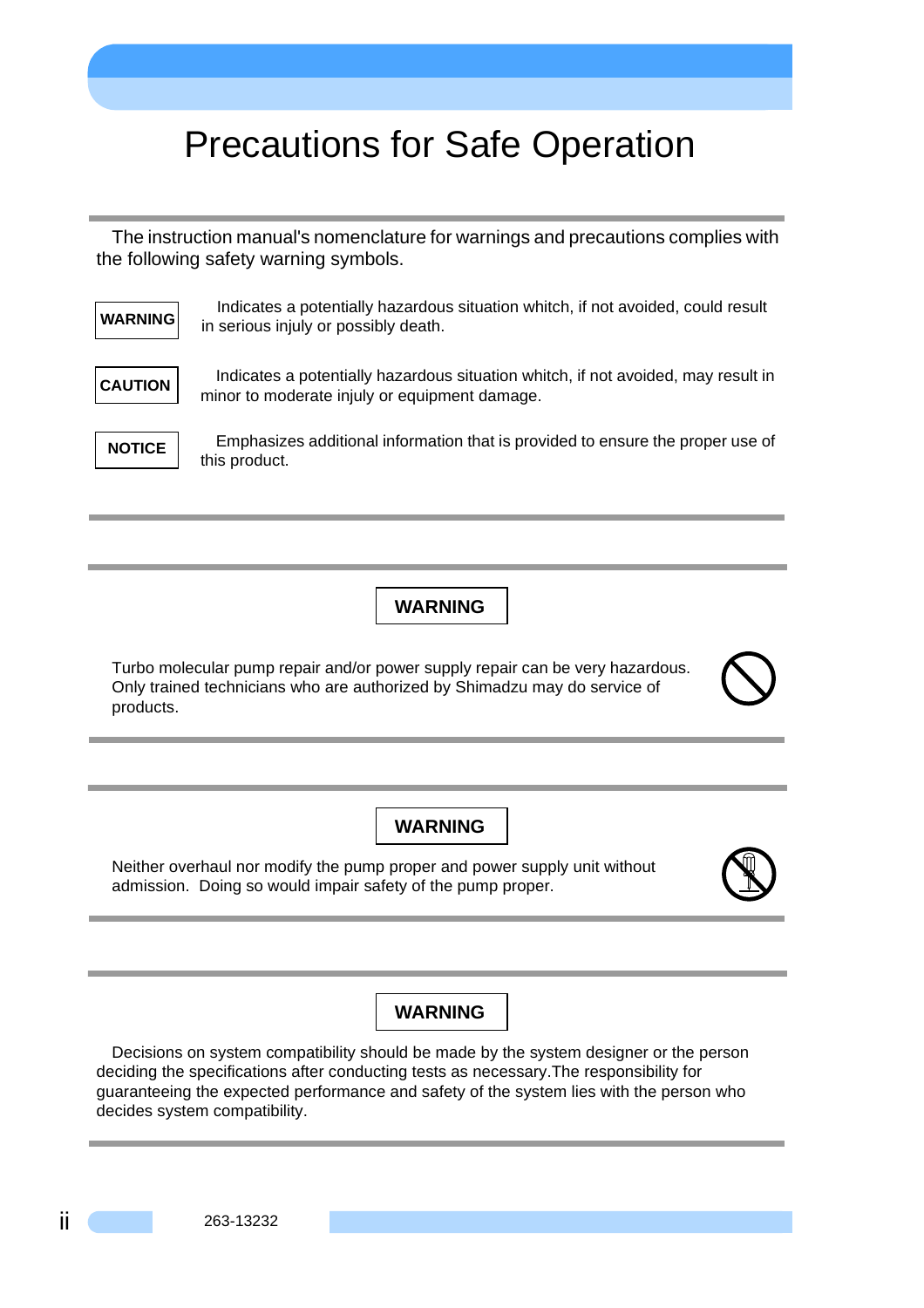#### **WARNING**

Do not operate before safety has been confirmed.

The turbo molecular pump must be securely anchored during any state of operation, by the mounting flange located on the turbo molecular pump's inlet. The quantity of bolts per flange type are:

> ICF203 flange requires 24, 8mm bolts, Bolt torque : 4.7 to 7.6 N・m VG150 flange requires 8, 10mm bolts, Bolt torque : 9.4 to 15 N・m ISO160 flange requires 8, 10mm bolts, Bolt torque : 9.4 to 15 N・m ICF253 flange requires 24, 8mm bolts, Bolt torque : 4.7 to 7.6 N・m VG200 flange requires 8, 12mm bolts, Bolt torque : 16 to 26 N・m ISO200 flange requires 12, 10mm bolts, Bolt torque : 9.4 to 15 N・m

The bolts used should be made of a material of strength division A2-70 (JIS B 1054) or 8.8 (JIS B 1051).

#### **WARNING**

Do not remove the turbo molecular pump, before safety has been confirmed.

Improper turbo molecular pump use may be hazardous to operator's health in applications not recommended or approved by Shimadzu. In the event removal of the turbo molecular pump from an application is required, full protective measures including purging of the turbo molecular pump with an inert gas and/or apparel are recommended when the turbo molecular pump has been used in applications that required the use of corrosive, reactive, stimulative, or toxic gases.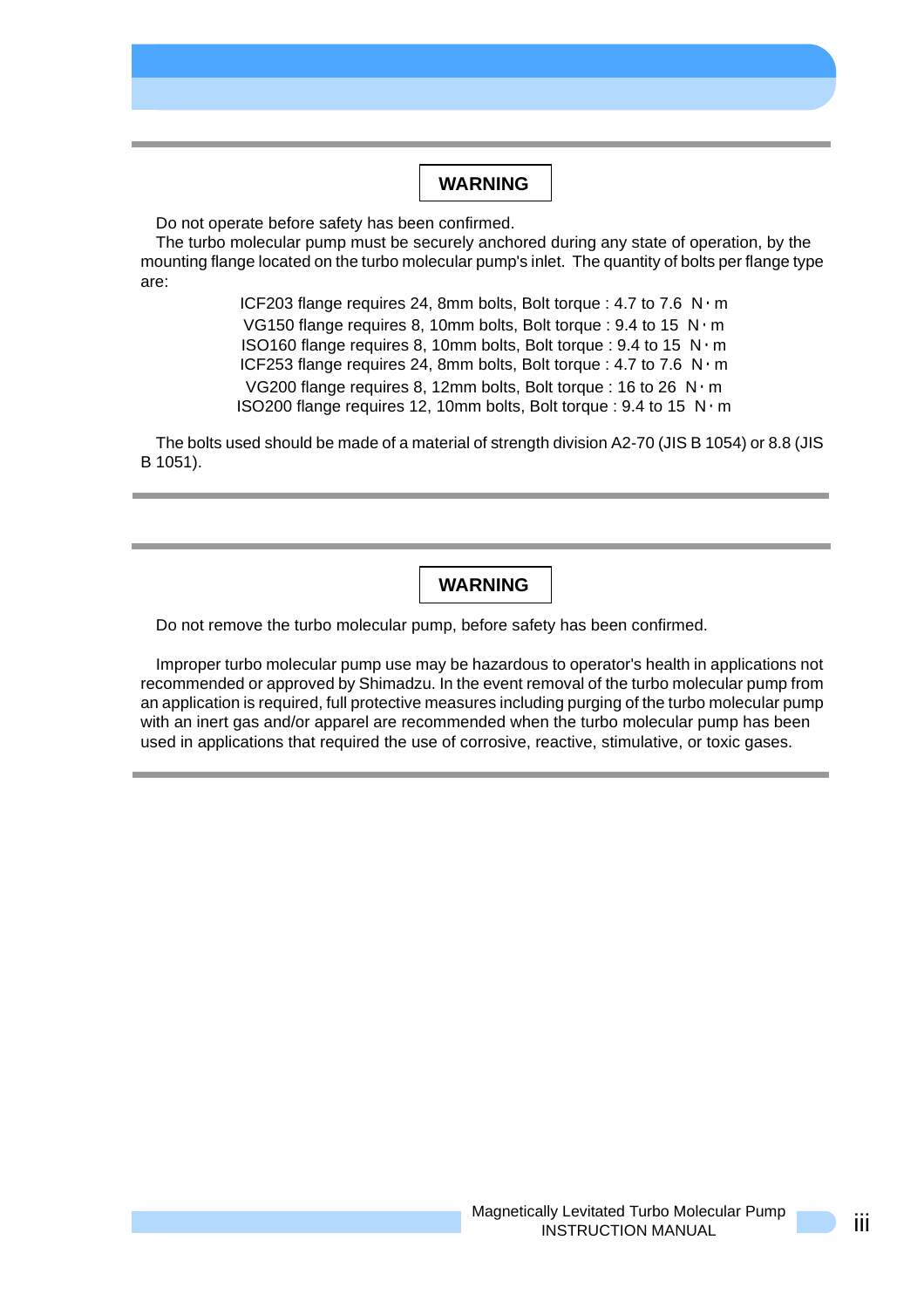#### **CAUTION**

After having operated the turbo molecular pump for evacuation of corrosive gas, keep the pump internal as vacuumed even after shutdown. Inflow of water content in the air to the pump internal would cause rapid erosion trouble of the pump internals.

#### **CAUTION**

Avoid to install the pump at the following places.

(1) Place where the pump is inevitably exposed to significant vibration and impact.

(2) Unstable place.

(3) Place where the pump is inevitably exposed to magnetic field and radioactive ray.

The pump proper is a precision machine. Be careful not to apply abnormal vibration, shock/ impact to it during transportation.This pump is not connected to grand. Please provide PE(Protective earth) connection to the chassis of pump in final application.



The following "CAUTIONS" are to prevent operation anomalies.

- 1.This turbo molecular pump is not approved for use in applications exhausting process gas containing gallium (Ga, e.g., triethyl gallium, etc.).
- 2.Protect the pump from any and all types of impact during operation.
- 3.Do not operate any equipment (i.e. drill motor, welding machine, etc.) that produces electromagnetic pollution, noise, etc., in the immediate proximity of an operating turbo molecular pumping system (pump, power supply, cables, etc).
- 4.Do not interrupt the electrical power operating the turbo molecular pump while the turbo molecular pump is in operation.
- 5.Do not connect or disconnect the turbo molecular pump control cable during the time the power supply is "ON".
- 6.Be sure to use the chemical type pumps to exhaust of gas which contain chlorine, or fluorine.
- 7.Plasmas may cause the pump rotor to discharge electrically thus damaging the electrical components.
- 8.When using the variable speed function to change the pump rotation rate, use a rotation rate that does not cause resonance with other devices installed at the site.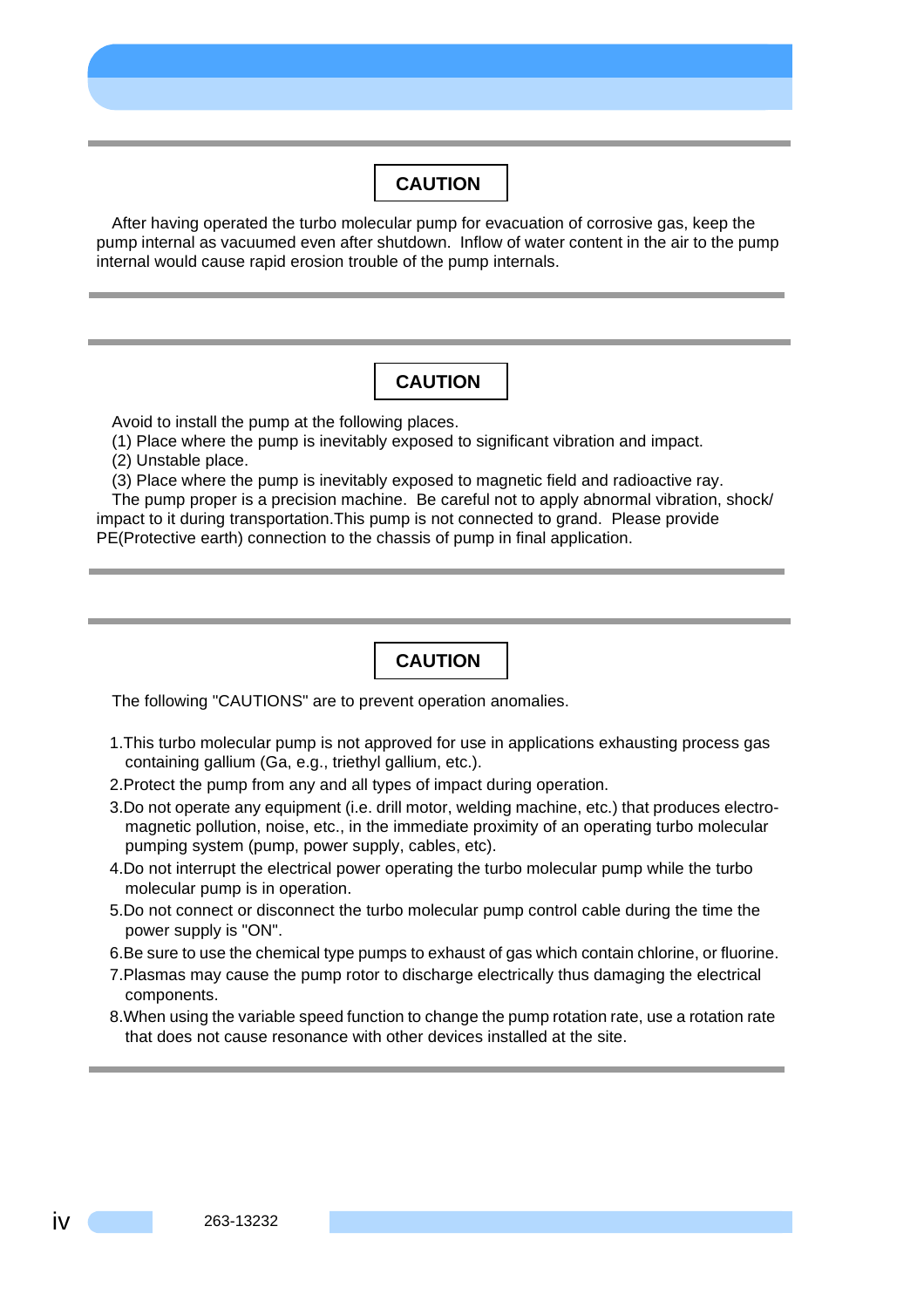#### ○ **Explanation of label**





#### (1) HOT SURFACE : Risk of burn.

・ Keep off from touching surface of the pump as it is

(2) SECURITY seal

**SECURITY SEAL** This label certificates that the product was made or **EXAMPLE CONTROLLER SHIMADZU** maintenanced by Shimadzu or by Shimadzu authorized facility .

> In case "this label is removed" or "there is a mark showing once this label has been removed", Shimadzu warranty shall not be applied to the product.

#### ○ **Location of label**



**TMP-803,1003,1103 TMP-1303**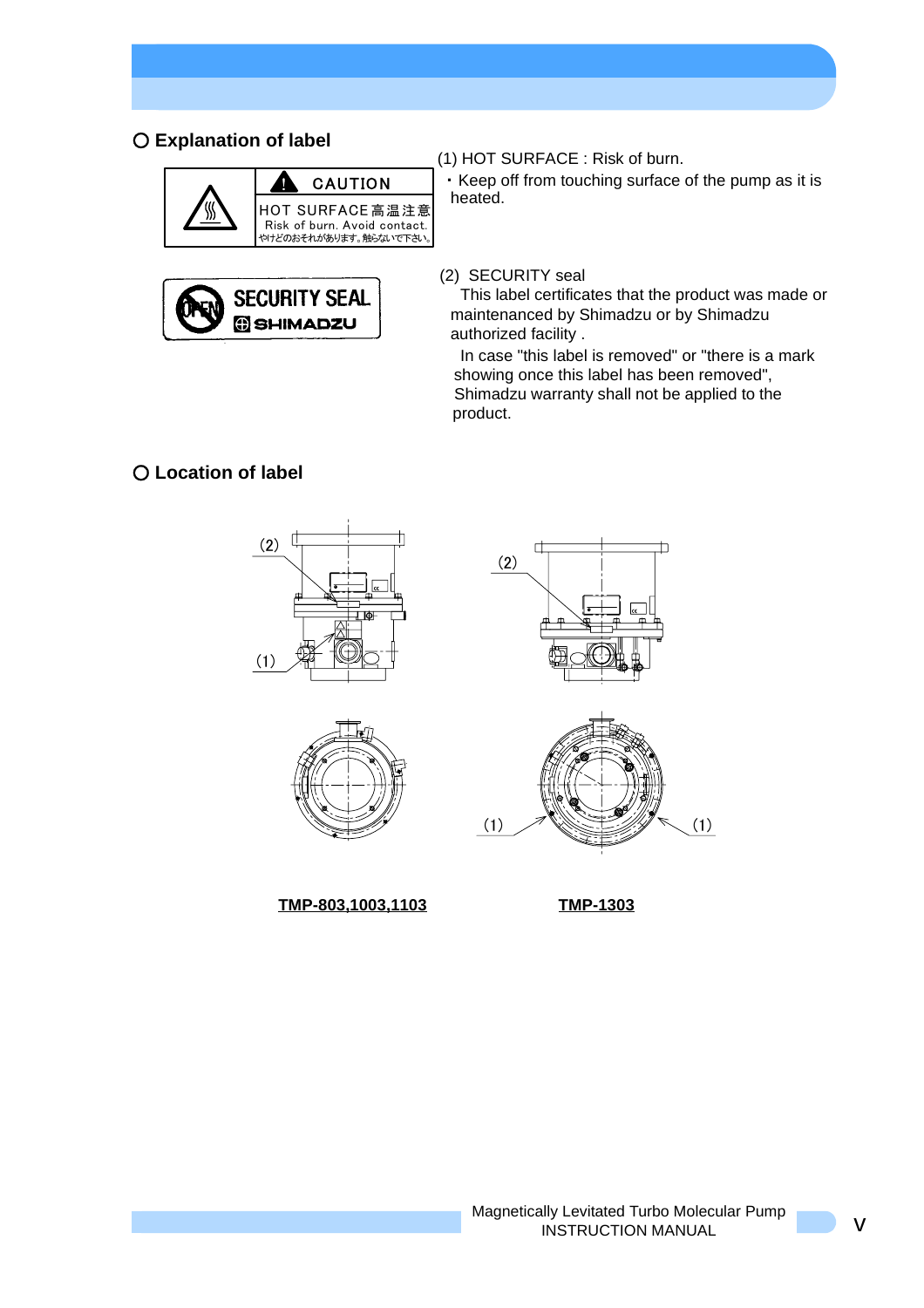#### ○ **Installation Precautions**

Do not apply abnormal loads to the turbo molecular pump control cable plug and/or connector. Abnormal loads may cause cable disconnection.

(1) Do not pull the turbo molecular pump control cable by the connector or plug.



(2) Do not allow any electrical cables to be in tension or to have very tight bending radii.



(3) Do not twist the turbo molecular pump control cable during connection.



#### ○ **Part Replacement**

The lifetime of parts are specified as below.

The request for changing parts exceeding the estimated lifetime should be made to Shimadzu or an approved service company in order for safety and adequate performance of the pump and power supply unit.

| <b>Table 1 Estimated Part Life.</b> |  |
|-------------------------------------|--|
|                                     |  |

| Parts List  | <b>Estimated Part Life</b> |
|-------------|----------------------------|
| Cooling fan | $\vert$ 5 years            |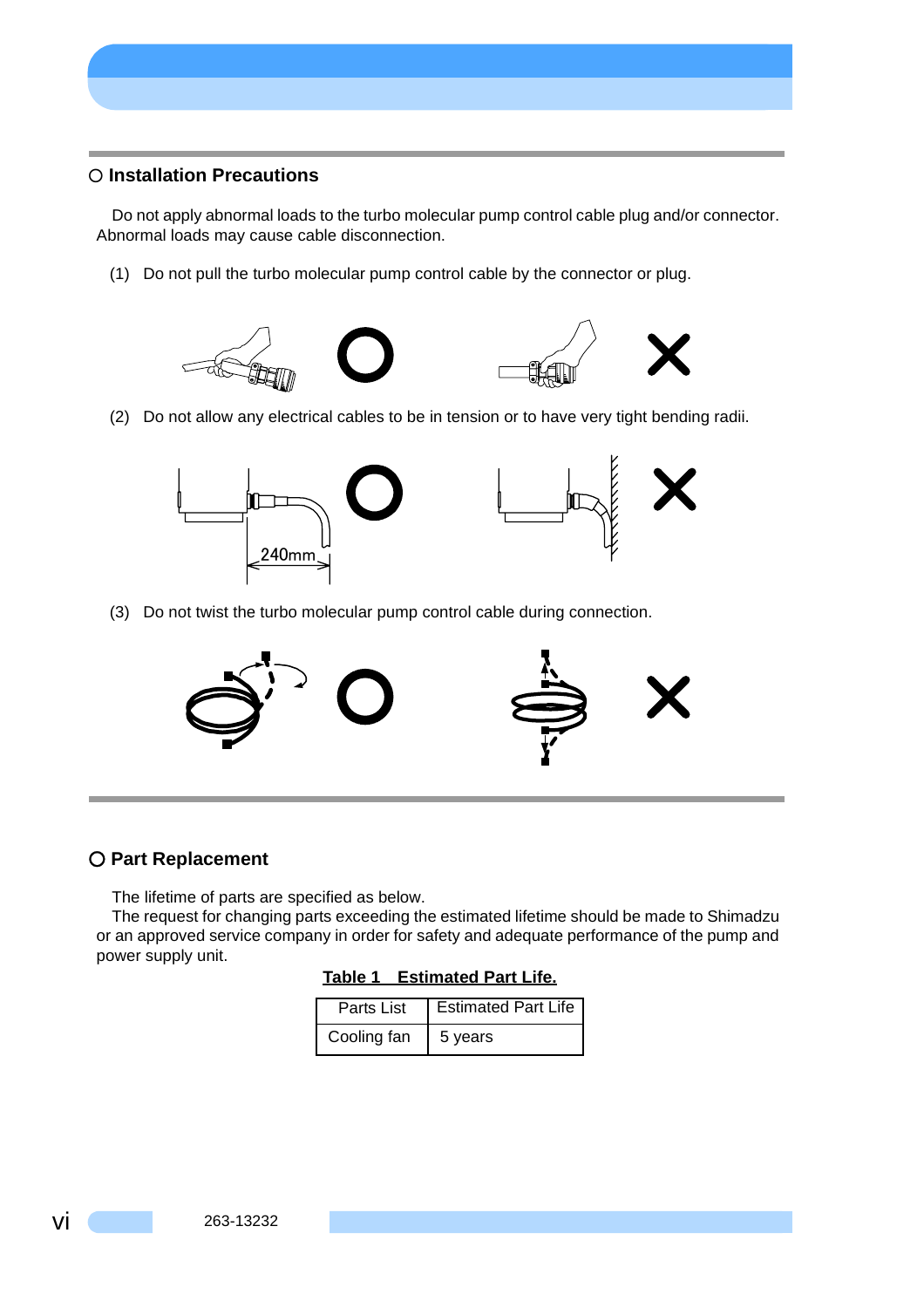#### ○ **Air Cooled Turbo Molecular Pump**

the contract of the contract of the contract of

For the air cooled turbo molecular pumps TMP-803M/MC and TMP-1003M/MC and TMP-1103MP/MPC and TMP-1303M/MC, it is necessary to clean the cooling fan periodically because of the cooling fan collecting dust, debris, etc. Shimadzu recommends removal of the cooling fan for all methods of cleaning (compressed air, etc.) to prevent the particles, cleaning debris, from accumulating in or on the turbo molecular pump. Please refer to Fig. 1 how to change fan.



**Fig. 1 How to Change the Cooling Fan Unit**

#### ○ **Warranty period**

12 months on new TMP's from the date of shipment from Shimadzu, or from any of its worldwide sales offices.

#### ○ **Conditional warranty**

During the warranty period and under normal operation, if the TMP fails to meet its product specification due to defects in material and/or workmanship, Shimadzu will, at its discretion, either repair it or exchange it with a new one for free.

#### ○ **Scope of the warranty**

The warranty covers only TMPs, controllers and accessories sold by Shimadzu.

#### ○ **Warranty of repaired or replacement parts**

In-warranty repaired or replacement parts are warranted only for the remaining unexpired portion of the original warranty period applicable to the parts that have been repaired or replaced.

#### ○ **Exemption from the warranty**

During the warranty period, Shimadzu will charge for repair or exchange in the following cases: 1) Failure caused by natural disasters or fire.

2) Failure or functional deterioration due to the following:

- a) Pumping of special gases and materials
- b) Ingestion of foreign objects through the TMP's protective net
- c) TMP is operated differently than what is prescribed in the instruction manual

Magnetically Levitated Turbo Molecular Pump<br>
VII MAGNETIC LON MANUAL INSTRUCTION MANUAL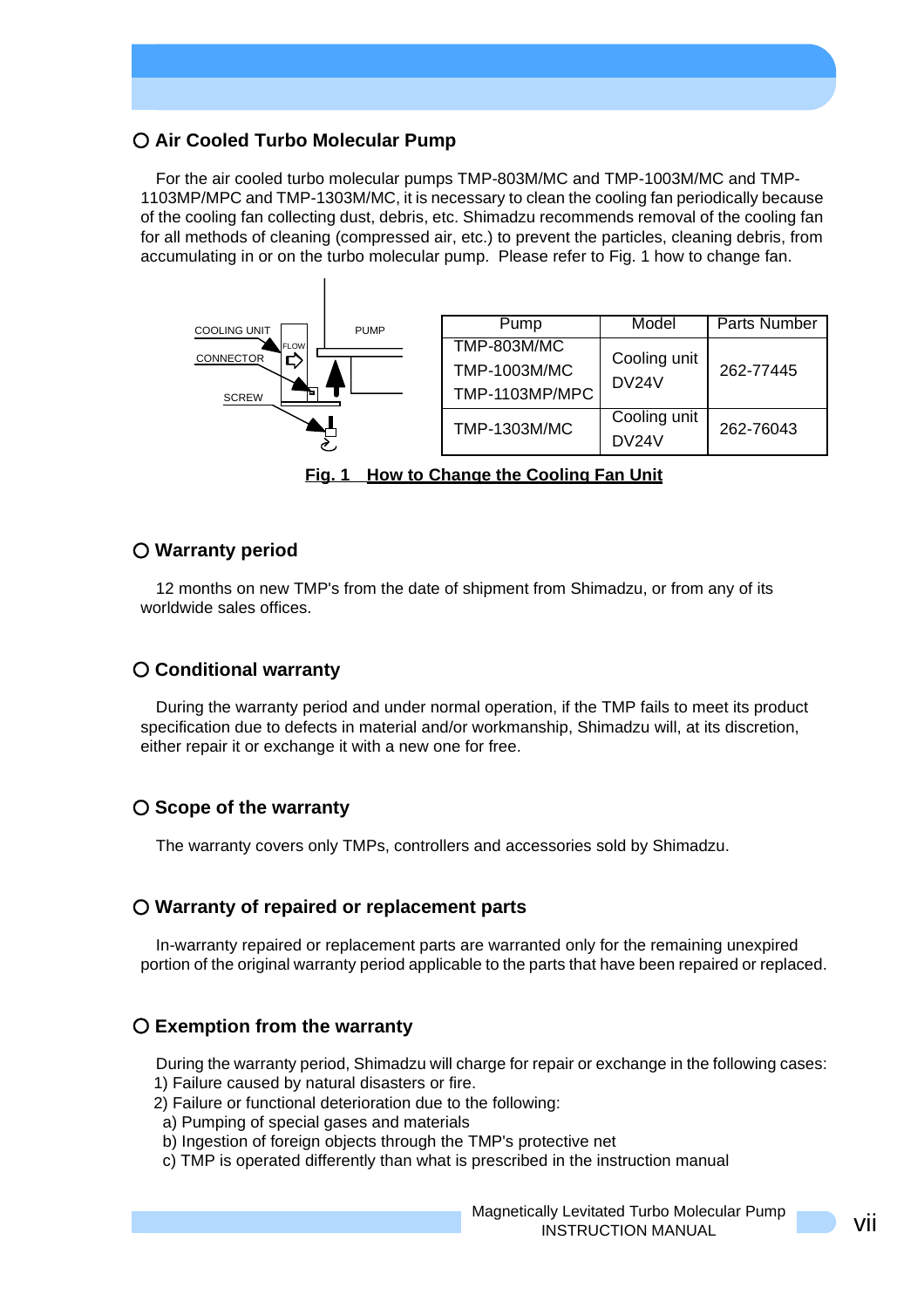- d) When Shimadzu determines through failure analysis that the cause of failure was due to abnormal operation or external circumstances. our engineers judge that the cause of the trouble is an irregular operation
- 3) Warranty is voided if the "Security Seal" on the product has been removed, hampered with, or altered.

#### ○ **Disposal of Products and Parts**

Please contact Shimadzu for proper disposal of its products or parts. There is a possibility to pollute the environment with the material of the parts, when you dispose this product in an inappropriate way.

#### ○ **LIMITATION OF LIABILITY**

**EXCEPT AS STATED HEREIN, SHIMADZU MAKES NO WARRANTY, EXPRESSED OR IMPLIED (EITHER IN FACT OR BY OPERATION OF LAW), STATUTORY OR OTHERWISE: AND, EXCEPT AS STATED HEREIN, SHIMADZU SHALL HAVE NO LIABILITY FOR SPECIAL OR CONSEQUENTIAL DAMAGES OF ANY KIND OR FROM ANY CAUSE ARISING OUT OF THE SALE, INSTALLATION, OR USE OF ANY OF ITS PRODUCTS.**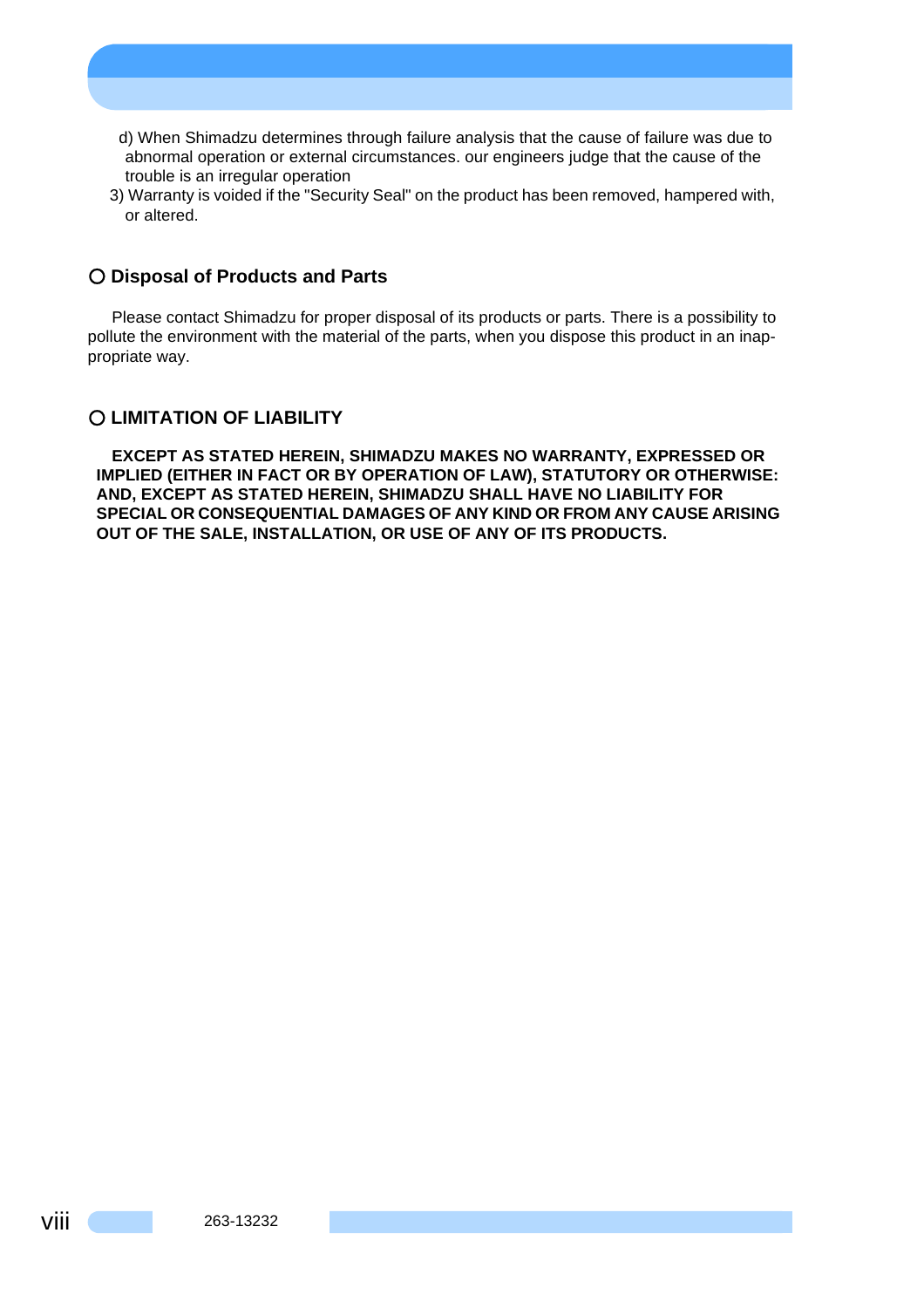# Table of contents

### Introduction

### Section 1 OUTLINE AND DESCRIPTIONS

### Section 2 IDENTIFICATION AND FUNCTION

|--|--|--|

Magnetically Levitated Turbo Molecular Pump<br>IX MAGNETIC MANULAL INSTRUCTION MANUAL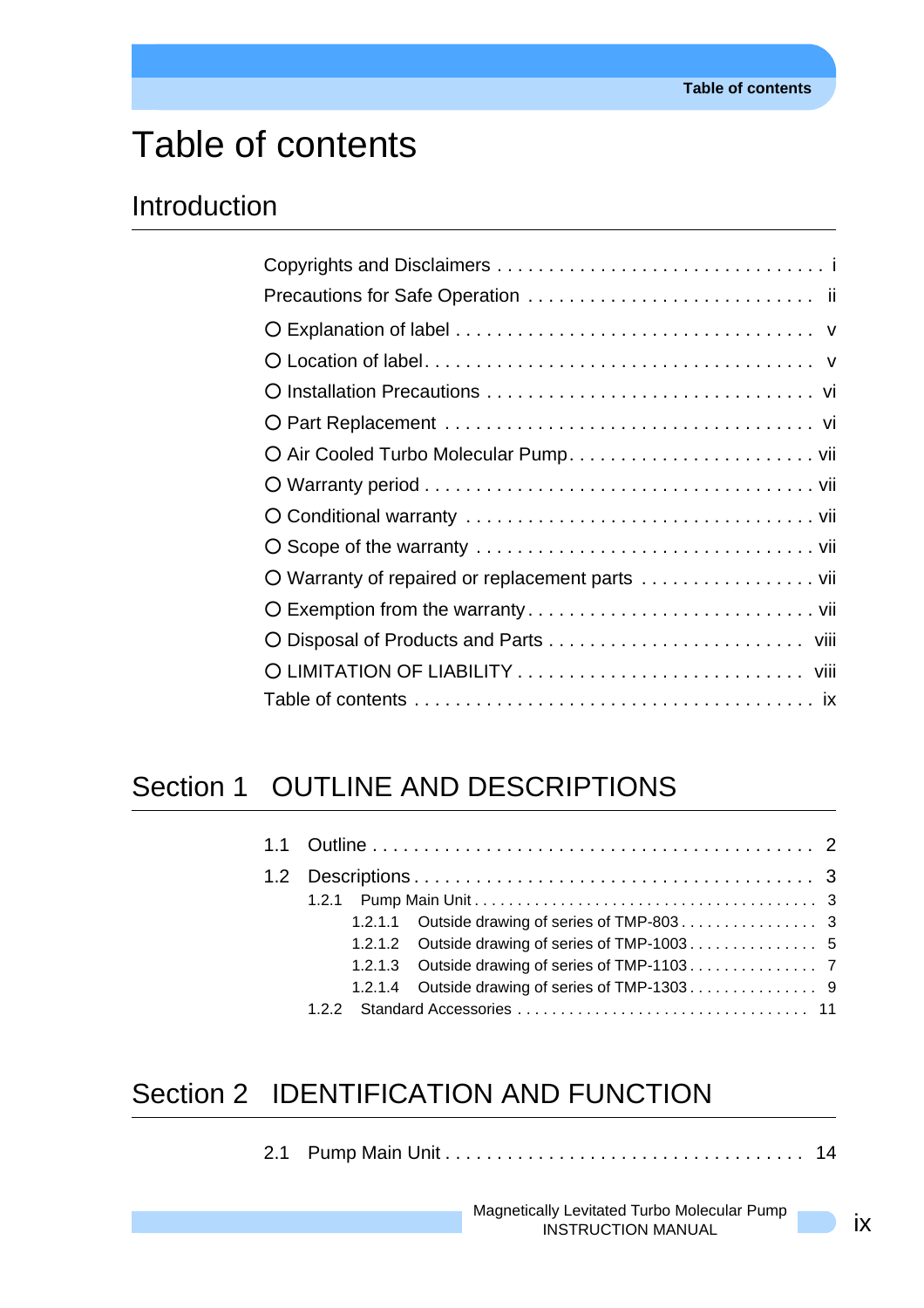### Section 3 CONSTRUCTION AND PRINCIPLE

| 3.2 Principle of Turbo Molecular Pumping 16 |  |
|---------------------------------------------|--|

### Section 4 SPECIFICATIONS

### Section 5 INSTALLATION

|  | 5.2 Connection of the Pump to the Power Supply Unit 32 |  |  |  |
|--|--------------------------------------------------------|--|--|--|
|  |                                                        |  |  |  |

### Section 6 OPERATION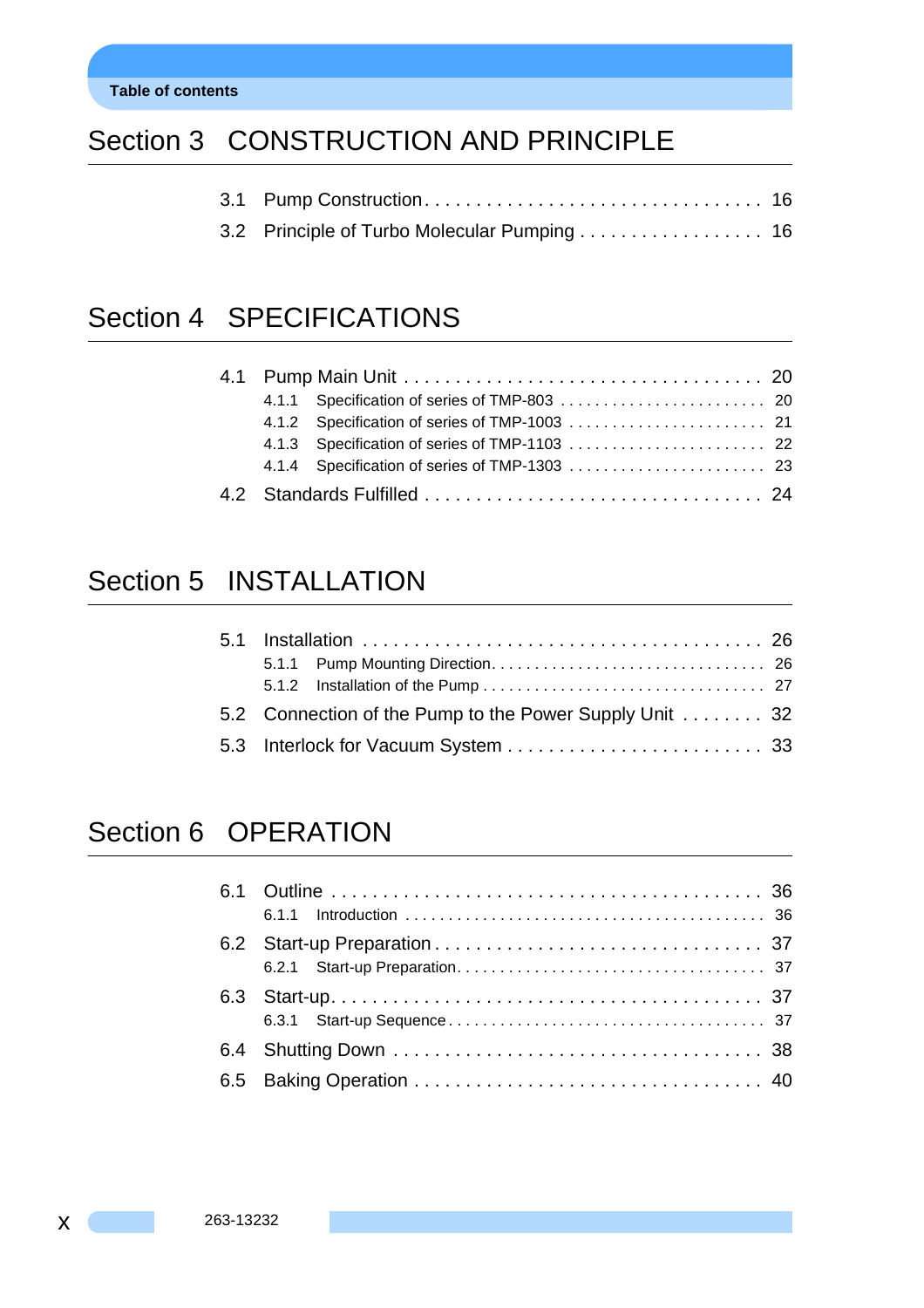### Section 7 GAS PURGE

### Section 8 TURBO MOLECULAR PUMP RECONDITION

| 8.1 Turbo Molecular Pump Return Request  46 |  |
|---------------------------------------------|--|
|                                             |  |
|                                             |  |
|                                             |  |

### Section 9 TROUBLESHOOTING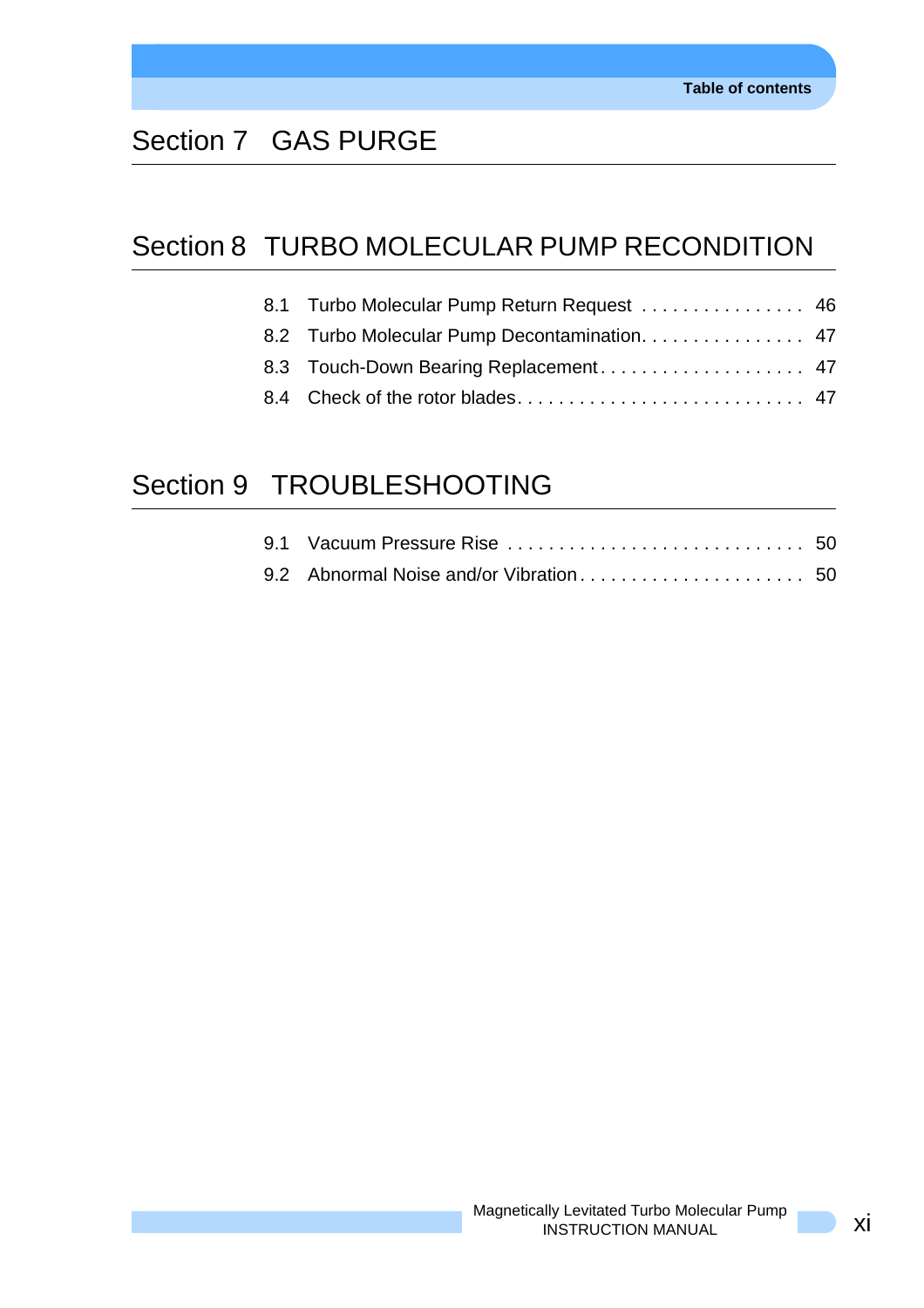This page is intentionally left blank.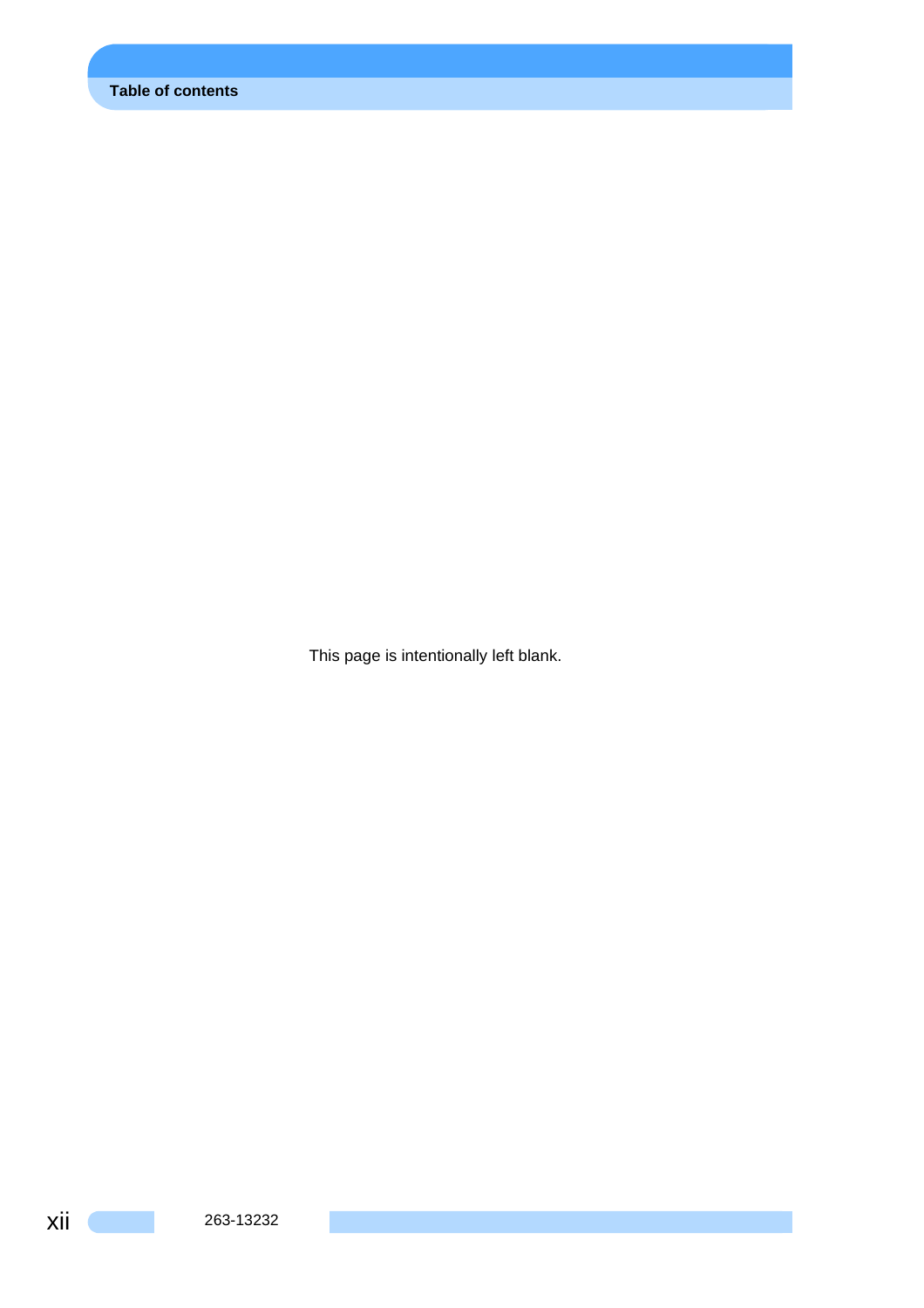# *1*

# **OUTLINE AND** DESCRIPTIONS

- 1.1 Outline
- 1.2 Descriptions
	- 1.2.1 Outside drawing of Pump Main Unit
		- 1.2.1.1 Outside drawing of series of TMP-803
		- 1.2.1.2 Outside drawing of series of TMP-1003
		- 1.2.1.3 Outside drawing of series of TMP-1103
		- 1.2.1.4 Outside drawing of series of TMP-1303
	- 1.2.2 Standard Accessories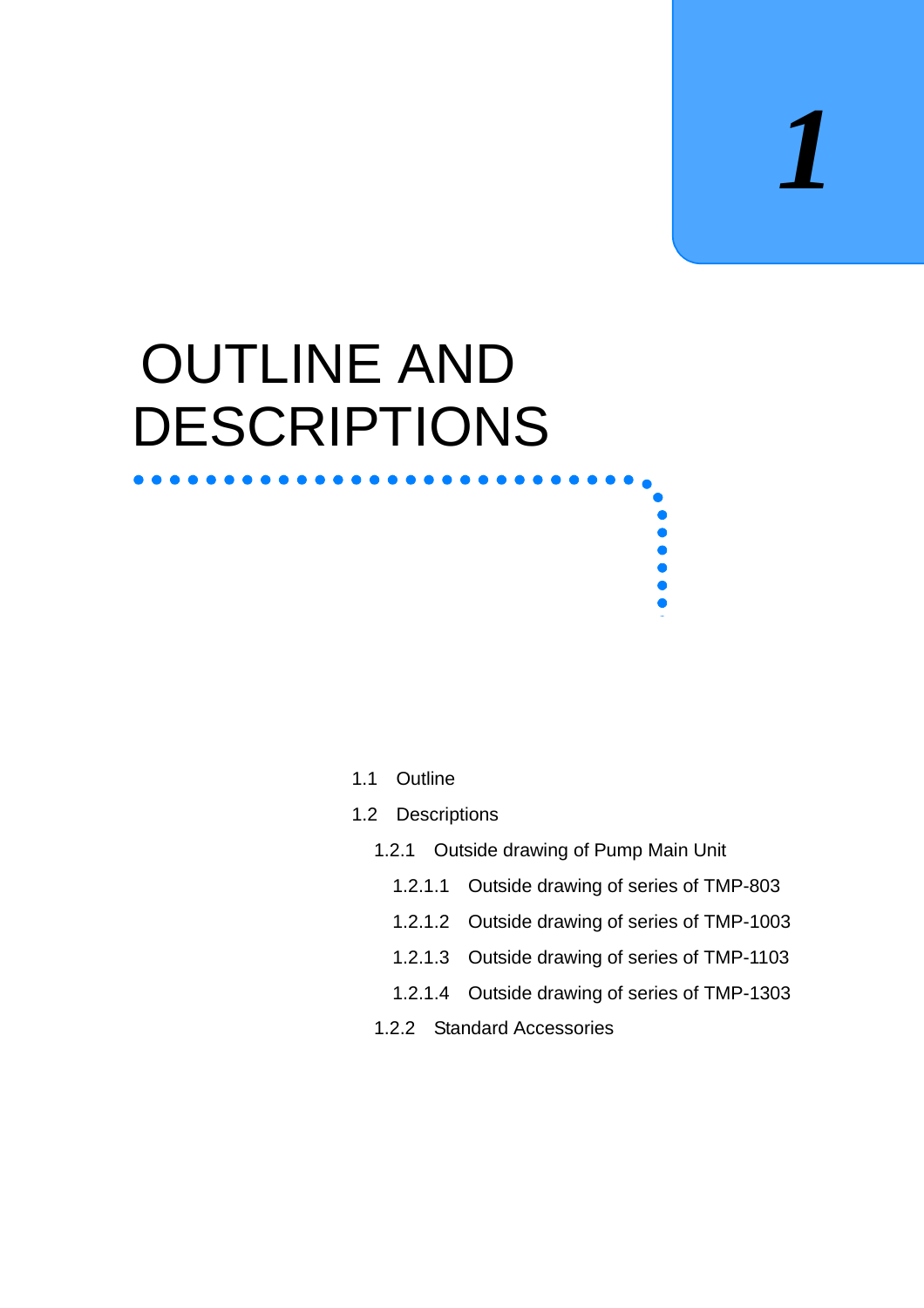# <sup>1</sup> 1.1 **Outline**

The turbo molecular pump is a vacuum pump. The turbo molecular pump is used with a backing vacuum pump to create a high vacuum in a vacuum chamber.

Typical Applications ; Semiconductor equipments, Industrial equipments, R&D applications, The other ultra high vacuum applications.

The turbo molecular pump (one standard set) consists of the following items.

- Pump 1
- Power Supply Unit 1
- Control Cable 1
- Motor Cable 1
- ・Standard Accessories 1 Set

This instruction manual explains the operation of the pump unit. For more detailed instructions regarding the power supply unit, please refer to the Power Supply Unit Instruction Manual.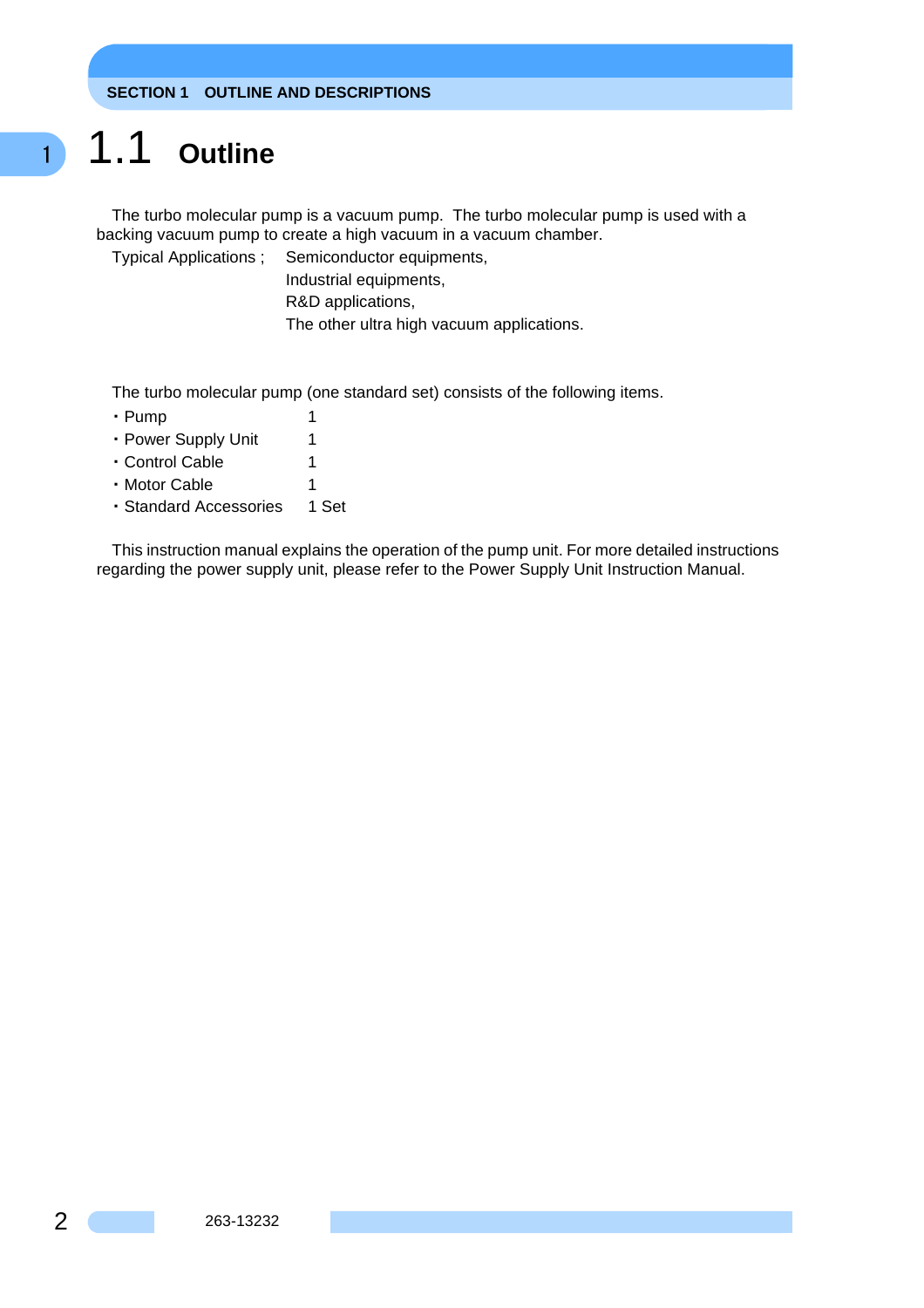# 1.2 **Descriptions** <sup>1</sup>

#### **1.2.1 Outside drawing of Pump Main Unit**

#### **1.2.1.1 Outside drawing of series of TMP-803**



| <b>INLET</b>   | Parts number     |                  |     | В           | ⌒   | φDΙ | $\phi$ E      | $n - \phi d$   |     |
|----------------|------------------|------------------|-----|-------------|-----|-----|---------------|----------------|-----|
| <b>FLANGE</b>  | <b>TMP-803M</b>  | <b>TMP-803MC</b> |     |             |     |     |               |                |     |
| <b>ICF203</b>  | P/N 262-81453-61 | P/N 262-81453-71 | 329 | 291         |     |     | 296 203 181.0 | 20- $\phi$ 8.4 | 356 |
| VG150          | P/N 262-81453-62 | P/N 262-81453-72 |     | 323 285 290 |     | 235 | 210           | $8 - \phi 12$  | 350 |
| <b>ISO160B</b> | P/N 262-81453-63 | P/N 262-81453-73 | 328 | 290         | 295 | 180 | 200           | $8 - \phi$ 11  | 355 |

| TMP-803M and TMP-803MC<br><b>Fig.1-1</b> |  |
|------------------------------------------|--|
|------------------------------------------|--|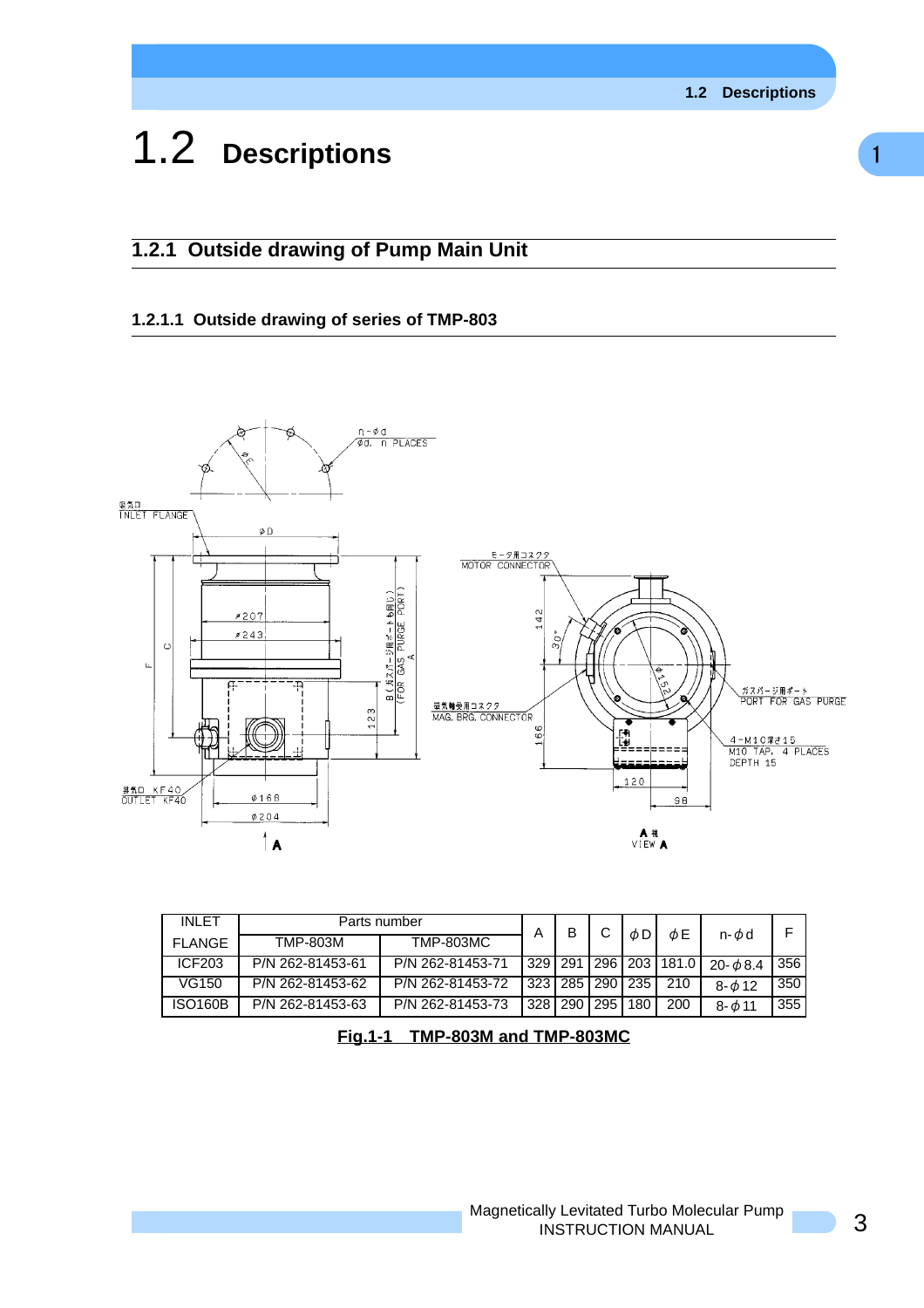#### **SECTION 1 OUTLINE AND DESCRIPTIONS**



| <b>INLET</b>   |                  | Parts number     |         |         |     |          |       |                |     |     |  |
|----------------|------------------|------------------|---------|---------|-----|----------|-------|----------------|-----|-----|--|
| <b>FLANGE</b>  | <b>TMP-803LM</b> | TMP-803LMC       |         |         |     | $\phi$ D | φE    | $n - \phi d$   |     |     |  |
| <b>ICF203</b>  | P/N 262-81453-41 | P/N 262-81453-51 | 329 291 |         |     | 210 203  | 181.0 | 20- $\phi$ 8.4 | 296 | 356 |  |
| <b>VG150</b>   | P/N 262-81453-42 | P/N 262-81453-52 |         | 323 285 | 204 | 1235     | 210   | $8 - \phi 12$  | 290 | 350 |  |
| <b>ISO160B</b> | P/N 262-81453-43 | P/N 262-81453-53 |         | 328 290 | 210 | 180      | 200   | $8 - \phi$ 11  | 295 | 355 |  |

1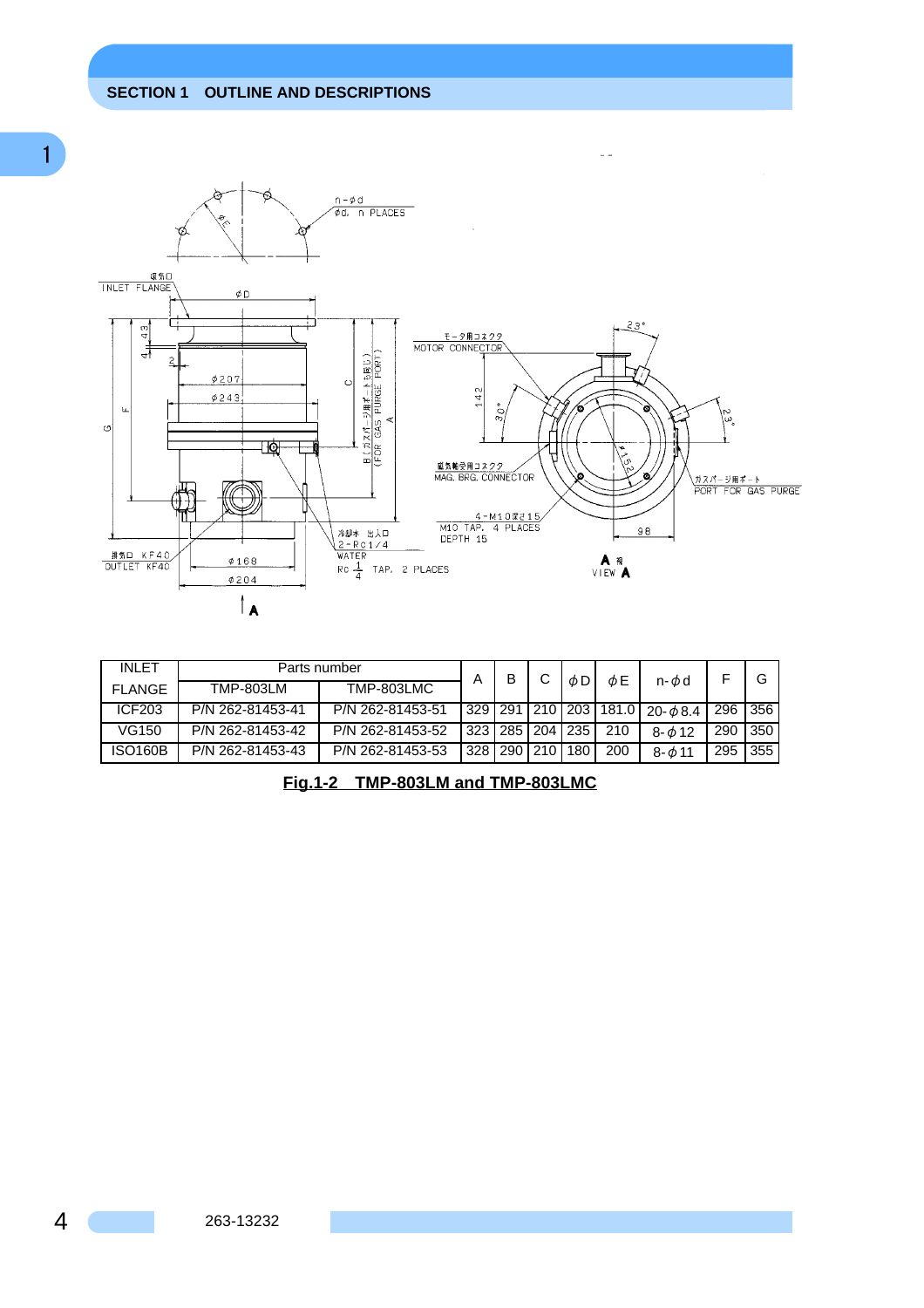#### **1.2 Descriptions**

# <sup>1</sup> **1.2.1.2 Outside drawing of series of TMP-1003**



| <b>INLET</b>      |                  | Parts number      | Α   | B   | C    |           | $\phi$ E |                                    |                           | Н    |
|-------------------|------------------|-------------------|-----|-----|------|-----------|----------|------------------------------------|---------------------------|------|
| <b>FLANGE</b>     | <b>TMP-1003M</b> | <b>TMP-1003MC</b> |     |     |      | $\phi$ DI |          | $n - \phi d$                       |                           |      |
| <b>ICF253</b>     | P/N 262-81410-61 | P/N 262-81410-71  | 288 |     |      |           |          | $250$ 255 253 231.8 24- $\phi$ 8.4 | $1315 \mid \overline{25}$ |      |
| VG <sub>200</sub> | P/N 262-81410-62 | P/N 262-81410-72  | 288 | 250 |      | 255 300   | 270      | $8 - \phi$ 15                      | 315                       | - 16 |
| <b>ISO200B</b>    | P/N 262-81410-63 | P/N 262-81410-73  | 280 | 242 | 1247 | 240       | 260      | $12 - 611$                         | 307                       | 16   |

**Fig.1-3 TMP-1003M and TMP-1003MC**

Magnetically Levitated Turbo Molecular Pump<br>15 MSTRUCTION MANUAL INSTRUCTION MANUAL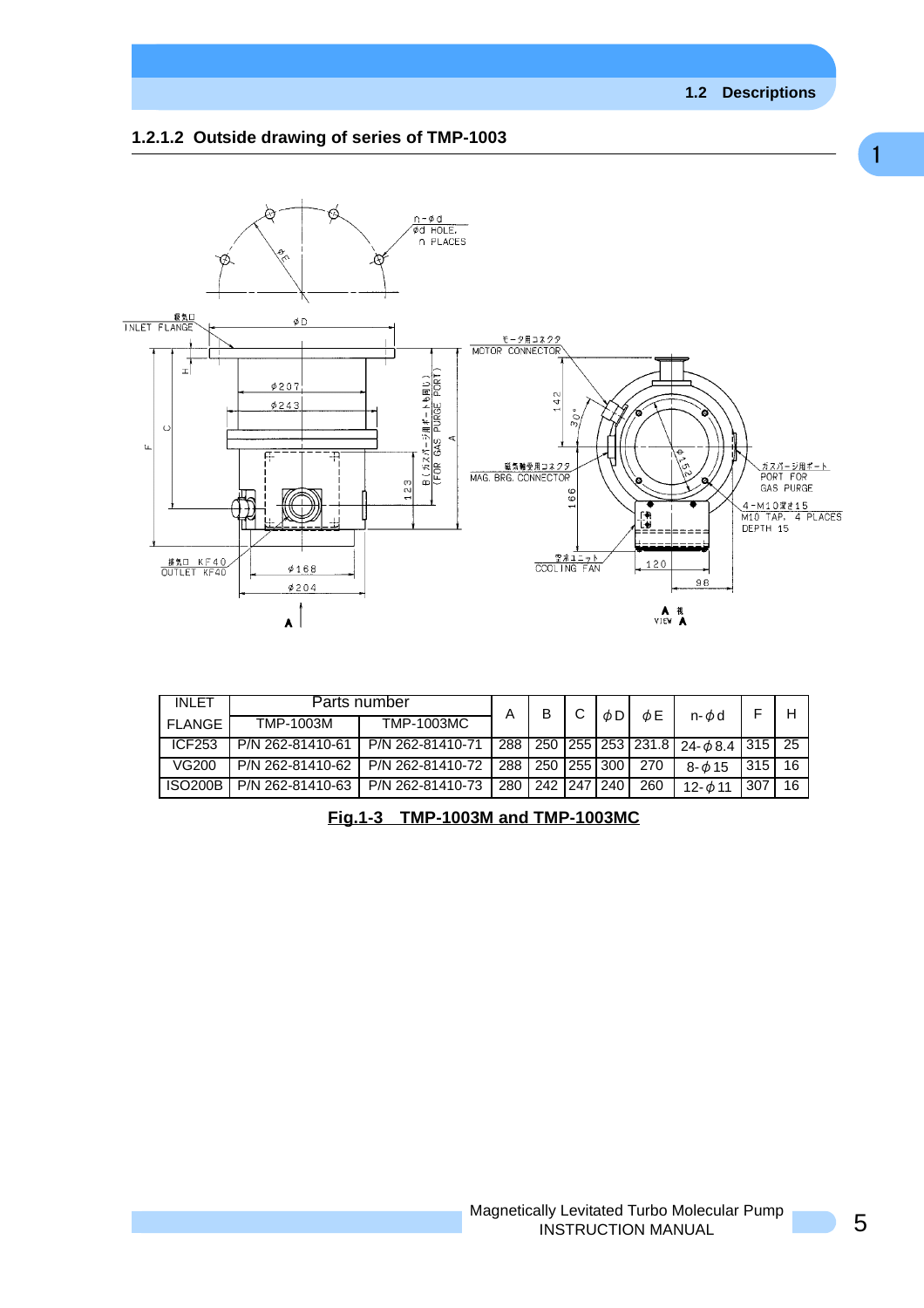#### **SECTION 1 OUTLINE AND DESCRIPTIONS**



| <b>INLET</b>      |                   | Parts number       |       | B                |         | φD  | φE            | $n - \phi d$    |     |         |    |
|-------------------|-------------------|--------------------|-------|------------------|---------|-----|---------------|-----------------|-----|---------|----|
| <b>FLANGE</b>     | <b>TMP-1003LM</b> | <b>TMP-1003LMC</b> |       |                  |         |     |               |                 |     |         |    |
| <b>ICF253</b>     | P/N 262-81410-41  | P/N 262-81410-51   | 288 L | 250 <sup>1</sup> |         |     | 169 253 231.8 | $24 - \phi 8.4$ |     | 255 315 |    |
| VG <sub>200</sub> | P/N 262-81410-42  | P/N 262-81410-52   | 288   | 250              | 169 300 |     | 270           | $8 - \phi$ 15   |     | 255 315 | 16 |
| <b>ISO200B</b>    | P/N 262-81410-43  | P/N 262-81410-53   | 280   | 242              | 161     | 240 | 260           | $12 - 611$      | 247 | 307     | 16 |

| Fig.1-4 TMP-1003LM and TMP-1003LMC |
|------------------------------------|
|------------------------------------|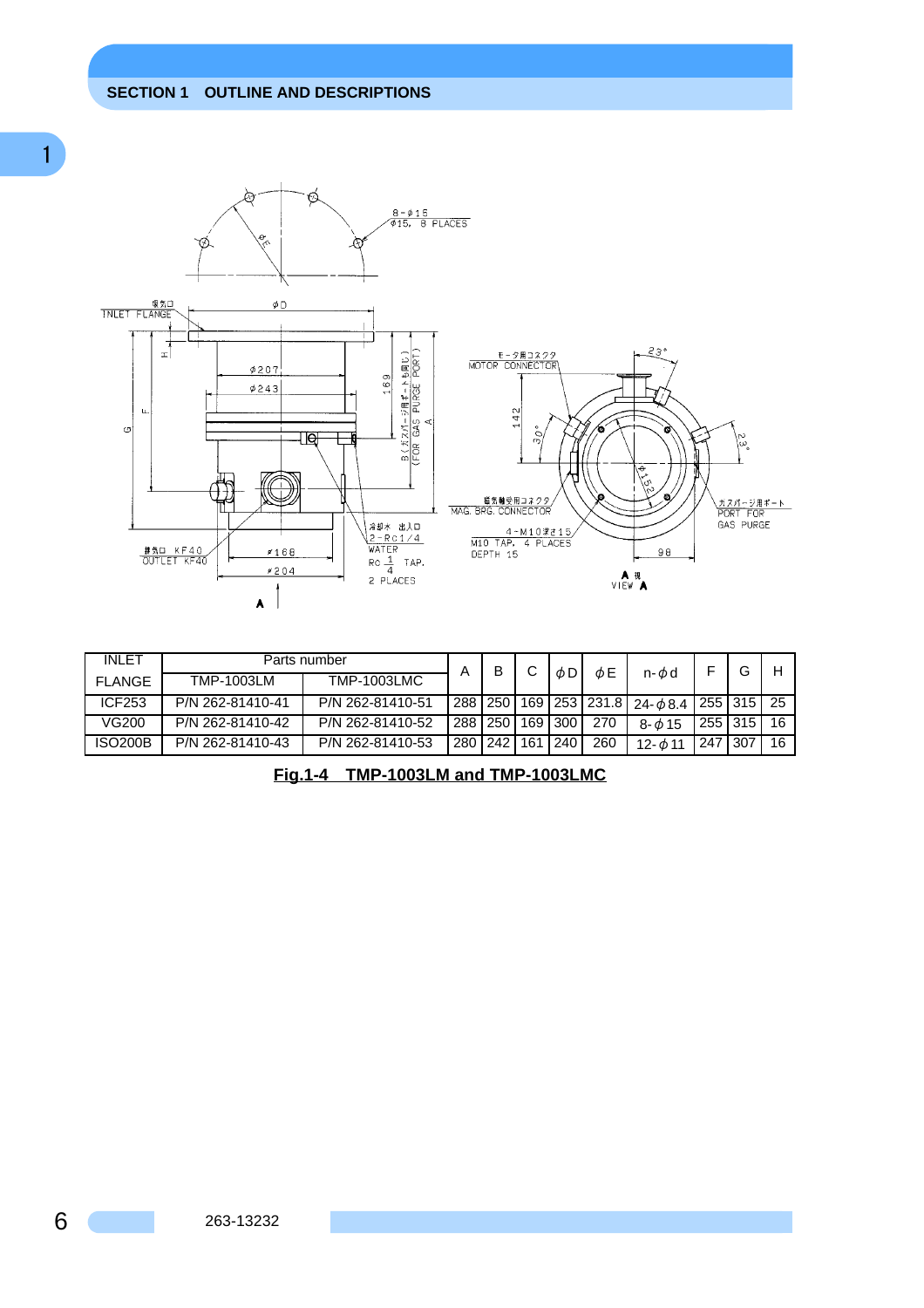**1.2 Descriptions**

# <sup>1</sup> **1.2.1.3 Outside drawing of series of TMP-1103**



| <b>INLET</b>   |                   | Parts number       |     | B   |       | φE    |         | G       |               |    |
|----------------|-------------------|--------------------|-----|-----|-------|-------|---------|---------|---------------|----|
| <b>FLANGE</b>  | <b>TMP-1103MP</b> | <b>TMP-1103MPC</b> |     |     |       |       |         |         | n-ød          |    |
| <b>ICF253</b>  | P/N 262-78492-21  | P/N 262-78492-31   | 288 | 250 | 253 l | 231.8 |         | 255 315 | $24 - d8.4$   | 25 |
| VG200          | P/N 262-78492-22  | P/N 262-78492-32   | 288 | 250 | 300   | 270   | 255 315 |         | $8 - \phi 15$ | 16 |
| <b>ISO200B</b> | P/N 262-78492-23  | P/N 262-78492-33   | 292 | 254 | 285   | 260   | 259     | 319     | 12- $\phi$ 11 | 16 |

**Fig.1-5 TMP-1103MP and TMP-1103MPC**

7 Magnetically Levitated Turbo Molecular Pump

INSTRUCTION MANUAL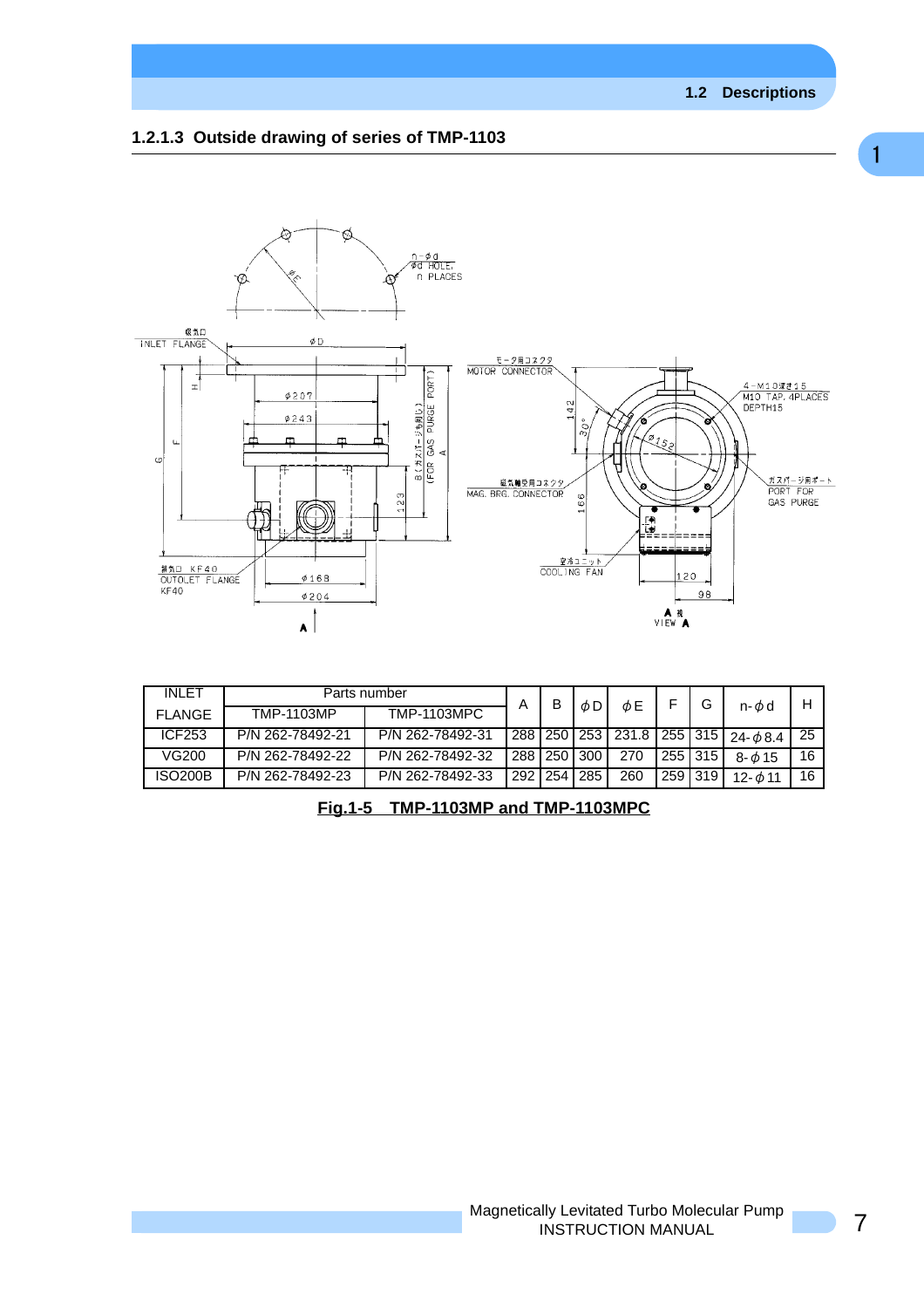#### **SECTION 1 OUTLINE AND DESCRIPTIONS**



| 吸気口            |                    | 部品番号                | Α     |     | С                | φD  | φE    | G       | $n - \phi d$   |    |
|----------------|--------------------|---------------------|-------|-----|------------------|-----|-------|---------|----------------|----|
| フランジ           | <b>TMP-1103LMP</b> | <b>TMP-1103LMPC</b> |       |     |                  |     |       |         |                |    |
| <b>ICF253</b>  | P/N 262-78492-01   | P/N 262-78492-11    | 288   |     | 250 235          | 253 | 231.8 | 255 315 | 24- $\phi$ 8.4 | 25 |
| VG200          | P/N 262-78492-02   | P/N 262-78492-12    | 2881. | 250 | 235 <sub>1</sub> | 300 | 270   | 255 315 | $8 - \phi 15$  | 16 |
| <b>ISO200B</b> | P/N 262-78492-03   | P/N 262-78492-13    | 292   | 254 | 239              | 285 | 260   | 259 319 | 12- $\phi$ 11  | 16 |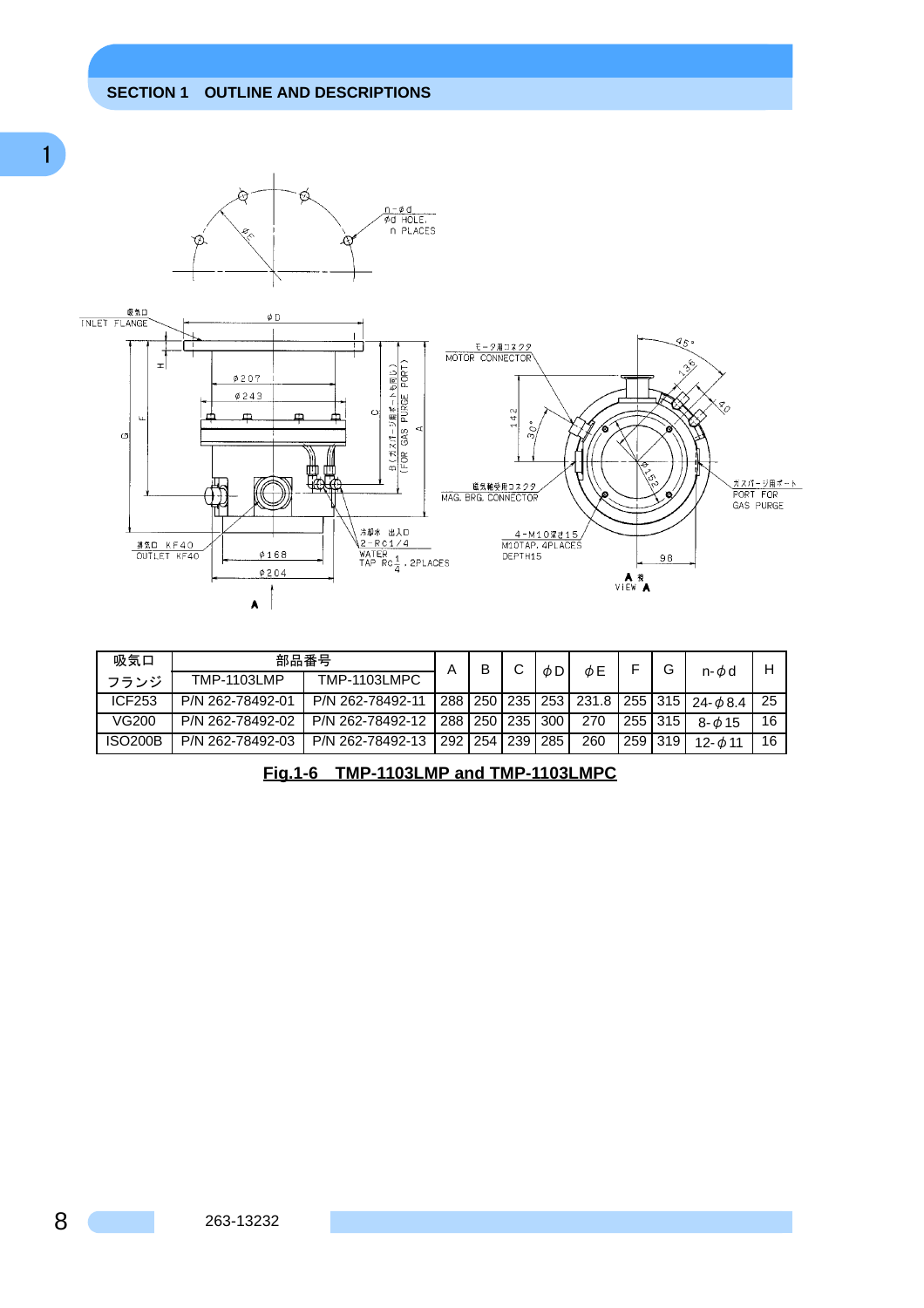**1.2 Descriptions**

# <sup>1</sup> **1.2.1.4 Outside drawing of series of TMP-1303**



| 吸気口            |                  | 部品番号              | Α | В           | C | $\phi$ D | φE  | $n - \phi d$                         |     |      |
|----------------|------------------|-------------------|---|-------------|---|----------|-----|--------------------------------------|-----|------|
| フランジ           | <b>TMP-1303M</b> | <b>TMP-1303MC</b> |   |             |   |          |     |                                      |     |      |
| <b>ICF253</b>  | P/N 262-81475-61 | P/N 262-81475-71  |   | 320 290     |   |          |     | $293$   253   231.8   24- $\phi$ 8.4 | 347 | - 25 |
| VG200          | P/N 262-81475-62 | P/N 262-81475-72  |   | 280 250 253 |   | 300      | 270 | $8 - \phi$ 15                        | 307 | 18   |
| <b>ISO200B</b> | P/N 262-81475-63 | P/N 262-81475-73  |   | 285 255 258 |   | 285      | 260 | $12 - 611$                           | 312 | 16   |

**Fig.1-7 TMP-1303M and TMP-1303MC**

Magnetically Levitated Turbo Molecular Pump<br>
INSTRITION MANITAL INSTRUCTION MANUAL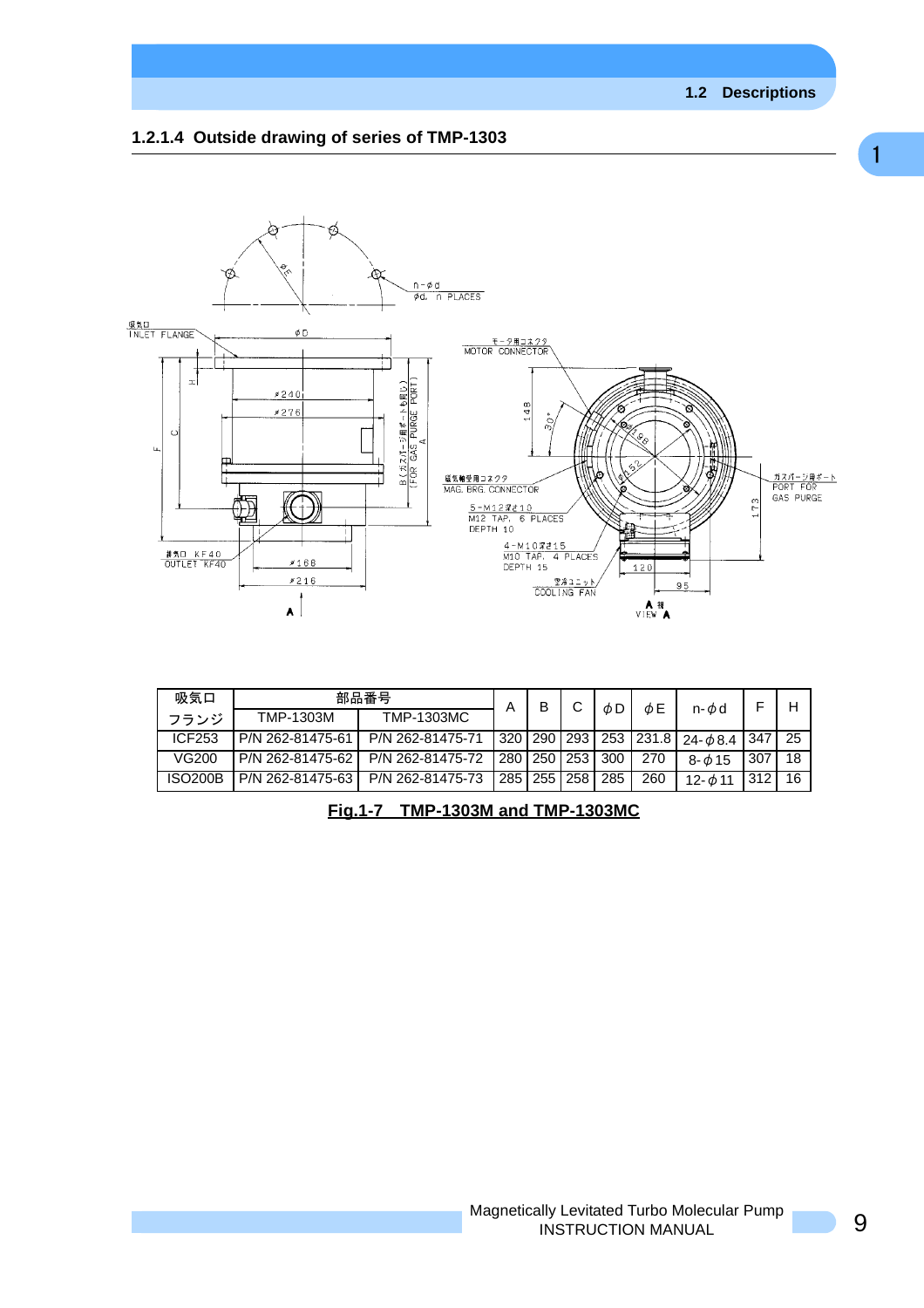#### **SECTION 1 OUTLINE AND DESCRIPTIONS**



| <b>INLET</b>      |                   | Parts number                      | Α |                       | φD  | φE  | $n - \phi d$                                                 |         |         | H  |
|-------------------|-------------------|-----------------------------------|---|-----------------------|-----|-----|--------------------------------------------------------------|---------|---------|----|
| <b>FLANGE</b>     | <b>TMP-1303LM</b> | <b>TMP-1303LMC</b>                |   |                       |     |     |                                                              |         |         |    |
| <b>ICF253</b>     | P/N 262-81475-41  | P/N 262-81475-51                  |   |                       |     |     | $320$   290   318   253   231.8   24- $\phi$ 8.4   293   347 |         |         | 25 |
| VG <sub>200</sub> |                   | P/N 262-81475-42 P/N 262-81475-52 |   | 280   250   278   300 |     | 270 | $8 - \phi$ 15                                                | 307 307 |         | 18 |
| <b>ISO200B</b>    | P/N 262-81475-43  | P/N 262-81475-53 1285 1255 1283 1 |   |                       | 285 | 260 | $12 - 611$                                                   |         | 312 312 | 16 |

| Fig.1-8 TMP-1303LM and TMP-1303LMC |  |
|------------------------------------|--|
|------------------------------------|--|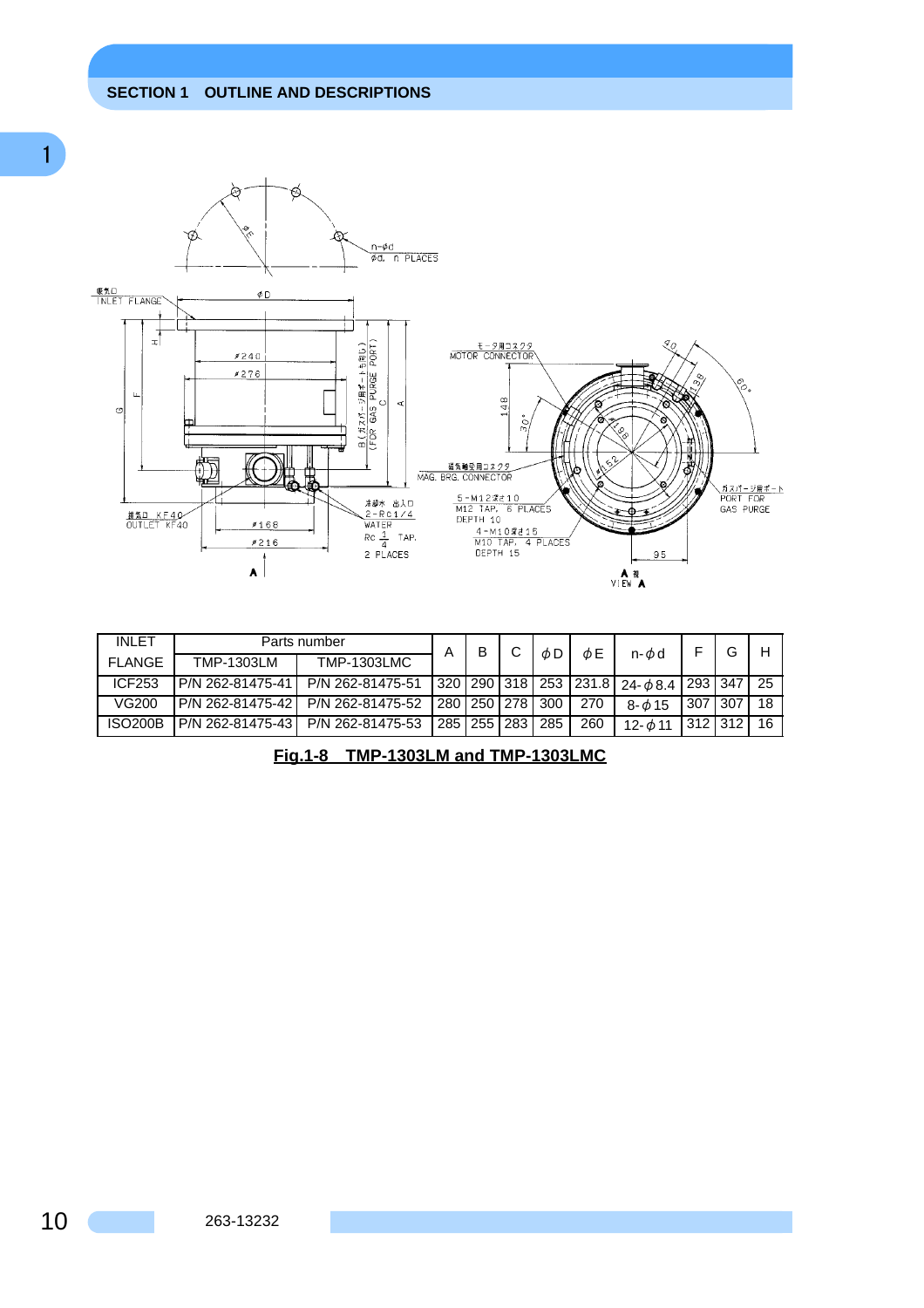## 1 **1.2.2 Standard Accessories**

|   | Description                | $Q'$ ty | <b>Notes</b>                       | Parts Number |
|---|----------------------------|---------|------------------------------------|--------------|
|   | Gasket for inlet flange    |         | One of followings:                 |              |
|   |                            |         | Copper gasket for ICF253           | 263-10896-06 |
|   |                            |         | O-ring gasket for VG200            | 036-13513    |
|   |                            |         | Copper gasket for ICF203           | 263-10896-05 |
|   |                            |         | O-ring gasket for VG150            | 036-13512    |
|   |                            |         | A gasket for ISO flange is option. |              |
| 2 | Bolt set for inlet flange  | 1Set    | Bolts, washers, and nuts           |              |
| 3 | Centering ring with O-ring |         | <b>KF40</b>                        | 035-06004-14 |
| 4 | Clamp                      |         | <b>KF40</b>                        | 035-06004-03 |
| 5 | Instruction manual         |         |                                    | 263-13232    |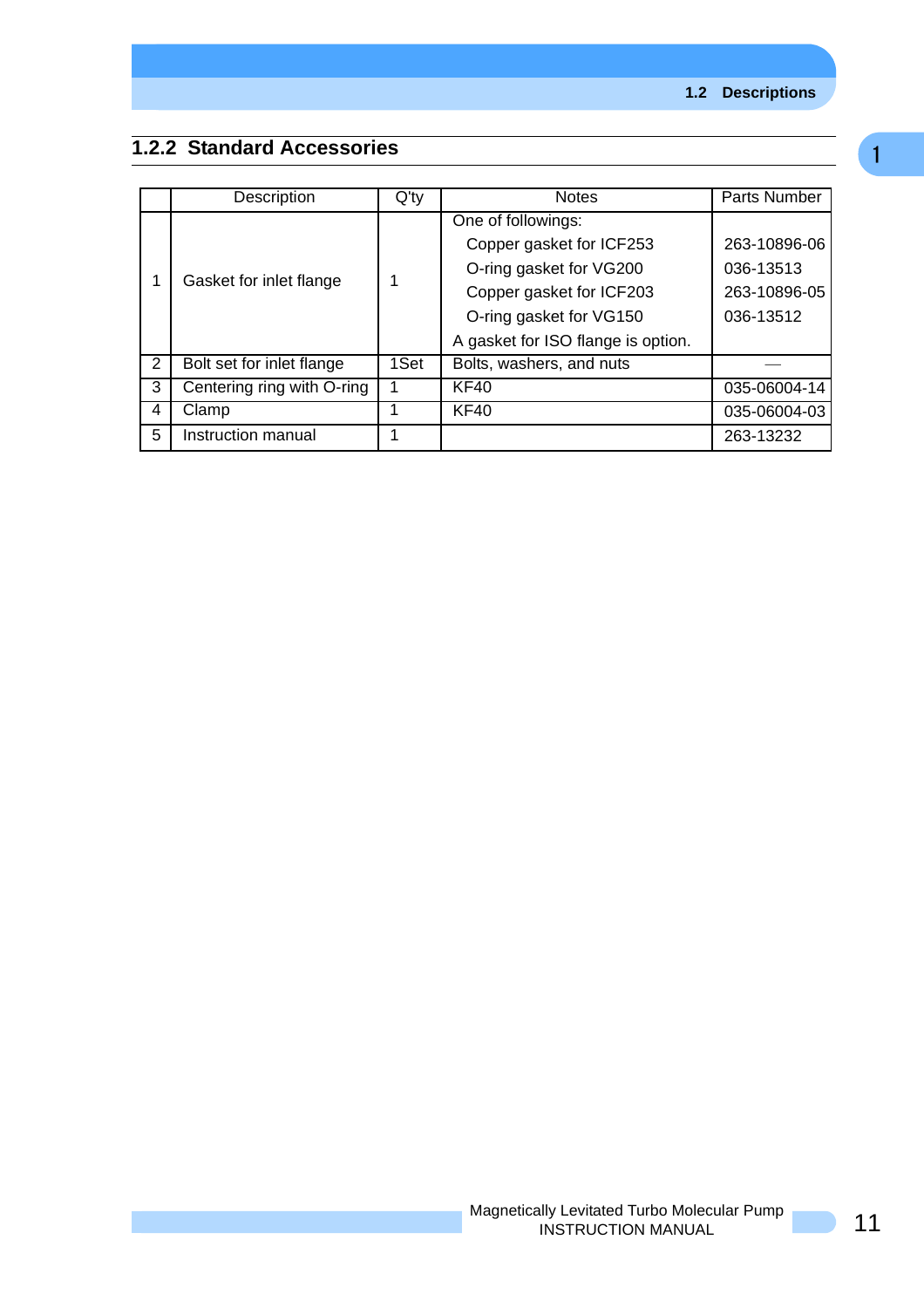#### **SECTION 1 OUTLINE AND DESCRIPTIONS**

This page is intentionally left blank.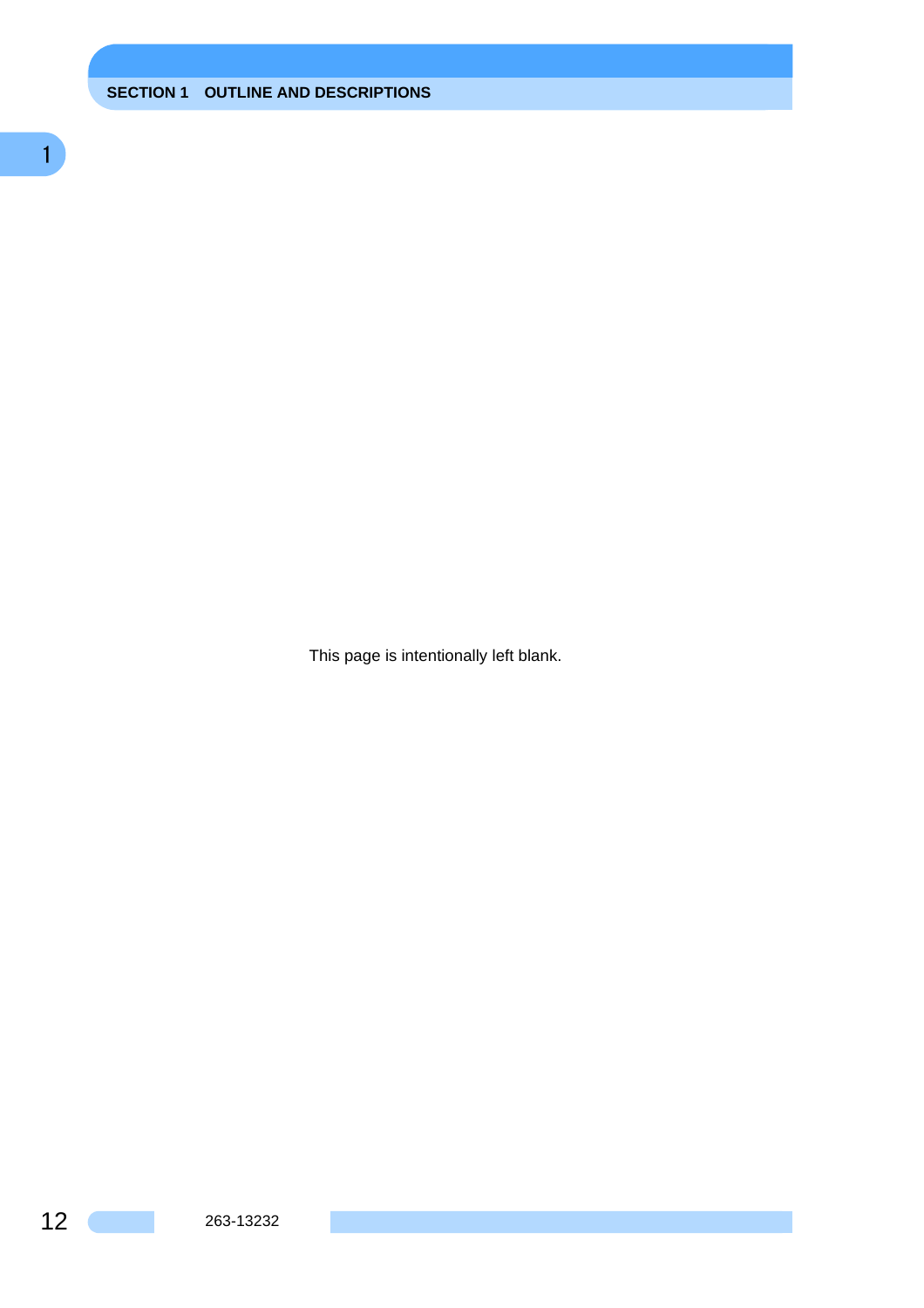*2*

-----<br>---

# 2IDENTIFICATION AND FUNCTION

2.1 Pump Main Unit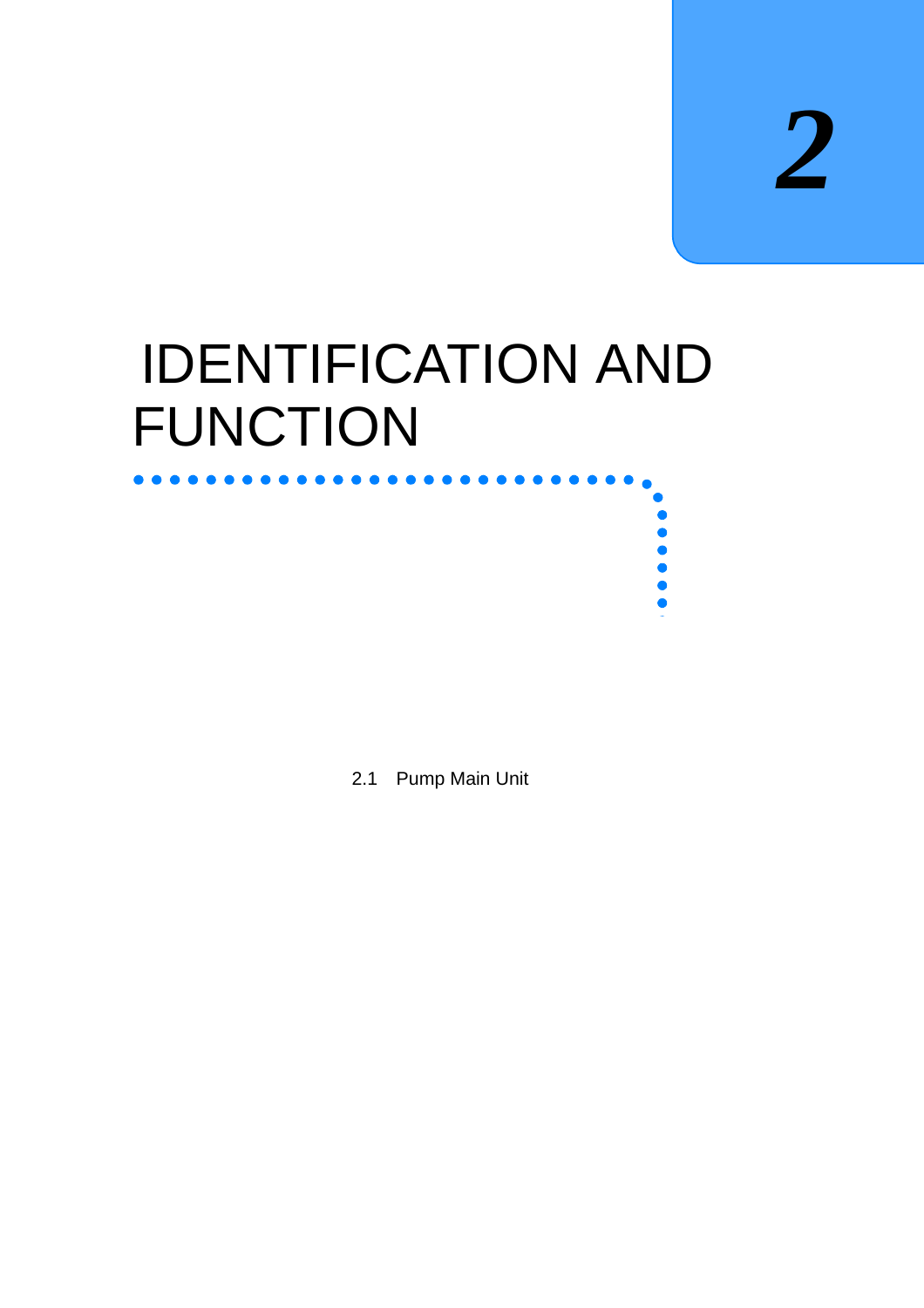



|                                                 | VG200, ISO200B, ICF203, VG150, ISO160 are also<br>available.           |
|-------------------------------------------------|------------------------------------------------------------------------|
|                                                 |                                                                        |
| (2) PORT FOR GAS PURGE Gas purge adaptor port   |                                                                        |
|                                                 | (see Section 7 "GAS PURGE")                                            |
|                                                 | (3) OUTLET FLANGE. Outlet flange, connect a backing vacuum pump or its |
|                                                 | related pipe connection, KF40.                                         |
| (4) MOTOR CONNECTOR. Motor cable receptacle     |                                                                        |
| (5) CONTROL CONNECTOR. Control cable receptacle |                                                                        |
|                                                 | (6) COOLING WATER PIPELINE. . Cooling water pipe connector, Rc1/4      |
| (7) COOLING FAN Cooling Fan                     |                                                                        |
|                                                 |                                                                        |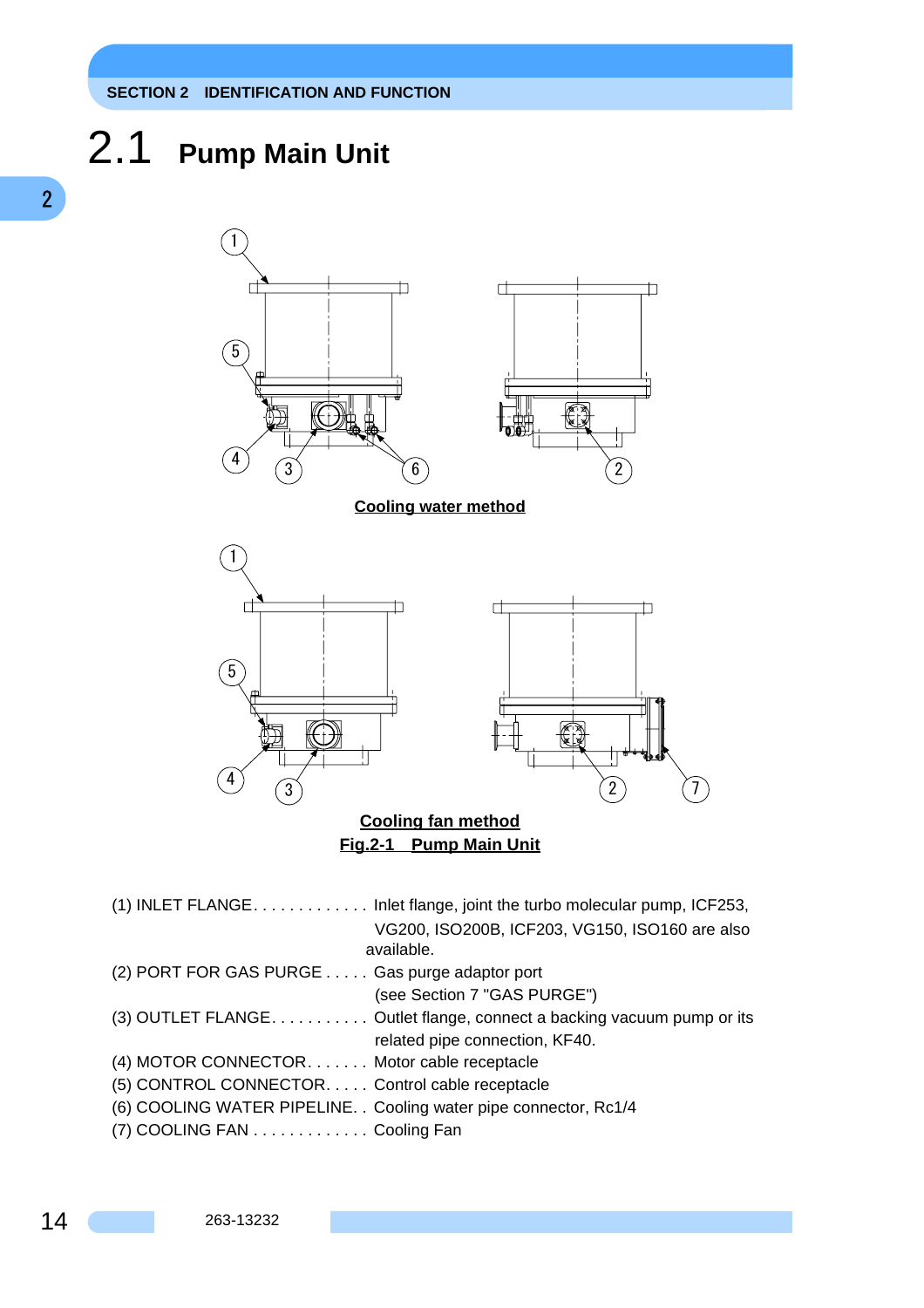*3*

# CONSTRUCTION AND PRINCIPLE

- 3.1 Pump Construction
- 3.2 Principle of Turbo Molecular Pumping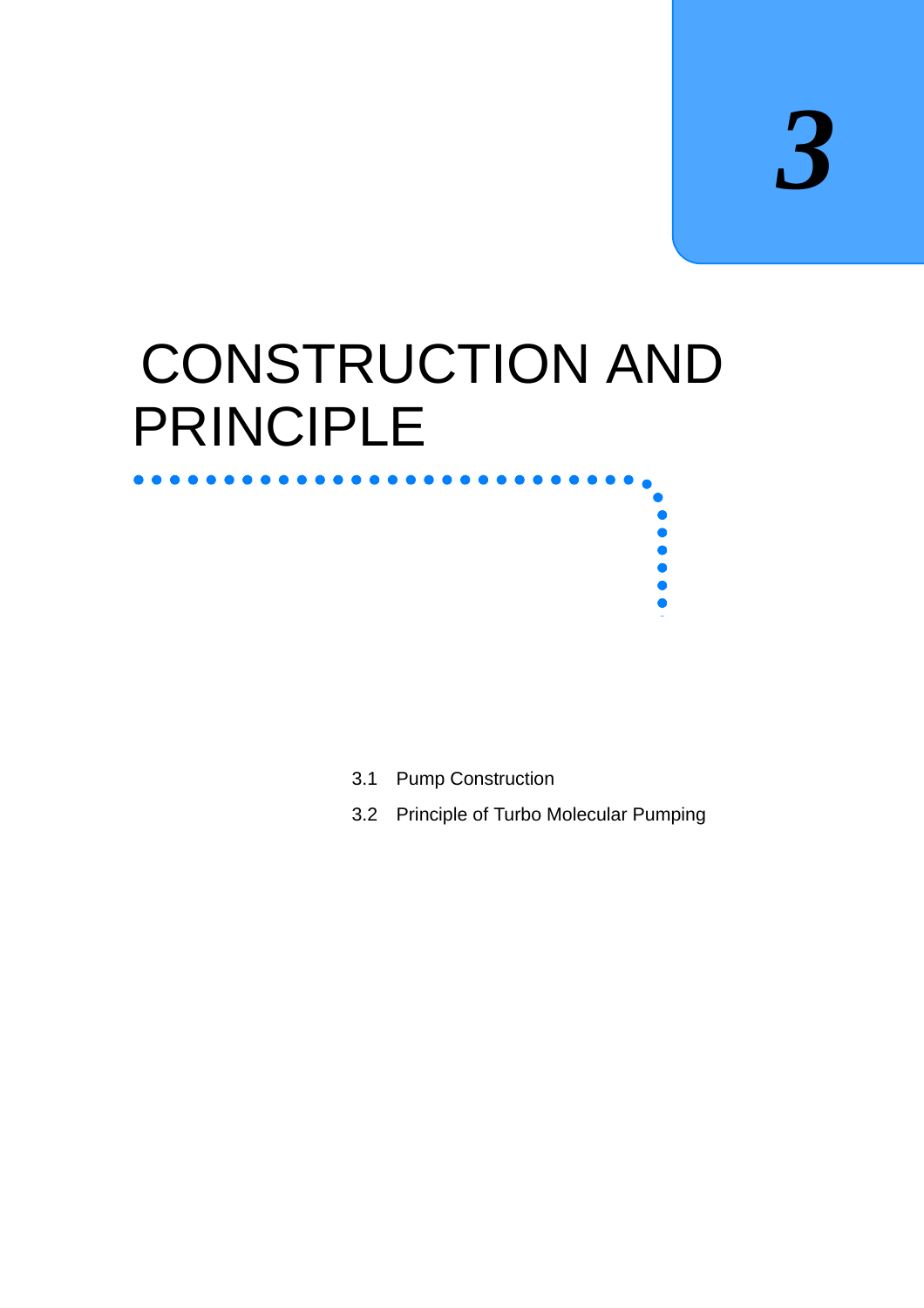# 3.1 **Pump Construction**

Fig. 3-1 is a sectional drawing of the tmp-803LM/LMC and TMP-1003LM/LMC and TMP-1103LMP/LMPC and TMP-1303LM/LMC magnetic bearing type turbo molecular pump. The builtin high frequency motor (1) is accelerated to the specified revolutions (speed) by the high frequency power supply unit. Rotor blades (4) are fitted onto the drive shaft (3) and the stator blades (5) are arranged in between the rotor blades. A positioning spacer (6) is inserted between the stator blades. The configurations and profiles of the stator blades and rotor blades are designed for high efficiencies in various applications. The upper stages of the rotor blade and stator blade configurations are ideally designed for high gas throughput. The compression ratio of the stator blades and rotor blades becomes higher as the gas molecules converge into the lower stage configurations. The profiles of the stator blades and rotor blades are matched for the desired function.

A radial magnetic bearing (7) is used at the top and bottom of the drive shaft. The axial magnetic bearings (8) are used to levitate a disk attached to the drive shaft between the axial magnetic bearings. Each magnetic bearing is provided with a gap sensor (10) to detect the rotor position. Fig. 3-2 illustrates the outline of 5 - axes control. The rotor is levitated by the control of these 5 axes allowing rotational freedom.

A touchdown bearing is used at the top and bottom of the casing for safety protection of the rotor and pump should the magnetic bearings become damaged. The touchdown bearings are dry and oil free.

The cooling water pipe (14) is provided to cool the pump. With the air-cooled turbo molecular pumps TMP-803M/MC and TMP-1003M/MC and TMP-1103MP/MPC and TMP-1303M/MC, cooling fans are provided instead of the cooling water pipe (14).

Fig. 1-1 through Fig. 1-8 show the outside dimensions of the turbo molecular pump.

# 3.2 **Principle of Turbo Molecular Pumping**

The principle of turbo molecular pumping assumes gas molecules collide with a surface plane (the blade of the pump rotor) moving in a radial span of very high speed in a space with an enlarged mean free gas path (generally a vacuum area of less pressure than 0.1 Pa). Assuming no heat is exchanged between the gas molecule and the pump rotor blade, the speed of the pump rotor blade is added to the speed of the gas molecule, converting the gas molecule's nonoriented thermal motion to a motion with direction. Thus the gas molecule has received an impulse in a desired flow direction.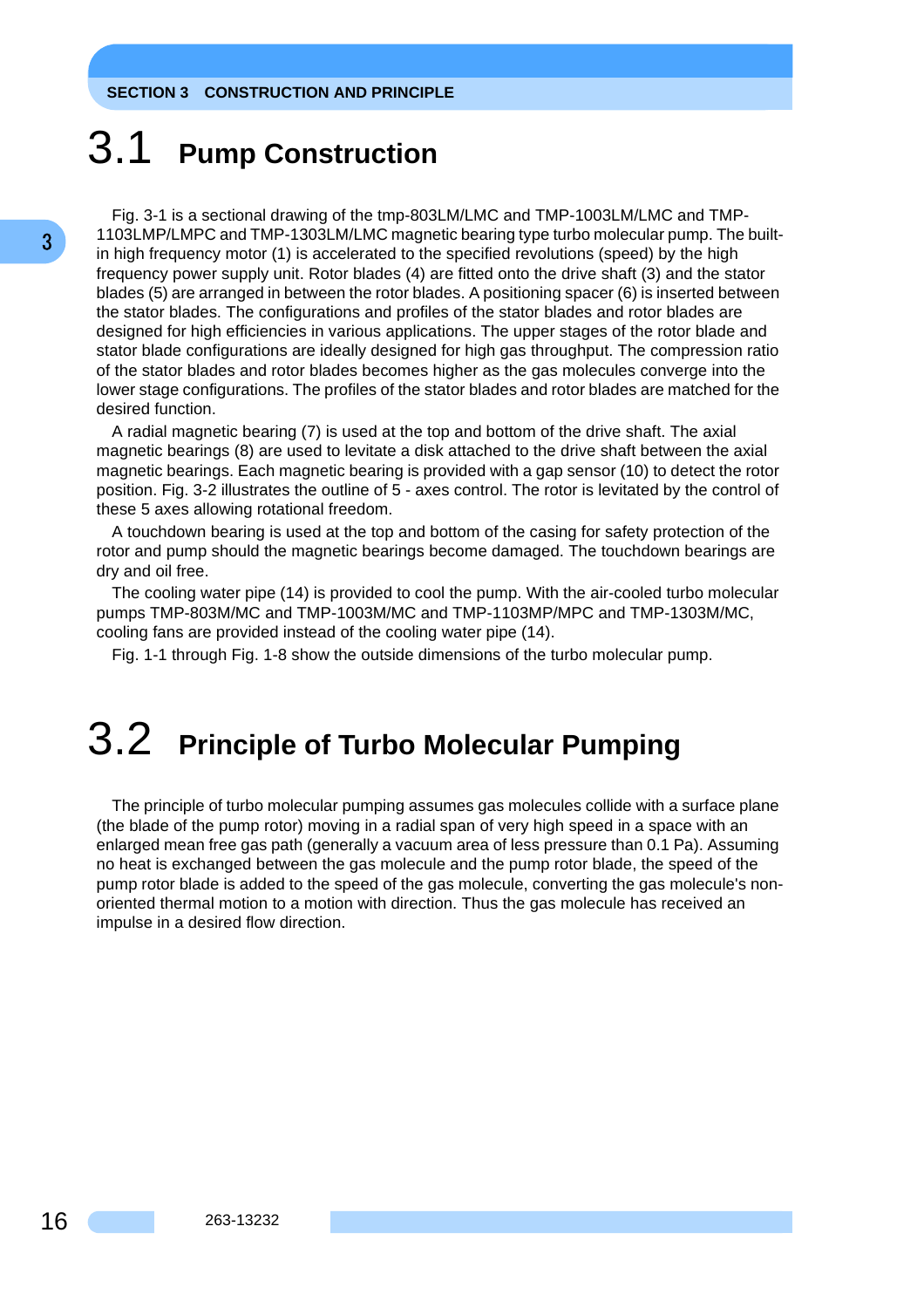

#### **Fig.3-1 Pump Sectional Drawing**

- (1) High frequency motor (6) Spacer (11) Inlet flange
- 
- 
- 
- 
- 
- (2) Receptacle (7) Radial magnetic bearing (12) Outlet flange
- (3) Drive shaft (8) Axial magnetic bearing (13) Protective net
	-
	-
- 
- 
- 
- (4) Rotor blade (9) Touch-down bearing (14) Cooling water pipeline
- (5) Stator blade (10) Gap sensor (pipe connection port)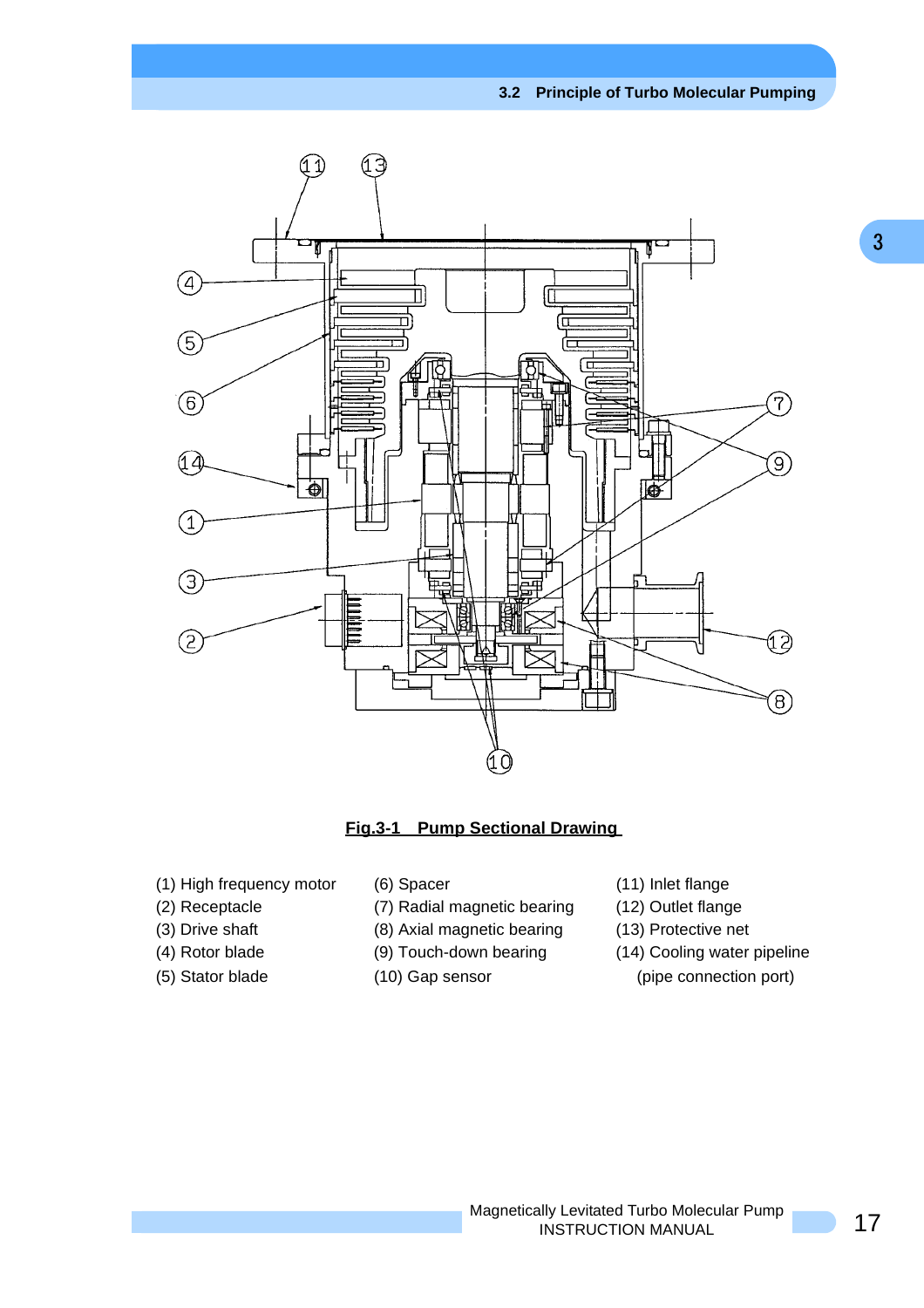#### **SECTION 3 CONSTRUCTION AND PRINCIPLE**

The movement of an object has 6 degrees of freedom. Levitation can be achieved in a turbo molecular pump by controlling the following 5 degrees of freedom (excluding the rotational degree (Z axis) of freedom).





Y,



 $X_{2}$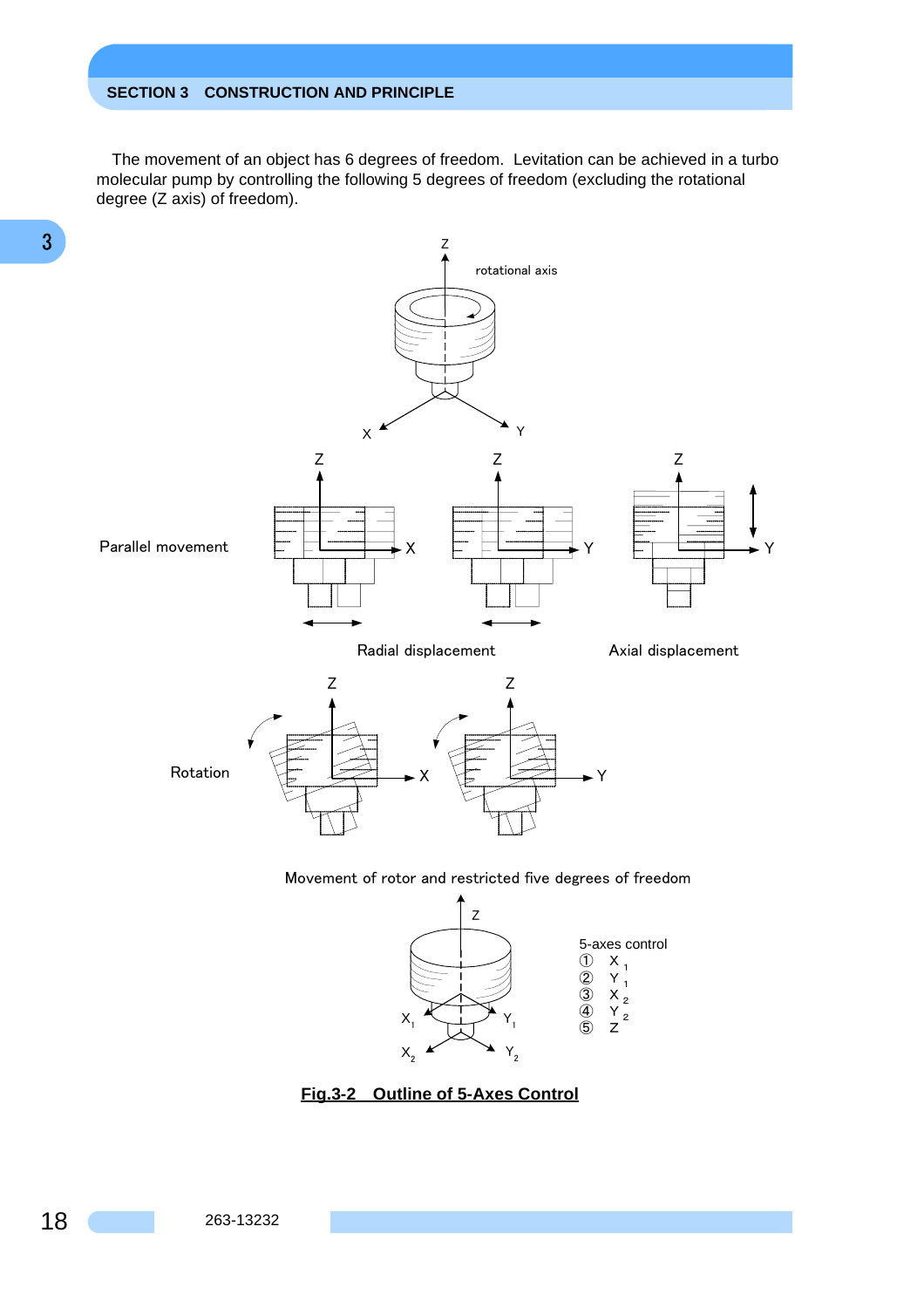# **SPECIFICATIONS**

- 4.1 Pump Main Unit
	- 4.1.1 Specification of series of TMP-803

**...** 

- 4.1.2 Specification of series of TMP-1003
- 4.1.3 Specification of series of TMP-1103
- 4.1.4 Specification of series of TMP-1303
- 4.2 Standards Fulfilled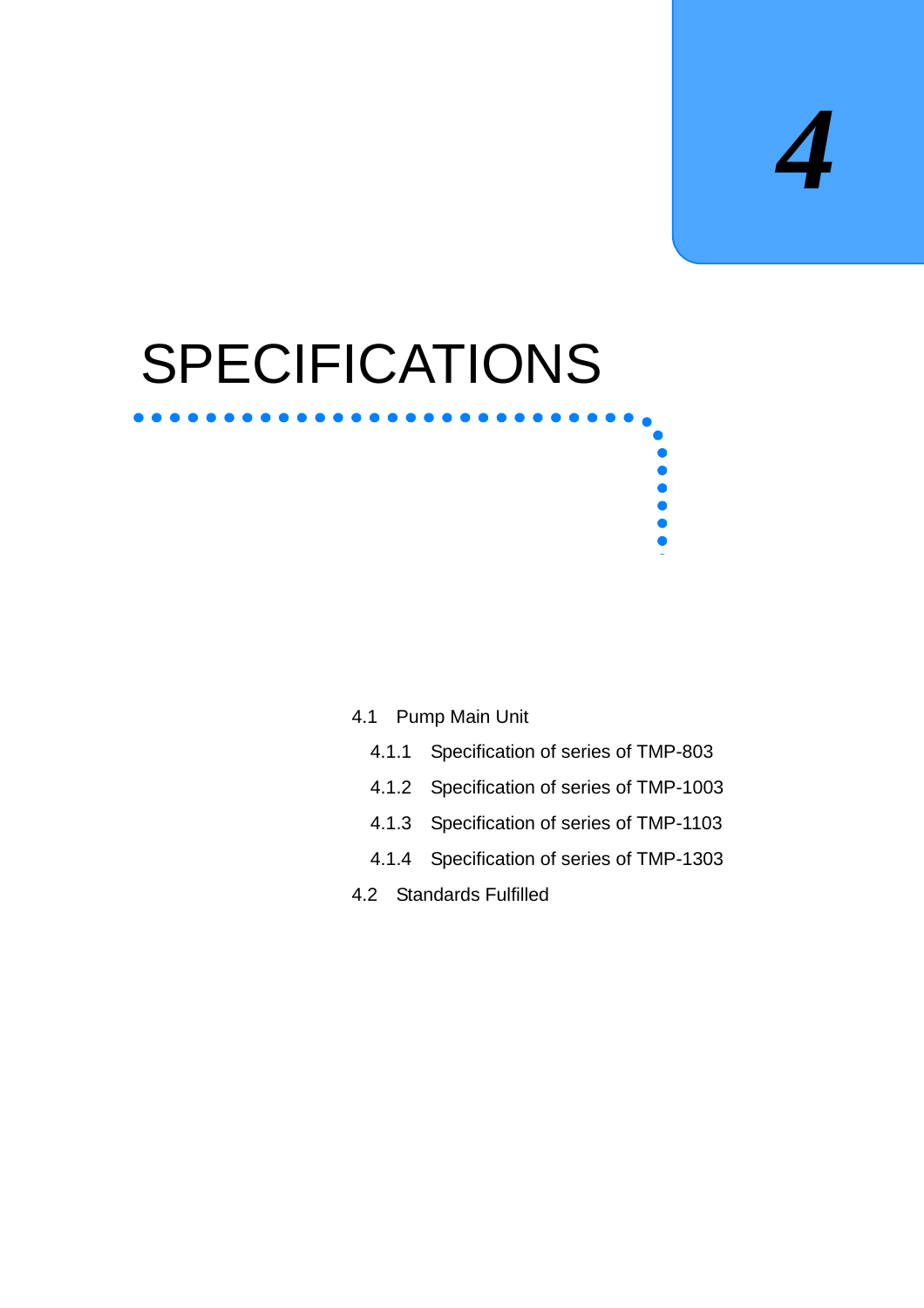# 4.1 **Pump Main Unit**

#### **4.1.1 Specification of series of TMP-803**

| Turbo molecular pump model                                                  |                                | <b>TMP-803M</b>                   | <b>TMP-803MC</b>                                                           | <b>TMP-803LM</b>   | TMP-803LMC                                   |  |
|-----------------------------------------------------------------------------|--------------------------------|-----------------------------------|----------------------------------------------------------------------------|--------------------|----------------------------------------------|--|
| Suitable Power supply unit                                                  |                                | EI-D1003M                         |                                                                            |                    |                                              |  |
| Cooling method                                                              |                                | Cooling fan                       |                                                                            | Water              |                                              |  |
| Ultimate pressure<br>(Note 1)                                               |                                | 10 <sup>-9</sup> Pa order         | $10^{-8}$ Pa order                                                         | $10^{-9}$ Pa order | $10^{-8}$ Pa order                           |  |
| Maximum allowable inlet<br>pressure (Nitrogen gas)                          |                                |                                   | 1.3 Pa                                                                     |                    | 400 Pa                                       |  |
| Maximum allowable outlet<br>pressure                                        |                                |                                   | 40 Pa                                                                      |                    | 630 Pa                                       |  |
| Pumping speed<br>(Note 2)                                                   | nitrogen<br>helium<br>hydrogen |                                   | 800 L/s<br>800 L/s<br>700 L/s                                              |                    |                                              |  |
| Compression ratio<br>nitrogen<br>helium<br>hydrogen                         |                                |                                   | 1 $\times$ 10 <sup>9</sup> or more<br>$8 \times 10^4$<br>$4 \times 10^{3}$ |                    |                                              |  |
| Rated speed                                                                 |                                | 35000 rpm                         |                                                                            |                    |                                              |  |
| Start-up time                                                               |                                | 5 minutes or less                 |                                                                            |                    |                                              |  |
| Mounting position                                                           |                                | In any desired direction (Note 3) |                                                                            |                    |                                              |  |
| Bake-out temperature at an inlet<br>flange                                  |                                | 120 °C or less                    |                                                                            |                    |                                              |  |
| Vibration level (by Shimadzu's<br>method)                                   |                                | 0.01 $\mu$ m or less (0-peak)     |                                                                            |                    |                                              |  |
| Inlet flange                                                                |                                | ICF203 (Note 4)                   |                                                                            |                    |                                              |  |
| Outlet flange                                                               |                                | KF40                              |                                                                            |                    |                                              |  |
| <b>Mass</b>                                                                 |                                | 32 kg or less                     |                                                                            |                    |                                              |  |
| Admissible throughput of purge<br>gas                                       |                                | 20 to 30 mL/min (Note 5)          |                                                                            |                    |                                              |  |
| Admissible pumping speed of<br>backing vacuum pump in case of<br>gas purge  |                                | 500 L/min or more                 |                                                                            |                    |                                              |  |
| Admissible ambient magnetic<br>field<br>Radial direction<br>Axial direction |                                | 3 <sub>mT</sub><br>15 mT          |                                                                            |                    |                                              |  |
| Water<br>Flow rate<br>Pressure                                              | Temperature                    |                                   | N/A                                                                        |                    | 1 to 3 L/min<br>0.2 to 0.5 MPa<br>5 to 30 °C |  |

(Note 1) When using a metal at the inlet flange. When using an o-ring gasket , the ultimate pressure is  $10^{-7}$  Pa order.

(Note 2) Without a protective net. Pumping speed for  $N_2$  is 970 L/s with a protective net.

(Note 3) The outlet of the magnetic bearing turbo molecular pump should face horizontally or vertically when installing horizontally.

- (Note 4) ISO160 bolted flange, VG150 flange are also available.
- (Note 5) mL/min : volume flow rate at 0 ℃ , 1 atm. (Compatible with SCCM.)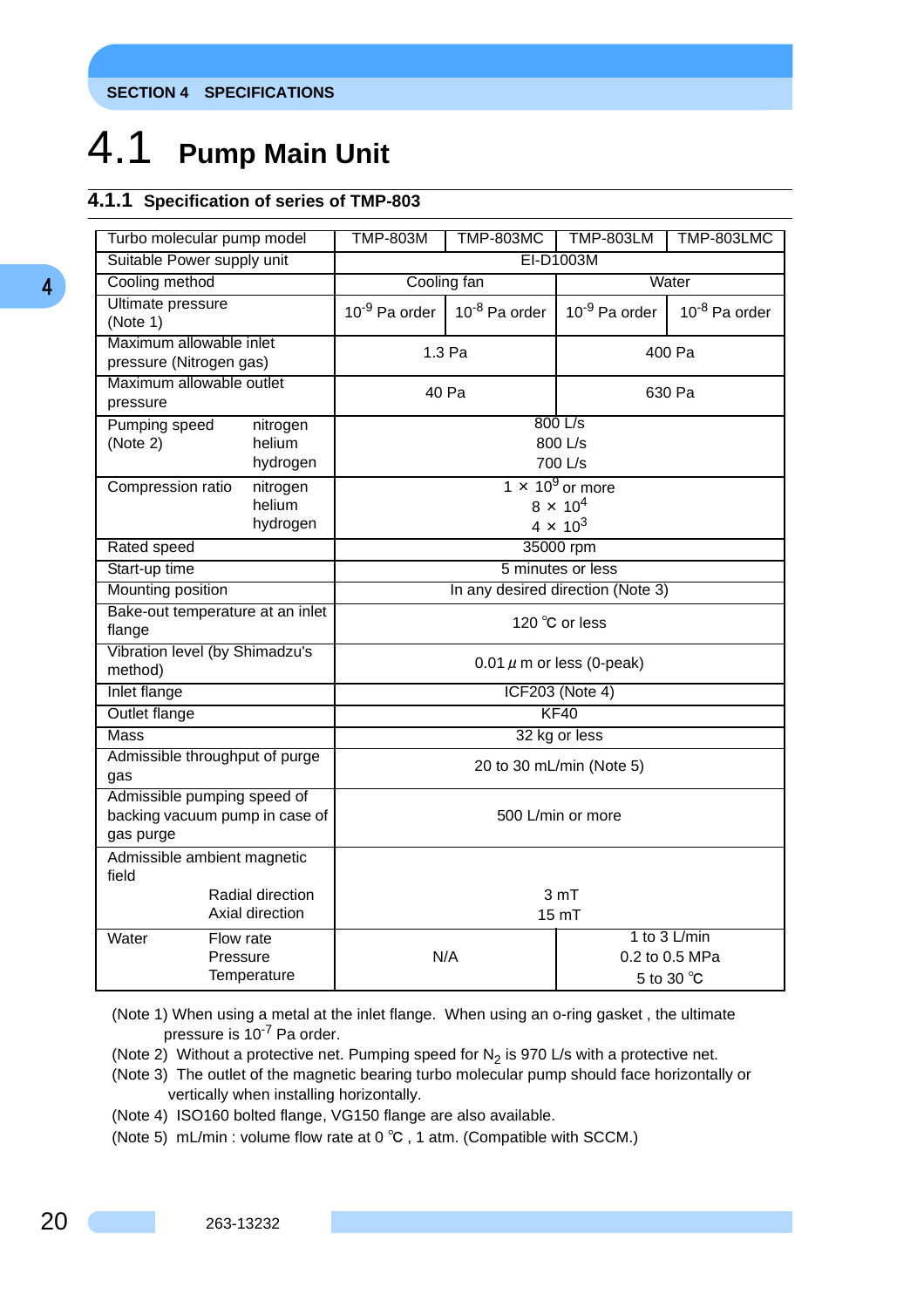#### **4.1.2 Specification of series of TMP-1003**

| Turbo molecular pump model       |             | <b>TMP-1003M</b>                  |                    |                               | TMP-1003MC   TMP-1003LM   TMP-1003LMC |  |
|----------------------------------|-------------|-----------------------------------|--------------------|-------------------------------|---------------------------------------|--|
| Suitable Power supply unit       |             | EI-D1003M                         |                    |                               |                                       |  |
| Cooling method                   |             | Cooling fan                       |                    | Water                         |                                       |  |
| <b>Ultimate pressure</b>         |             | $10^{-9}$ Pa order                | $10^{-8}$ Pa order | $10^{-9}$ Pa order            | $10^{-8}$ Pa order                    |  |
| (Note 1)                         |             |                                   |                    |                               |                                       |  |
| Maximum allowable inlet          |             |                                   | 1.3 Pa             |                               | 400 Pa                                |  |
| pressure (Nitrogen gas)          |             |                                   |                    |                               |                                       |  |
| Maximum allowable outlet         |             |                                   | 40 Pa              |                               | 630 Pa                                |  |
| pressure                         |             |                                   |                    |                               |                                       |  |
| Pumping speed                    | nitrogen    |                                   |                    | 1080 L/s                      |                                       |  |
| (Note 2)                         | helium      |                                   |                    | 930 L/s                       |                                       |  |
|                                  | hydrogen    |                                   |                    | 790 L/s                       |                                       |  |
| Compression ratio                | nitrogen    |                                   |                    | $1 \times 10^9$               |                                       |  |
|                                  | helium      |                                   |                    | $8 \times 10^4$               |                                       |  |
|                                  | hydrogen    |                                   |                    | $4 \times 10^{3}$             |                                       |  |
| Rated speed                      |             | 35000 rpm                         |                    |                               |                                       |  |
| Start-up time                    |             | 5 minutes or less                 |                    |                               |                                       |  |
| Mounting position                |             | In any desired direction (Note 3) |                    |                               |                                       |  |
| Bake-out temperature at an inlet |             |                                   |                    | 120 °C or less                |                                       |  |
| flange                           |             |                                   |                    |                               |                                       |  |
| Vibration level (by Shimadzu's   |             |                                   |                    | 0.01 $\mu$ m or less (0-peak) |                                       |  |
| method)                          |             | ICF253 (Note 4)                   |                    |                               |                                       |  |
| Inlet flange                     |             |                                   |                    |                               |                                       |  |
| Outlet flange                    |             | KF40                              |                    |                               |                                       |  |
| Mass                             |             | 32 kg or less                     |                    |                               |                                       |  |
| Admissible throughput of purge   |             | 20 to 30 mL/min (Note 5)          |                    |                               |                                       |  |
| gas                              |             |                                   |                    |                               |                                       |  |
| Admissible pumping speed of      |             |                                   |                    |                               |                                       |  |
| backing vacuum pump in case of   |             | 500 L/min or more                 |                    |                               |                                       |  |
| gas purge                        |             |                                   |                    |                               |                                       |  |
| Admissible ambient magnetic      |             |                                   |                    |                               |                                       |  |
| field                            |             |                                   |                    |                               |                                       |  |
| Radial direction                 |             | $3m$ T                            |                    |                               |                                       |  |
| Axial direction                  |             |                                   |                    | 15 mT                         |                                       |  |
| Water<br>Flow rate               |             |                                   |                    |                               | 1 to 3 L/min                          |  |
| Pressure                         |             | N/A                               |                    |                               | 0.2 to 0.5 MPa                        |  |
|                                  | Temperature |                                   |                    |                               | 5 to 30 °C                            |  |

(Note 1) When using a metal at the inlet flange. When using an o-ring gasket , the ultimate pressure is  $10^{-7}$  Pa order.

(Note 2) Without a protective net. Pumping speed for  $N_2$  is 970 L/s with a protective net.

(Note 3) The outlet of the magnetic bearing turbo molecular pump should face horizontally or vertically when installing horizontally.

- (Note 4) ISO200 bolted flange, VG200 flange are also available.
- (Note 5) mL/min : volume flow rate at 0 ℃ , 1 atm. (Compatible with SCCM.)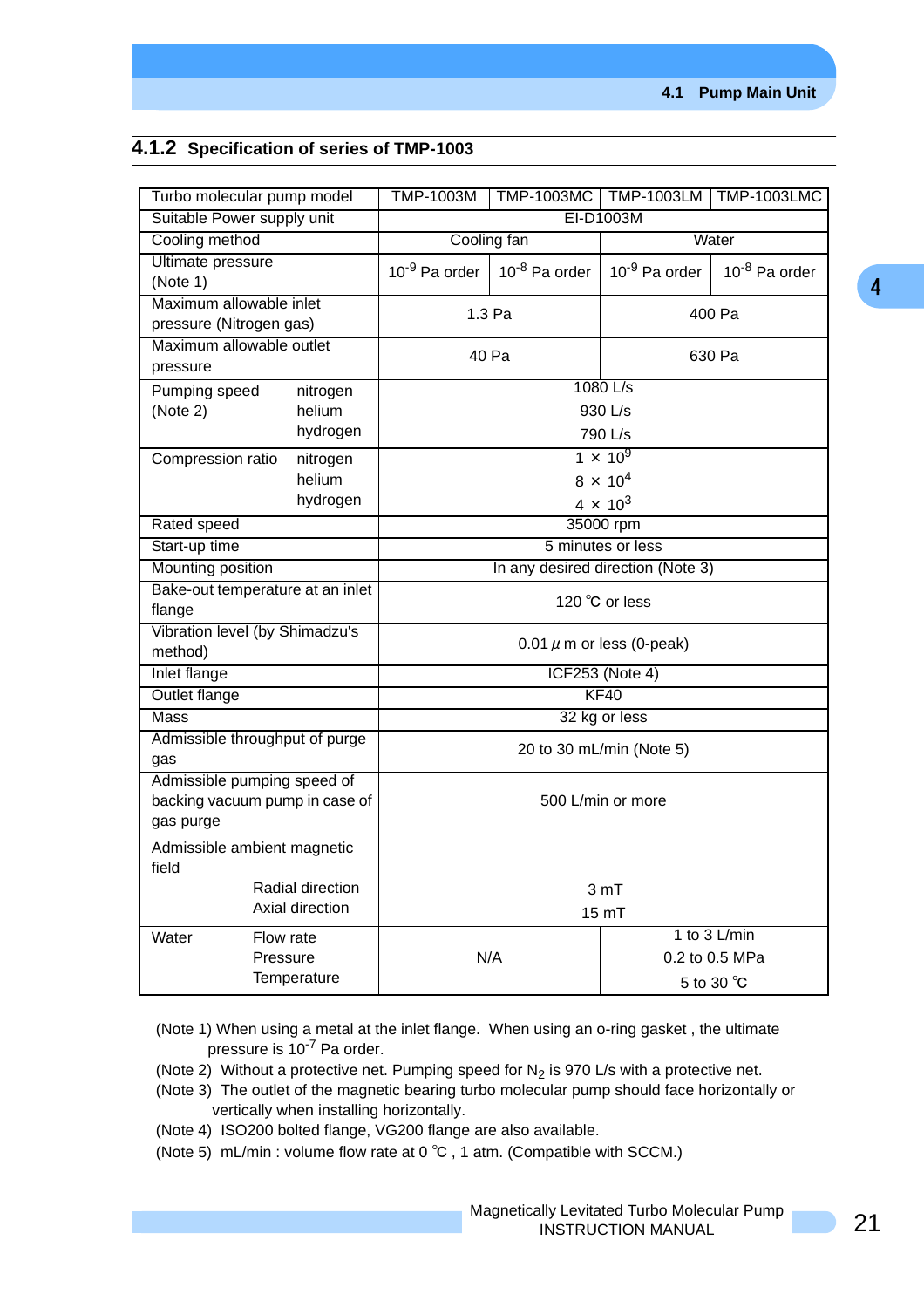#### **4.1.3 Specification of series of TMP-1103**

| Turbo molecular pump model               |                 | <b>TMP-1103MP</b>                 |                               |                           | TMP-1103MPC   TMP-1103LMP   TMP-1103LMPC |
|------------------------------------------|-----------------|-----------------------------------|-------------------------------|---------------------------|------------------------------------------|
| Suitable Power supply unit               |                 | EI-D1103M                         |                               |                           |                                          |
| Cooling method                           |                 | Cooling fan                       |                               | Water                     |                                          |
| Ultimate pressure                        |                 | $10^{-9}$ Pa order                | $10^{-8}$ Pa order            | 10 <sup>-9</sup> Pa order | $10^{-8}$ Pa order                       |
| (Note 1)                                 |                 |                                   |                               |                           |                                          |
| Maximum allowable inlet                  |                 |                                   | 1.3 <sub>Pa</sub>             |                           | 70 Pa                                    |
| pressure (Nitrogen gas)                  |                 |                                   |                               |                           |                                          |
| Maximum allowable outlet                 |                 | 270 Pa                            |                               |                           | 800 Pa                                   |
| pressure                                 |                 |                                   |                               |                           |                                          |
| Pumping speed                            | nitrogen        |                                   |                               | 1080 L/s                  |                                          |
| (Note 3)                                 | helium          |                                   |                               | 1040 L/s                  |                                          |
|                                          | hydrogen        |                                   |                               | 800 L/s                   |                                          |
| Compression ratio                        | nitrogen        |                                   | 10 <sup>9</sup>               |                           |                                          |
|                                          | helium          |                                   | 10 <sup>7</sup>               |                           |                                          |
|                                          | hydrogen        |                                   | 10 <sup>6</sup>               |                           |                                          |
| <b>Rated speed</b>                       |                 | 36000 rpm                         |                               |                           |                                          |
| Start-up time                            |                 | 5 minutes or less                 |                               |                           |                                          |
| Mounting position                        |                 | In any desired direction (Note 3) |                               |                           |                                          |
| Bake-out temperature at an inlet         |                 |                                   | 120 °C or less                |                           |                                          |
| flange<br>Vibration level (by Shimadzu's |                 |                                   |                               |                           |                                          |
|                                          |                 |                                   | 0.01 $\mu$ m or less (0-peak) |                           |                                          |
| method)<br>Inlet flange                  |                 |                                   | ICF253 (Note 4)               |                           |                                          |
| Outlet flange                            |                 |                                   |                               |                           |                                          |
| <b>Mass</b>                              |                 | KF40<br>32 kg or less             |                               |                           |                                          |
|                                          |                 |                                   |                               |                           |                                          |
| Admissible throughput of purge<br>gas    |                 | 20 to 30 mL/min (Note 5)          |                               |                           |                                          |
| Admissible pumping speed of              |                 |                                   |                               |                           |                                          |
| backing vacuum pump in case              |                 | 500 L/min or more                 |                               |                           |                                          |
| of gas purge                             |                 |                                   |                               |                           |                                          |
| Admissible ambient magnetic              |                 |                                   |                               |                           |                                          |
| field                                    |                 |                                   |                               |                           |                                          |
| Radial direction                         |                 | 3 <sub>mT</sub>                   |                               |                           |                                          |
|                                          | Axial direction |                                   | 15 mT                         |                           |                                          |
| Water                                    | Flow rate       |                                   |                               |                           | 1 to $3 L/min$                           |
|                                          | Pressure        | N/A                               |                               |                           | 0.2 to 0.5 MPa                           |
|                                          | Temperature     |                                   |                               | 5 to 30 °C                |                                          |

(Note 1) When using a metal at the inlet flange. When using an o-ring gasket , the ultimate pressure is 10<sup>-7</sup> Pa order.

- (Note 2) Without a protective net. Pumping speed for  $N<sub>2</sub>$  is 970 L/s with a protective net.
- (Note 3) The outlet of the magnetic bearing turbo molecular pump should face horizontally or vertically when installing horizontally.
- (Note 4) ISO200 bolted flange, VG200 flange are also available.
- (Note 5) mL/min : volume flow rate at 0 ℃ , 1 atm. (Compatible with SCCM.)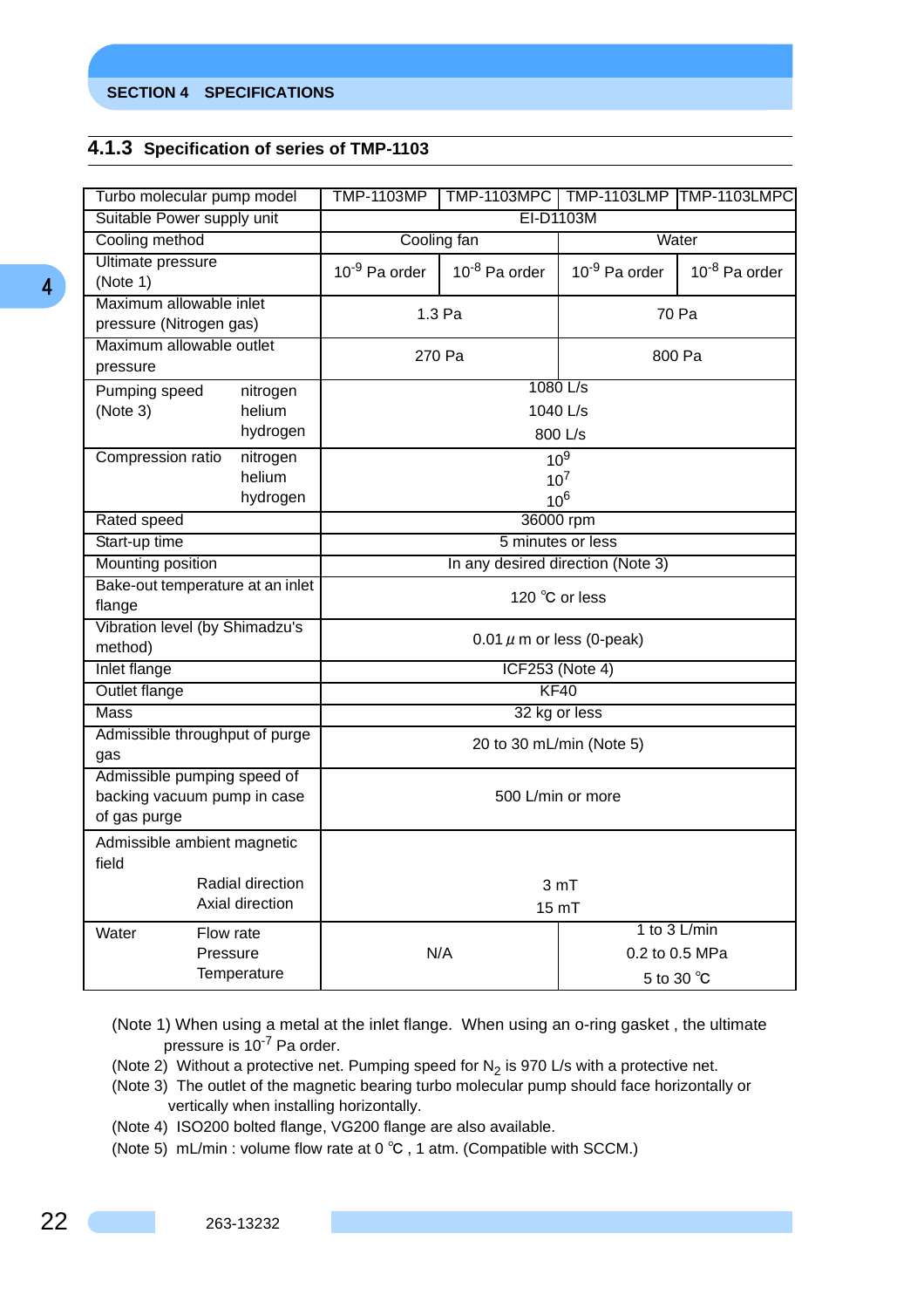#### **4.1.4 Specification of series of TMP-1303**

| Turbo molecular pump model                 |             | <b>TMP-1303M</b>                  |                    | TMP-1303MC   TMP-1303LM       | <b>TMP-1303LMC</b> |  |
|--------------------------------------------|-------------|-----------------------------------|--------------------|-------------------------------|--------------------|--|
| Suitable Power supply unit                 |             | EI-D1303M                         |                    |                               |                    |  |
| Cooling method                             |             | Cooling fan                       |                    |                               | Water              |  |
| Ultimate pressure                          |             | $10^{-8}$ Pa order                | $10^{-7}$ Pa order | $10^{-8}$ Pa order            | $10^{-7}$ Pa order |  |
| (Note 1)                                   |             |                                   |                    |                               |                    |  |
| Maximum allowable inlet                    |             |                                   | 1.3 Pa             |                               | 133 Pa             |  |
| pressure (Nitrogen gas)                    |             |                                   |                    |                               |                    |  |
| Maximum allowable outlet                   |             |                                   | 40 Pa              |                               | 270 Pa             |  |
| pressure                                   |             |                                   |                    |                               |                    |  |
| Pumping speed                              | nitrogen    |                                   |                    | 1300 L/s                      |                    |  |
| (Note 2)                                   | helium      |                                   |                    | 1050 L/s                      |                    |  |
|                                            | hydrogen    |                                   |                    | 750 L/s                       |                    |  |
| Compression ratio                          | nitrogen    |                                   |                    | $6 \times 10^8$               |                    |  |
|                                            | helium      |                                   |                    | $1 \times 10^{4}$             |                    |  |
|                                            | hydrogen    |                                   |                    | $1 \times 10^{3}$             |                    |  |
| Rated speed                                |             | 30300 rpm                         |                    |                               |                    |  |
| Start-up time                              |             | 7 minutes or less                 |                    |                               |                    |  |
| Mounting position                          |             | In any desired direction (Note 3) |                    |                               |                    |  |
| Bake-out temperature at an inlet<br>flange |             |                                   |                    | 120 °C or less                |                    |  |
| Vibration level (by Shimadzu's             |             |                                   |                    |                               |                    |  |
| method)                                    |             |                                   |                    | 0.01 $\mu$ m or less (0-peak) |                    |  |
| <b>Inlet flange</b>                        |             |                                   |                    | ICF253 (Note 4)               |                    |  |
| Outlet flange                              |             |                                   |                    | <b>KF40</b>                   |                    |  |
| Mass                                       |             | 34 kg                             |                    |                               |                    |  |
| Admissible throughput of purge             |             | 20 to 30 mL/min (Note 5)          |                    |                               |                    |  |
| gas                                        |             |                                   |                    |                               |                    |  |
| Admissible pumping speed of                |             |                                   |                    |                               |                    |  |
| backing vacuum pump in case                |             | 600 L/min or more                 |                    |                               |                    |  |
| of gas purge                               |             |                                   |                    |                               |                    |  |
| Admissible ambient magnetic                |             |                                   |                    |                               |                    |  |
| field                                      |             |                                   |                    |                               |                    |  |
| Radial direction                           |             | 3 <sub>mT</sub>                   |                    |                               |                    |  |
| Axial direction                            |             |                                   |                    | 15 mT                         |                    |  |
| Water<br>Flow rate                         |             |                                   |                    |                               | 1 to $3 L/min$     |  |
| Pressure                                   |             |                                   | N/A                |                               | 0.2 to 0.5 MPa     |  |
|                                            | Temperature |                                   |                    |                               | 5 to 30 °C         |  |

- (Note 1) When using a metal at the inlet flange. When using an o-ring gasket , the ultimate pressure is 10<sup>-7</sup> Pa order.
- (Note 2) Without a protective net. Pumping speed for  $N_2$  is 1130 L/s with a protective net.
- (Note 3) The outlet of the magnetic bearing turbo molecular pump should face horizontally or vertically when installing horizontally.
- (Note 4) ISO200 bolted flange, VG200 flange are also available.
- (Note 5) mL/min : volume flow rate at 0  $°C$ , 1 atm. (Compatible with SCCM.)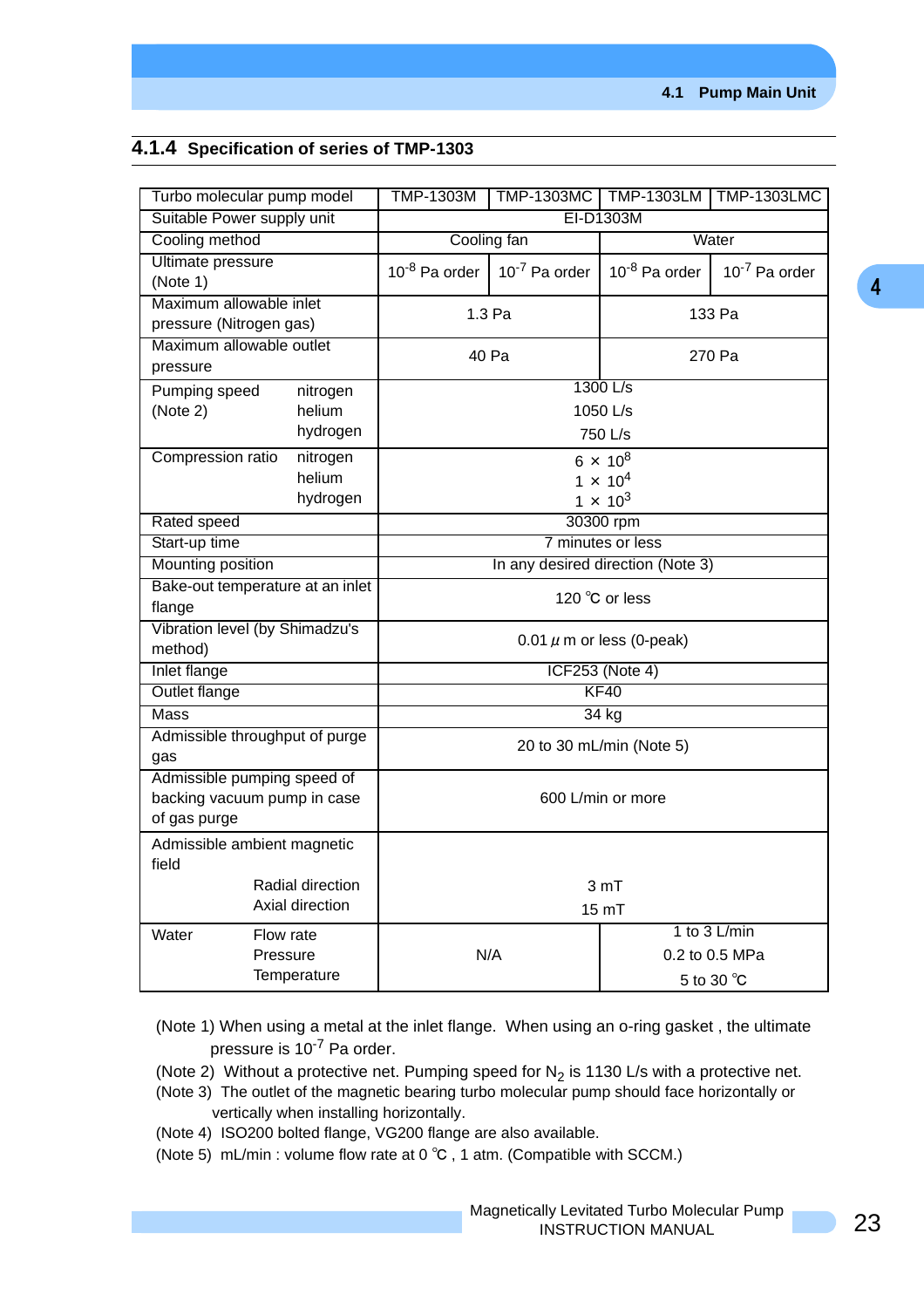**SECTION 4 SPECIFICATIONS**

# 4.2 **Standards Fulfilled**

|  | Safety     | EN61010-1; 2001                               |
|--|------------|-----------------------------------------------|
|  |            | UL61010A-1                                    |
|  |            | SEMI S2                                       |
|  |            | EN1012-2; 1996                                |
|  |            | EN61326-1; 1997 + A1; 1998 + A2; 2001 class A |
|  | <b>EMC</b> | EN61000-3-2; 1995 + A14; 2000                 |
|  |            | SEMI F47                                      |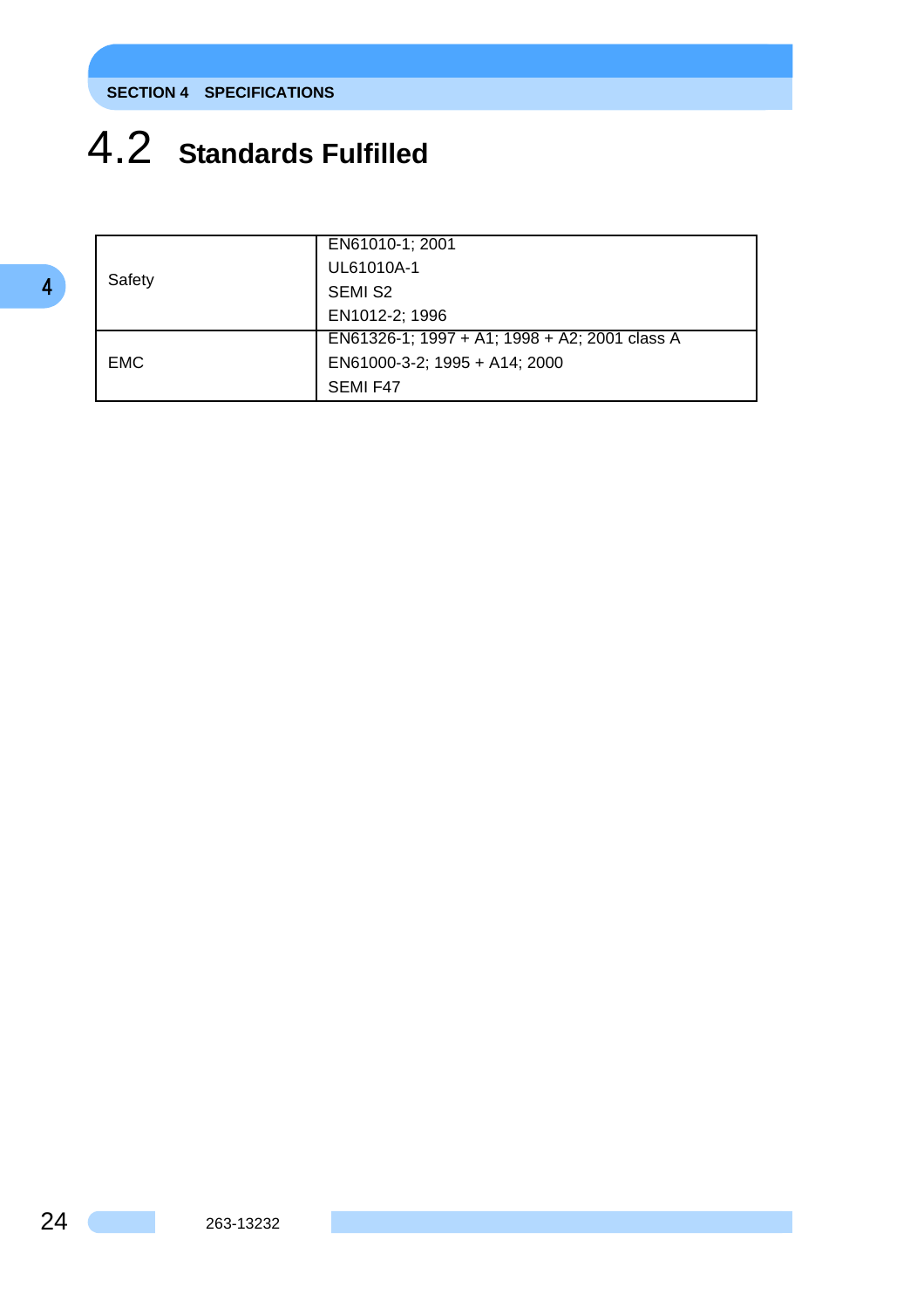# **INSTALLATION**

- 5.1 Installation
	- 5.1.1 Pump Mounting Direction
	- 5.1.2 Installation of the Pump
- 5.2 Connection of the Pump to the Power Supply Unit

**....** 

5.3 Interlock for Vacuum System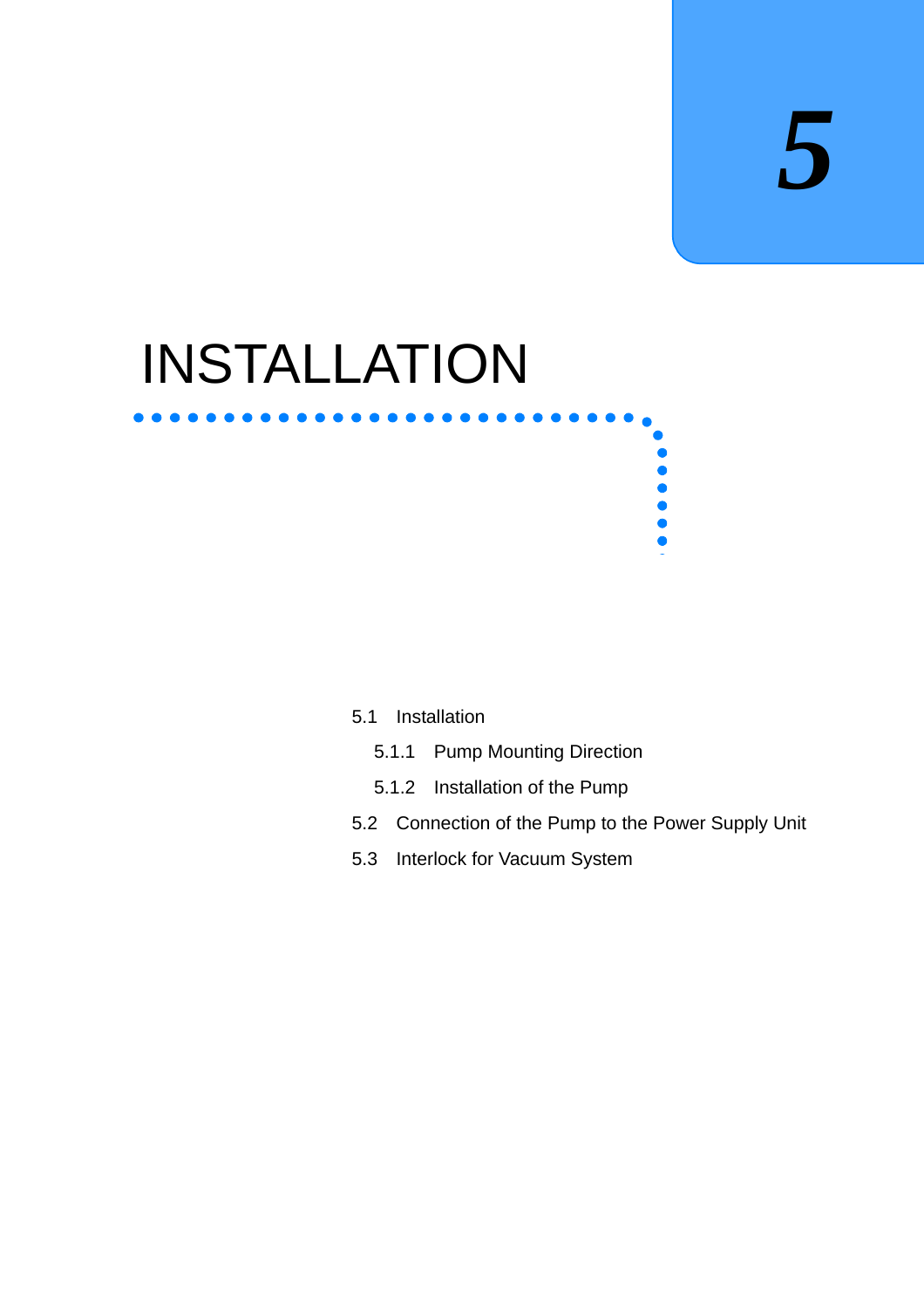# 5.1 **Installation**

#### **5.1.1 Pump Mounting Direction**

The inlet flange of magnetic bearing turbo molecular pump must be located in vertical direction, and the outlet flange must be in horizontal position. (Refer to Fig. 5-1)



The outlet of the magnetic bearing turbomolecular pump should face horizontally or vertically when installing hotizontally.

#### **Fig. 5-1 Mounting Direction of Magnetic Levitated Turbo Molecular Pump**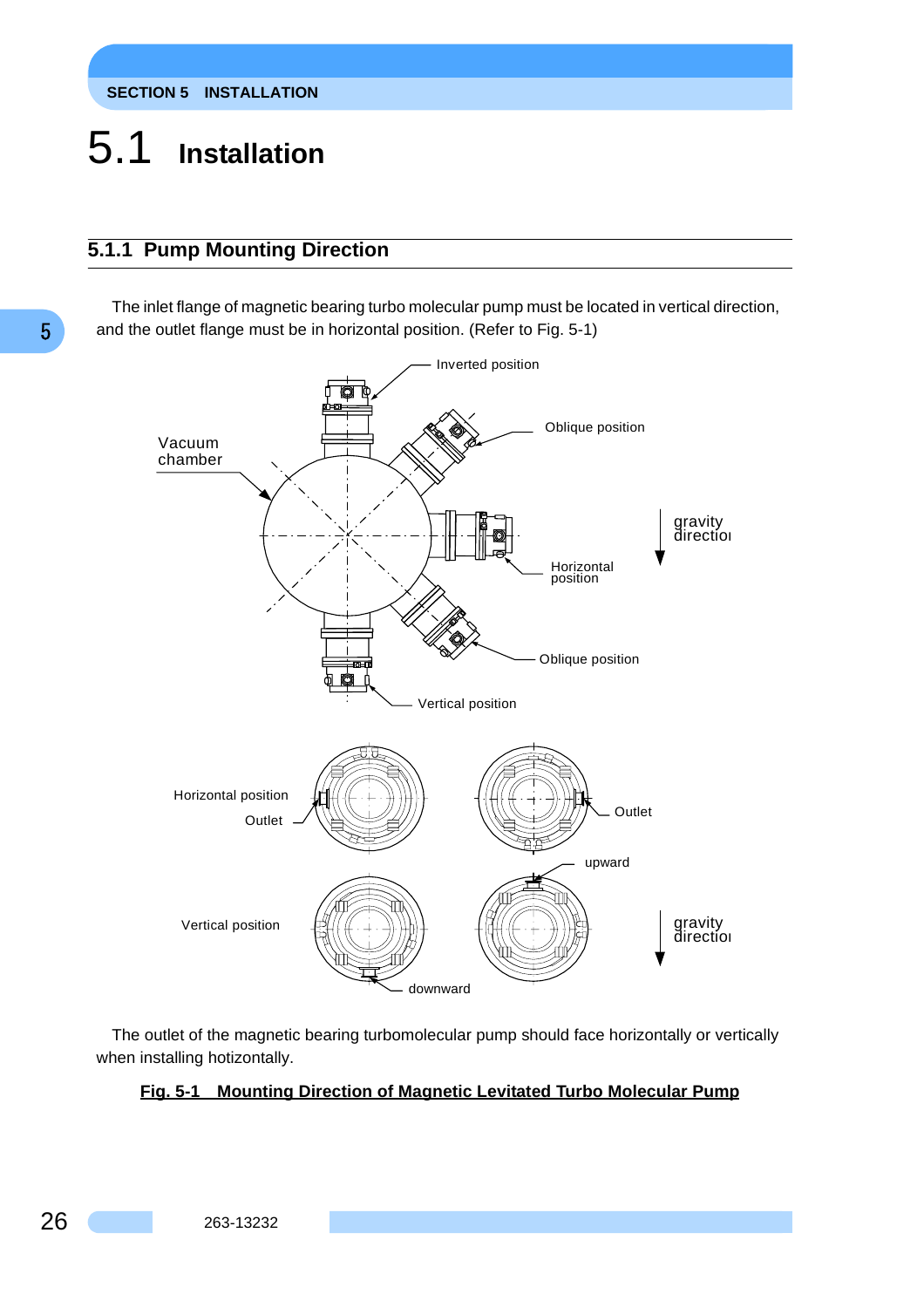#### **5.1.2 Installation of the Pump**

#### **WARNING**

Do not operate before safety has been confirmed.

The turbo molecular pump must be securely anchored during any state of operation, by the mounting flange located on the turbo molecular pump's inlet. The quantity of bolts per flange type are:

> ICF203 flange requires 24, 8mm bolts, Bolt torque : 4.7 to 7.6  $N \cdot m$ VG150 flange requires 8, 10mm bolts, Bolt torque : 9.4 to 15 N・m ISO160 flange requires 8, 10mm bolts, Bolt torque : 9.4 to 15 N・m ICF253 flange requires 24, 8mm bolts, Bolt torque : 4.7 to 7.6 N・m VG200 flange requires 8, 12mm bolts, Bolt torque : 16 to 26 N・m ISO200 flange requires 12, 10mm bolts, Bolt torque : 9.4 to 15 N・m

The bolts used should be made of a material of strength division A2-70 (JIS B 1054) or 8.8 (JIS B 1051).

CAUTION

Avoid to install the pump at the following places.

(1) Place where the pump is inevitably exposed to significant vibration and impact.

- (2) Unstable place.
- (3) Place where the pump is inevitably exposed to magnetic field and radioactive ray.The pump proper is a precision machine. Be careful not to apply abnormal vibration, shock/ impact to it during transportation.

This pump is not connected to grand. Please provide PE(Protective earth) connection to the chassis of pump in final application.



Before touching the pump internals and the vacuum chamber, put a pair of nylon gloves without fail. Avoid direct touch with them. Internal contamination of the vacuum chamber or the pump would cause failure of adequate vacuuming performance.

 When using a hydraulic rotary pump with vibration of wide amplitude, as a backing vacuum pump, undertake proper anti-vibration measure. (As a guideline, control the vibration to 0.1 G / 50 Hz max at the outlet connection port of the turbo molecular pump.)

This pump is a precision pump. To protect the pump from torsion due to external piping load, use a bellows joint or a flexible tube to either the pump inlet or outlet, without fail.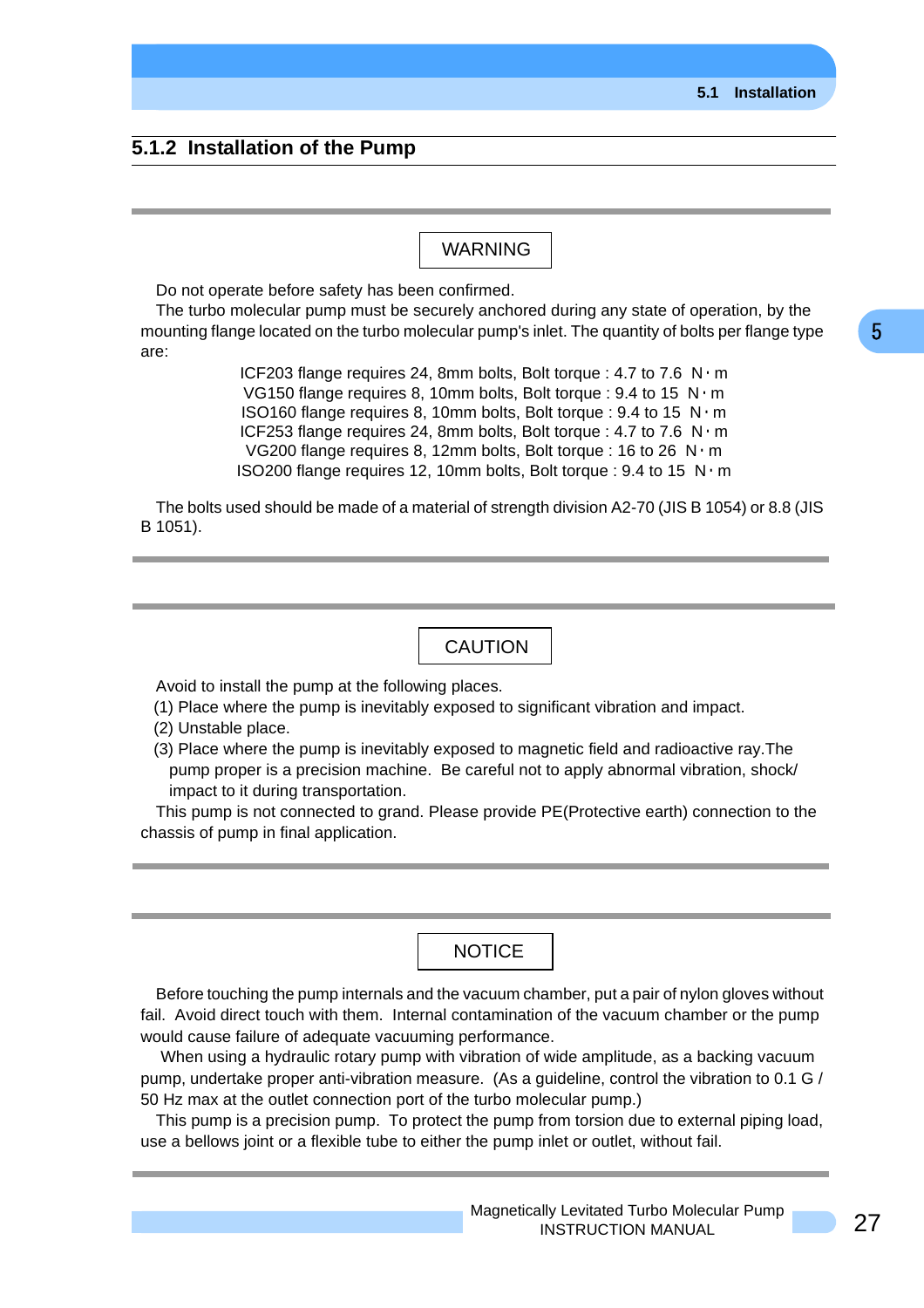#### CAUTION

The center of gravity of the pump is indicated in Fig.5-6. Be sure that the pump does not move or fall down during installation or storage.

#### CAUTION

The casters provided with the pump are only auxiliary equipment for installation and storage. Use a trolley etc. for long-distance transportation.

#### **Installing Sequence:**

(1) Joint the inlet flange of the turbo molecular pump to the joint flange of a vacuum chamber, etc. Use all the bolt holes. Fix it at the inlet flange side, as illustrated in Fig. 5-2. The bolt specifications of the inlet flange are as follows:



**Fig. 5-2 Installation of Magnetic Bearing Turbo Molecular Pump**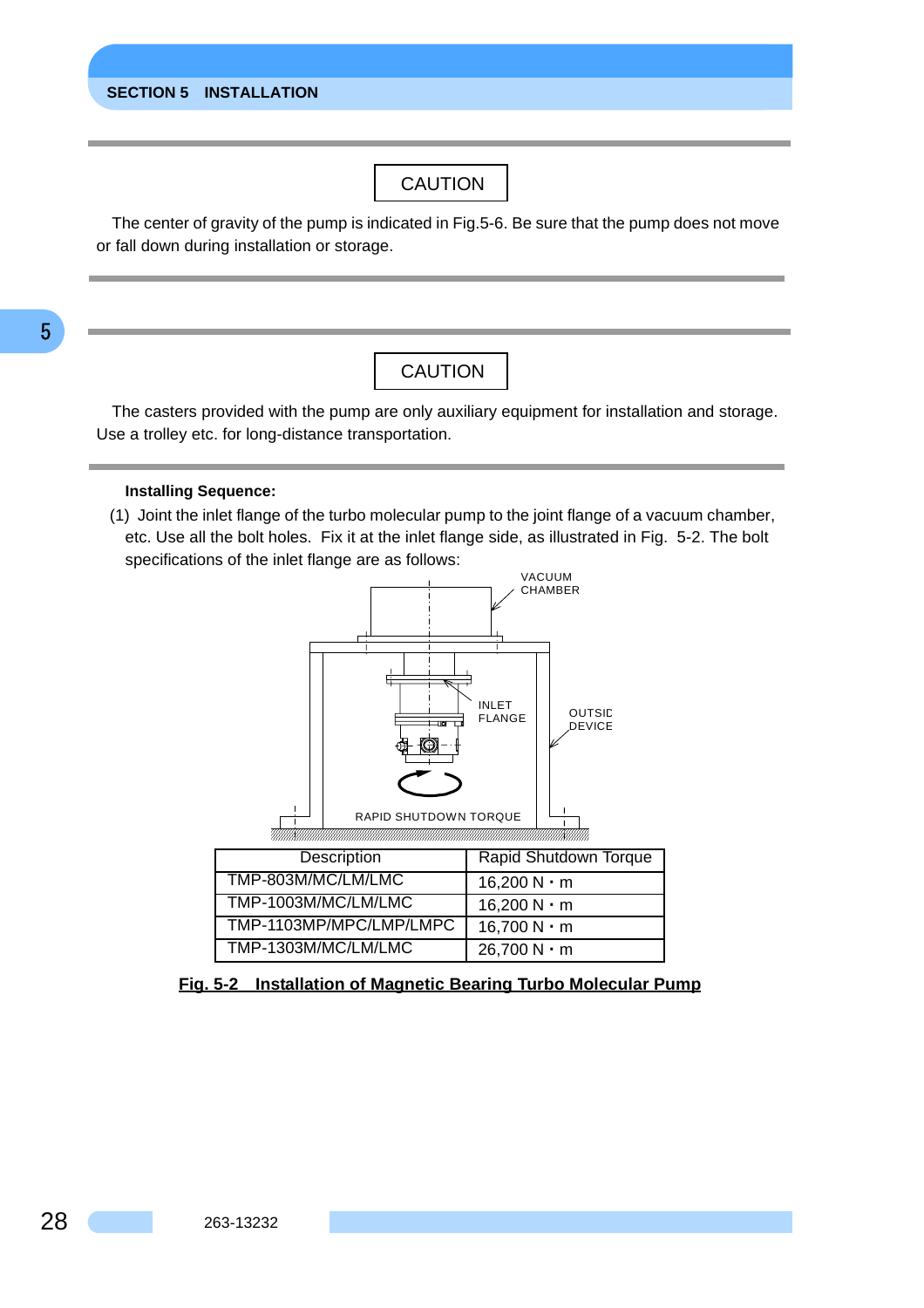Fix the pump in the manner shown in Fig. 5-3



(2) Connect a backing vacuum pump or its related pipe connection flange to the outlet flange of the pump. (See Fig. 5-4)



\* marks are not attached to this turbo molecular pump set.

#### **Fig. 5-4 Example of Exhaust Line**

Magnetically Levitated Turbo Molecular Pump<br>129 MSTRUCTION MANUAL INSTRUCTION MANUAL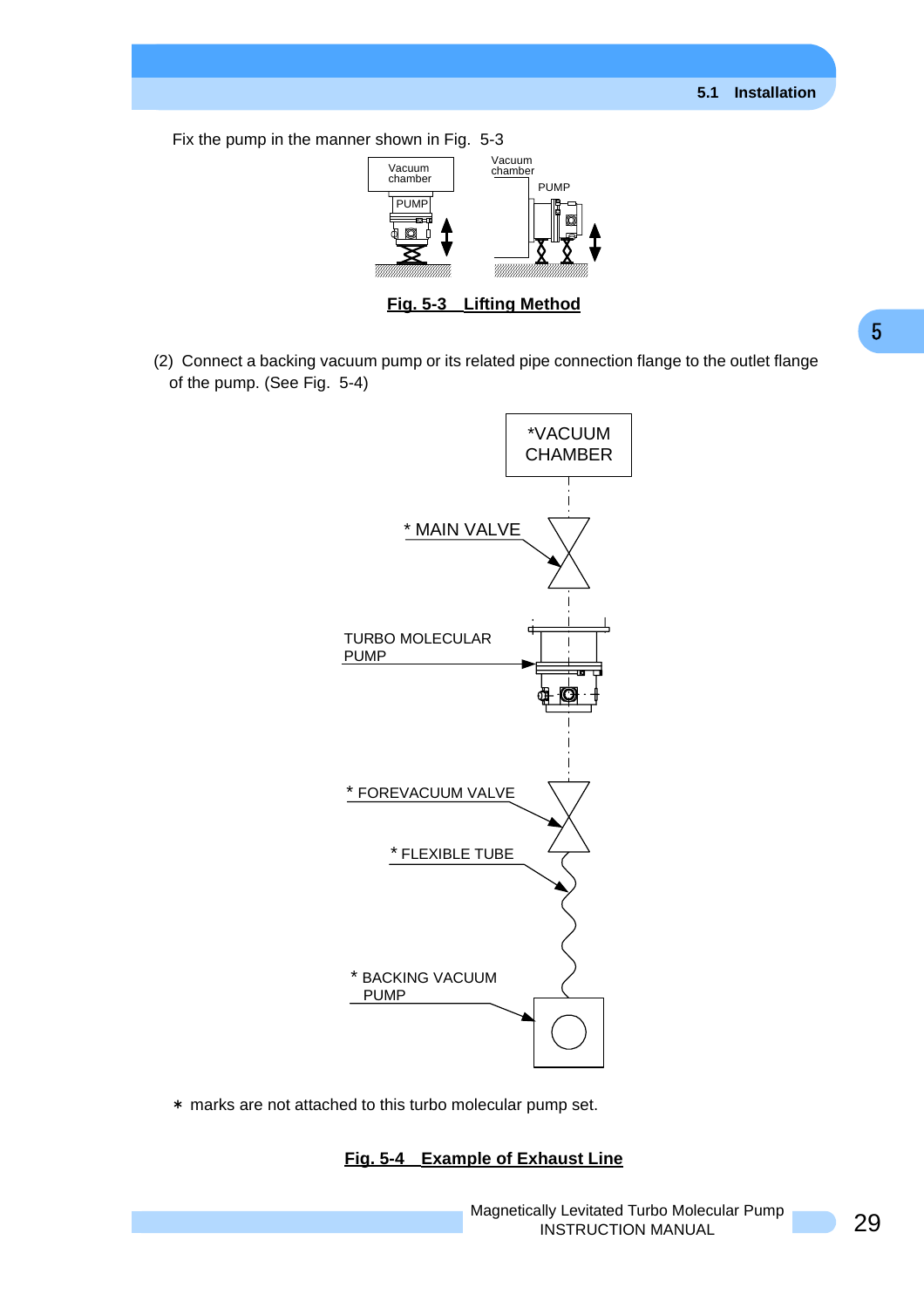- (3) When gas purge required, connect the gas purge pipeline to the gas purge port. (For the gas purge detail, see Section 7 "Gas Purge")
- (4) After complete piping connection, check for perfect airtightness by helium leak test.

Anchor the turbo molecular pump to the vacuum chamber with its inlet flange. In addition, anchor the vacuum chamber, etc. on floor. Chamber pipeline and support base shall have the sufficient strength capable of resisting to rapid shutdown torque (See Fig. 5-2) against incidental accident.

The support plate that can hold enough strength against the impact torque is highly recommended and to be attached to the rigid frame of the tool. (See Fig. 5-5)



**Fig. 5-5 Installation of Support Plate**

The center of gravity of the pump is shown in Fig. 5-6. Fix securely to avoid moving or falling down in the event of an earthquake.

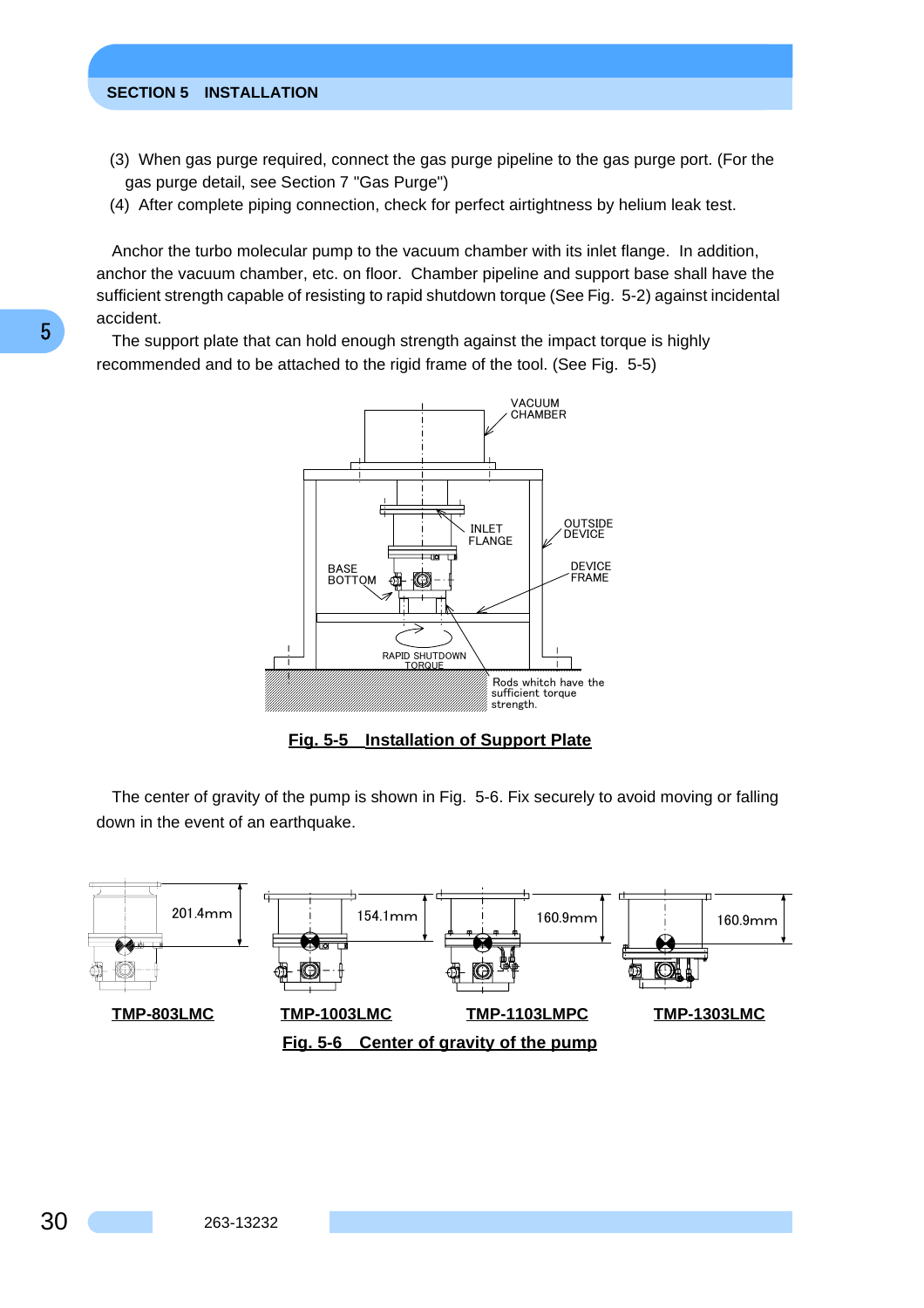#### **Connection of Cooling Water Line:**

 Connect cooling water pipes to these pumps. When connecting the cooling water pipes, screw the pipe joint while also holding the nozzle of the pump with a spanner in order to avoid deforming the cooling water pipe, as illustrated inFig. 5-7.



#### **Fig. 5-7 Cooling Water Piping Connection**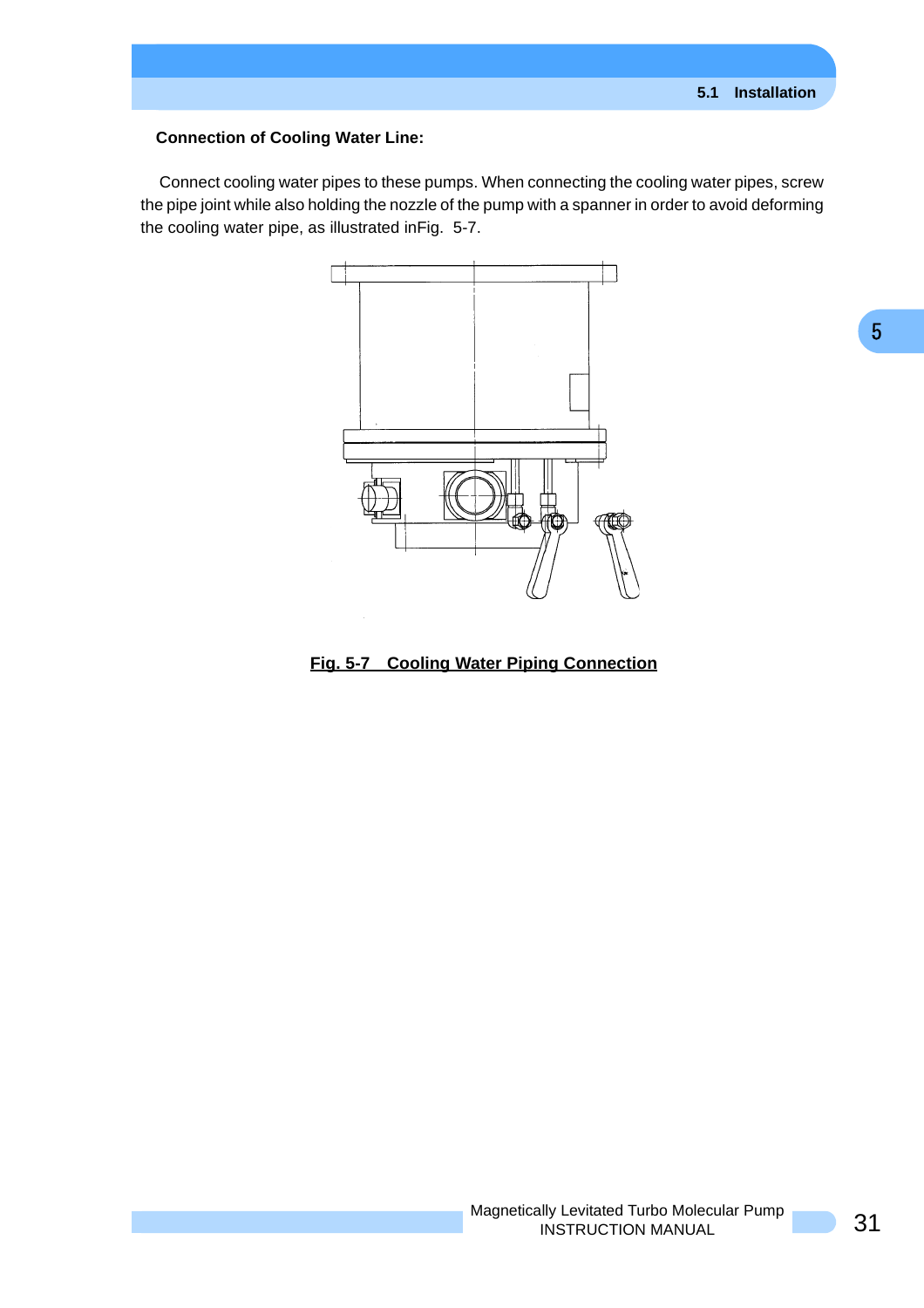# 5.2 **Connection of the Pump to the Power Supply Unit**

CAUTION

Insert straight the control cable connector after checking its key direction. Inserting it in oblique direction would cause damage of the connector pins. After the insertion, turn the cable connector clockwise until the rotation lock clicks.

5

CAUTION

Don't disconnect each cable while the pump is running. Particularly before disconnecting the control cable, Check complete shutdown of the pump by ROTATION lamp goes out and, thereafter, turn off the POWER switch.

For information regarding cable connections please refer to the Power Supply Unit Instruction Manual.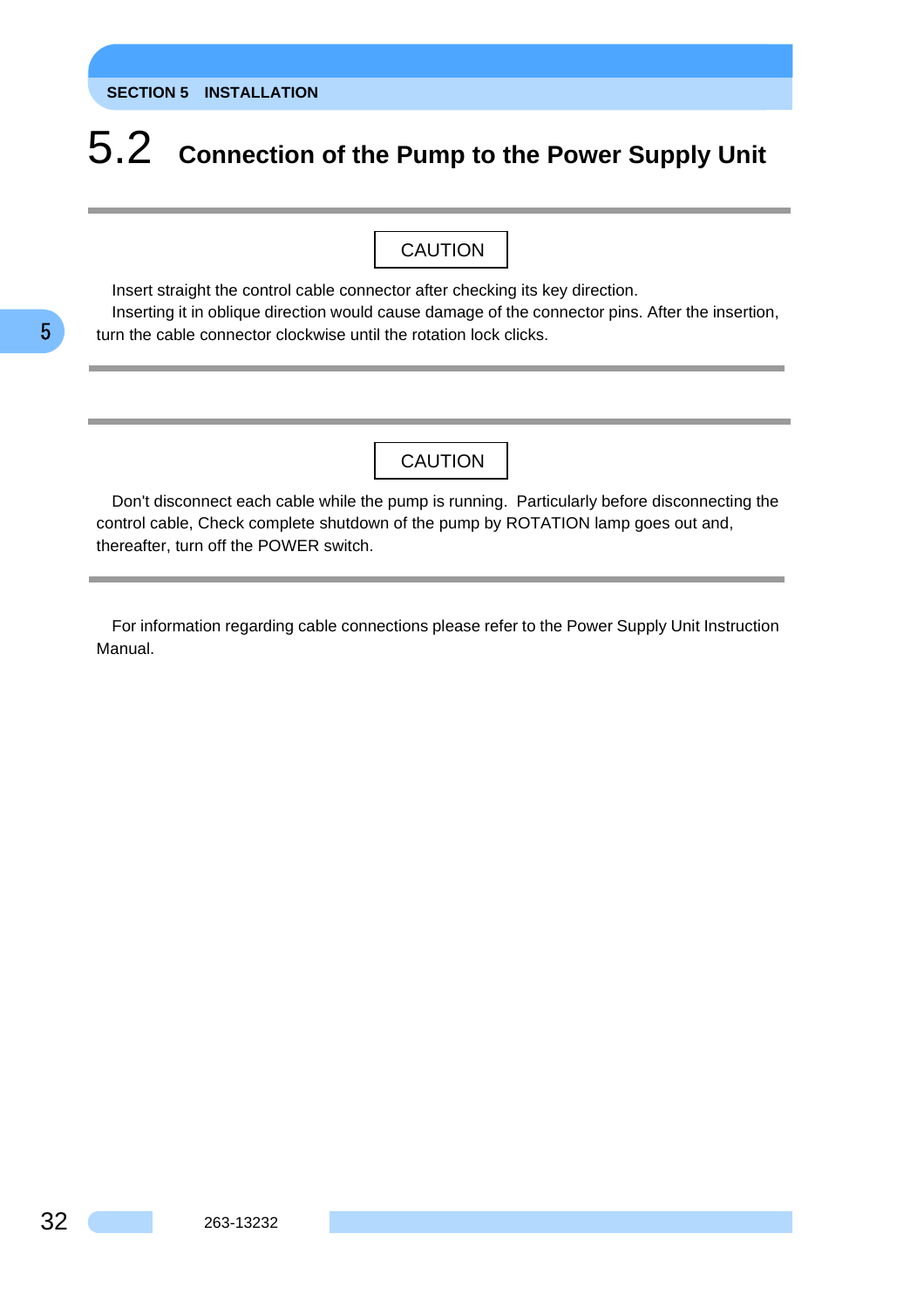# 5.3 **Interlock for Vacuum System**

- (1) When using, as a backing vacuum pump, a vacuum pump with no check mechanism (backstream flow prevention) such as dry vacuum pump, etc., install a forevacuum valve between the turbo molecular pump and the backing vacuum pump to prevent rapid inverse flow of exhausted gas. And close the forevacuum valve before the backing vacuum pump stops. (See Fig. 5-4)
- (2) Even when "ALARM" signal is emitted, don't cut off the power supply while "ROTATION" signal is being emitted. Even when ALARM lamp lights, don't cut off the power supply while ROTATION lamp lighting.
- (3) If "ALARM" signal is emitted or ALARM lamp lights, shut down the backing vacuum pump or close the forevacuum valve immediately. Furthermore, when main valve is installed between the turbo molecular pump and the vacuum chamber, close this valve, too.

 Provide a flowmeter on the downstream of cooling water line, otherwise the turbo molecular pump will shut down and otherwise set up the interlock which the pump can not start against cut off of water supply.

For more information regarding signals, please refer to the Power Supply Unit Instruction Manual.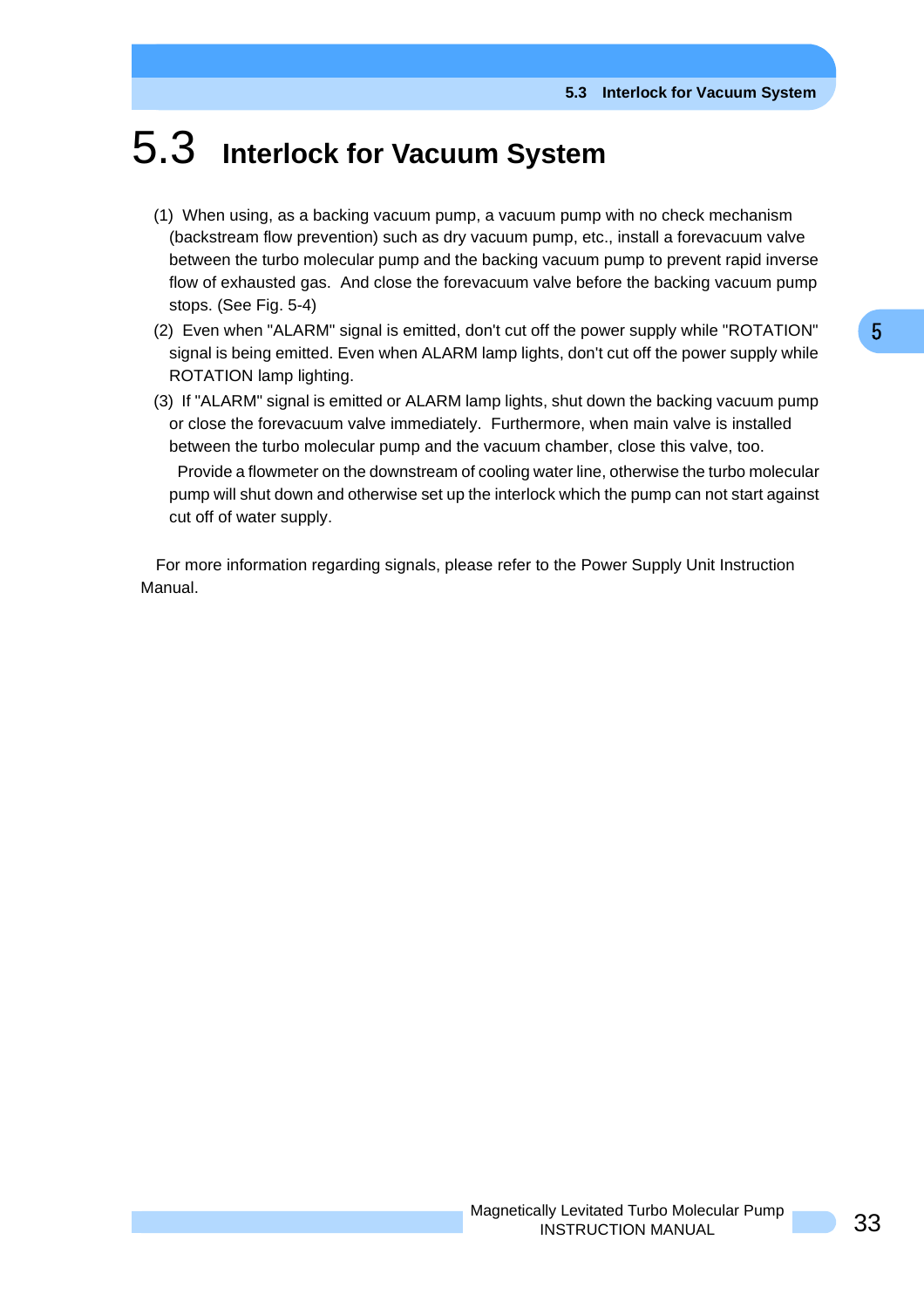This page is intentionally left blank.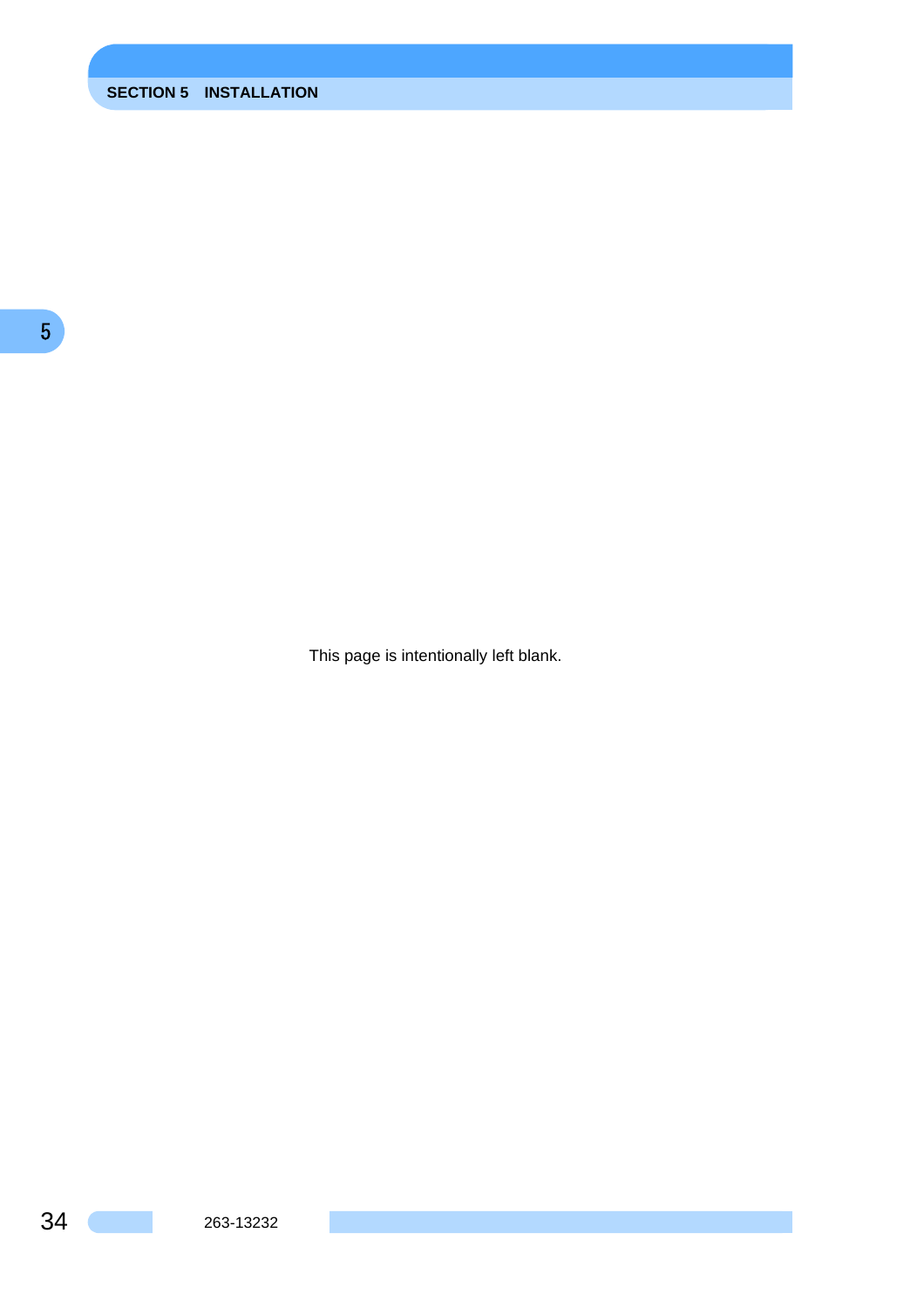**.....** 

# **OPERATION**

- 6.1 Outline
	- 6.1.1 Introduction
- 6.2 Start-up Preparation
	- 6.2.1 Start-up Preparation
- 6.3 Start-up
	- 6.3.1 Start-up Sequence
- 6.4 Shutting Down
- 6.5 Baking Operation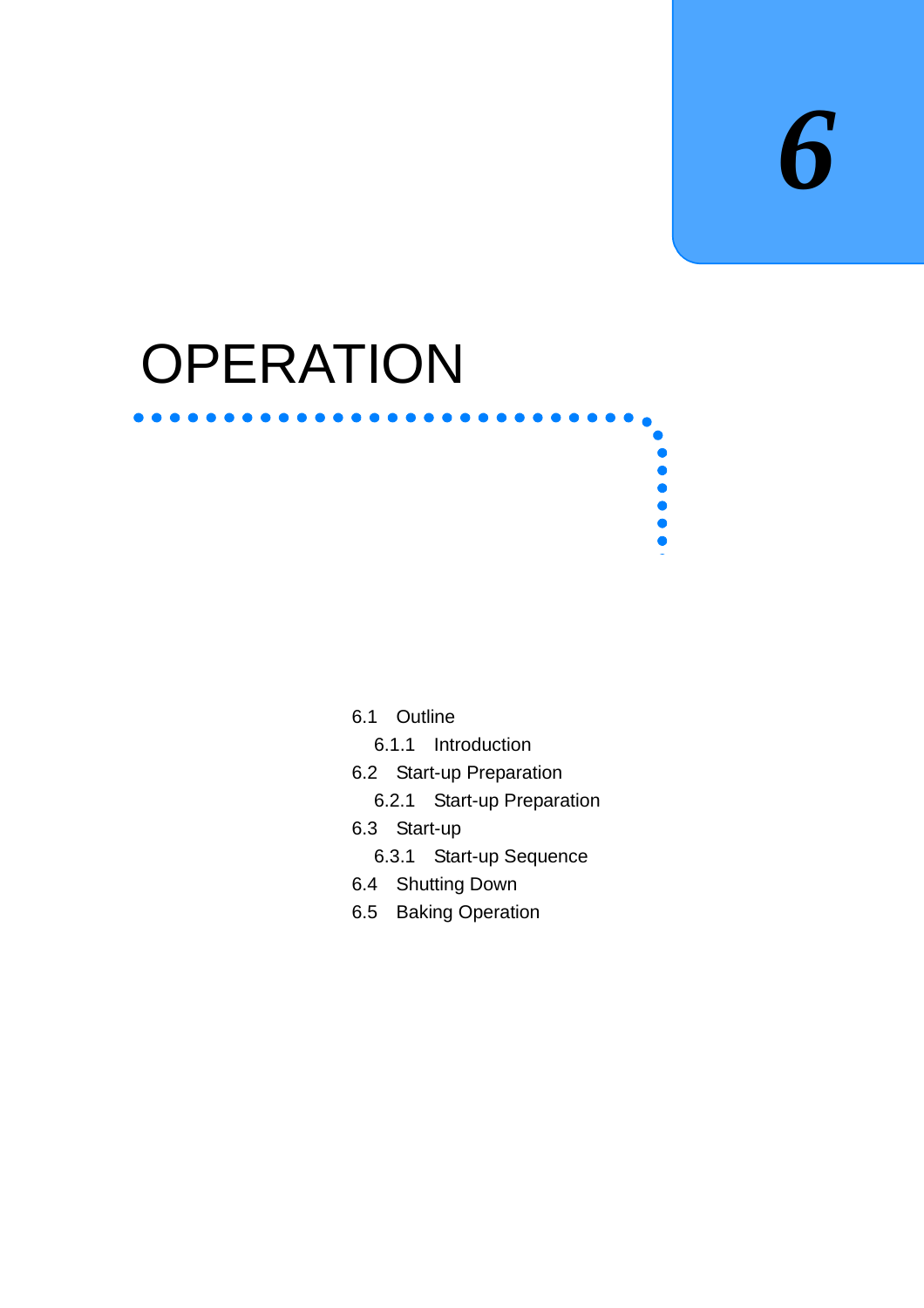# 6.1 **Outline**

#### CAUTION

Neither disconnect and reconnect each cable while the pump is running. Particularly for unplugging the control cable from the receptacle, check complete shutdown of

the pump by ROTATION lamp goes out and, thereafter, turn off the POWER switch.

**CAUTION** 

Do not turn the power off while the pump is running. The touch-down bearing may need to be replaced if the power is turned off repeatedly during operation.

 If the power is turned off during rotation, power from regenerative braking will keep the rotor levitated. After slowing down, levitation stops and the rotor is supported by the touchdown bearing. Therefore, repeated touchdowns will reduce the life of the bearing.

#### **6.1.1 Introduction**

Please operate by the Power Supply Unit. For more information regarding an operation, please refer to the Power Supply Unit Instruction Manual.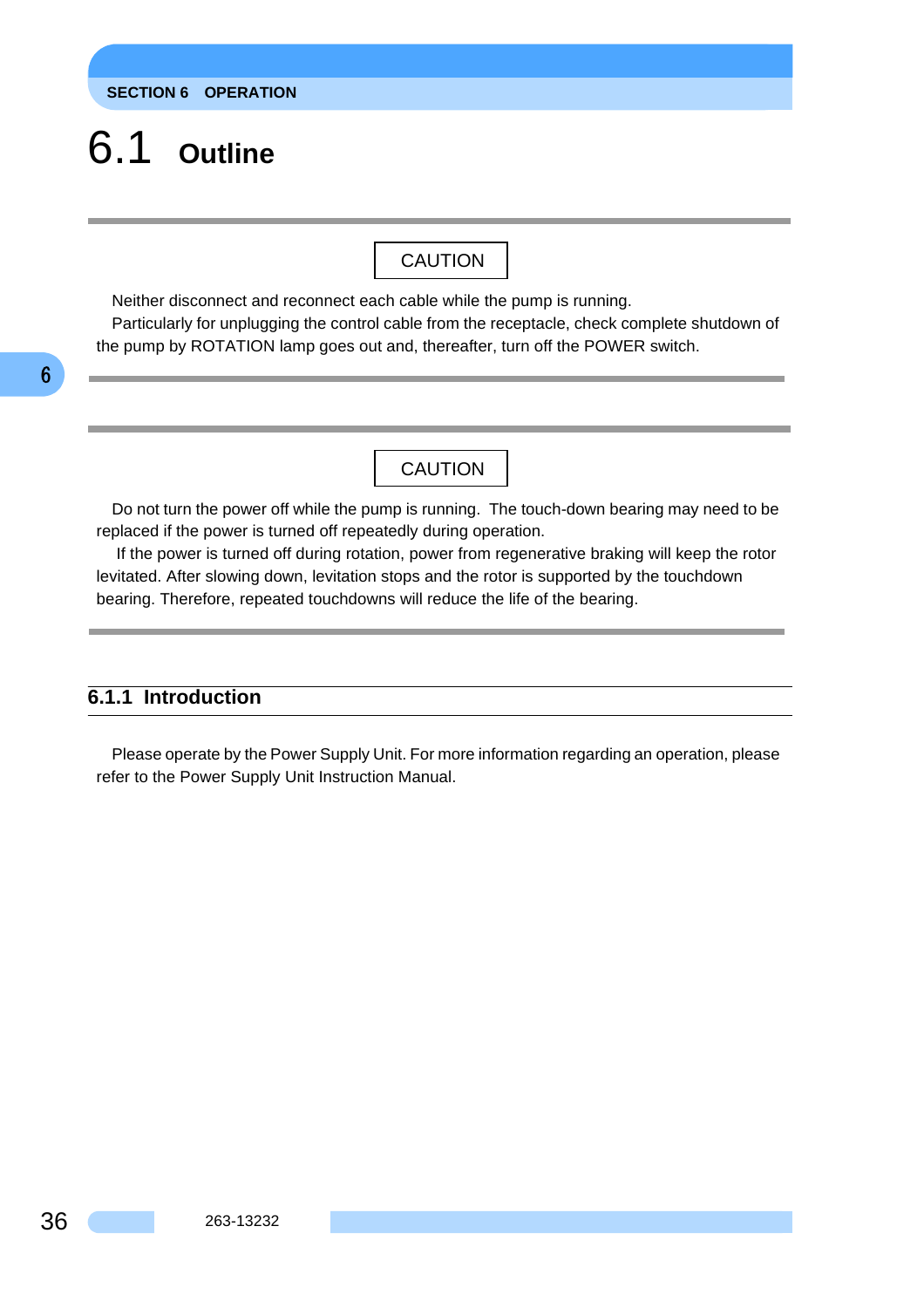# 6.2 **Start-up Preparation**

Please select "LOCAL" or "REMOTE" at the switch of the Power Supply Unit.

For more information regarding operation, please refer to the Power Supply Unit Instruction Manual.

#### **6.2.1 Start-up Preparation**

- (1) Feed the cooling water into the cooling line. (for cooling water method)
- (2) Turn on the POWER switch of the power supply unit and check if the POWER lamp lights. And the rotor of the turbo molecular pump is levitated by the magnetic bearing.
- (3) Evacuate the turbo molecular pump by using a backing vacuum pump.
- (4) Start-up preparation is complete if the pressure in the turbo molecular pump reduces below 200 Pa.

# 6.3 **Start-up**

#### **6.3.1 Start-up Sequence**

- (1) Start-up begins when the 6.2.1 "Start-up Preparation Sequence in LOCAL Mode" is complete.
- (2) For more information regarding an operation, please refer to the Power Supply Unit Instruction Manual.

#### **REFERENCE**

A pressure check using the vacuum gauge attached to the pump inlet shows that the pressure reduces gradually after rotation starts.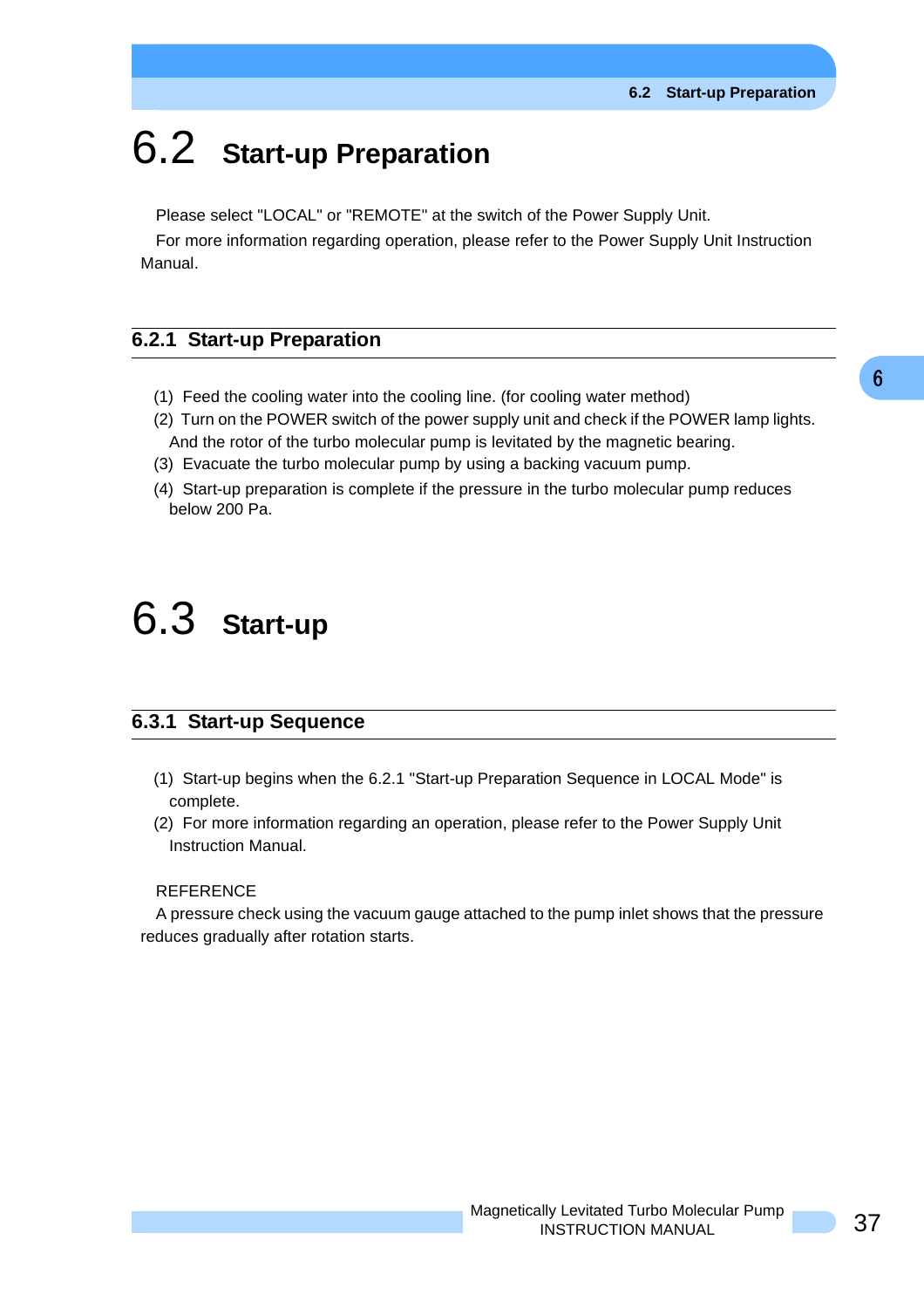# 6.4 **Shutting Down**

#### CAUTION

After having operated the turbo molecular pump for evacuation of corrosive gas, keep the pump internal as vacuumed even after shutdown. Inflow of water content in the air to the pump internal would cause rapid corrosion trouble of the pump internals. The pump corrosion may result in damaging the vacuum vessel interior and other units, causing pressure fluctuation by stopping the pump and dispersal of parts.

CAUTION

When reducing internal pressure of the turbo molecular pump up to around the atmospheric pressure by use of inert gas, etc., adjust the pressure reducing valve so that the internal pressure of the same pump does not exceed 20 kPa [GAUGE].

For shut-down of the turbo molecular pump, follow the sequence below.

Preparations Prior to Shutting Down Operation:

- (1) Check that process gas inflow is in complete stop. When main valve is provided between the turbo molecular pump and vacuum chamber, close the valve, too.
- (2) When purge gas is being fed into the turbo molecular pump, stop the gas feed, too.
- (3) When forevacuum valve is provided between the turbo molecular pump and backing vacuum pump, close the valve, too.

Shutting Down Sequence in LOCAL Mode:

- (1) For more information regarding an operation, please refer to the Power Supply Unit Instruction Manual.
- (2) Stop the cooling water flow. (for cooling water method)

When the turbo molecular pump is turned off after pumping a corrosive gas, maintain a vacuum inside the turbo molecular pump or purge the interior of the pump with an inert gas.

Further, in such a case when a hydraulic rotary vacuum pump is used as backing vacuum pump and there is possible reverse flow and diffusion of oil from the backing vacuum pump, return the pump internal pressure to atmospheric pressure using dry nitrogen gas, after complete shut-down of the pump [ROTATION lamp goes out], to prevent the turbo molecular pump from being contaminated with oil vapor.

For shutting down the turbo molecular pump in running at high speed with infeed of dry nitrogen gas to the pump, keep the nitrogen gas flow rate at 1500 mL/min maximum.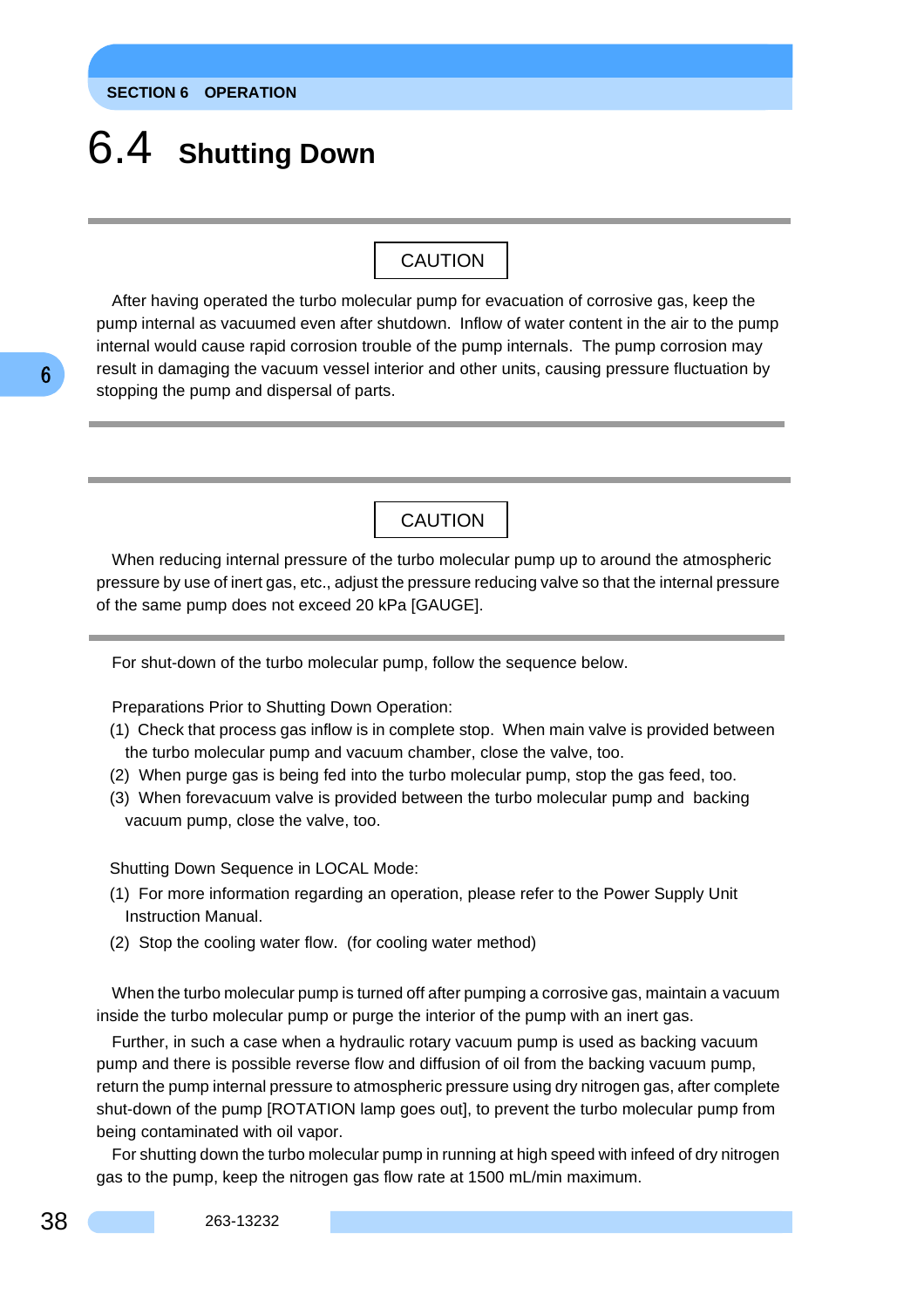#### REFERENCE

ROTATION lamp goes out or "ROTATION" signal turns off when the pump rotational speed is 60rpm or less. Turning off the POWER switch permits the pump rotor to be supported by the touch-down bearings.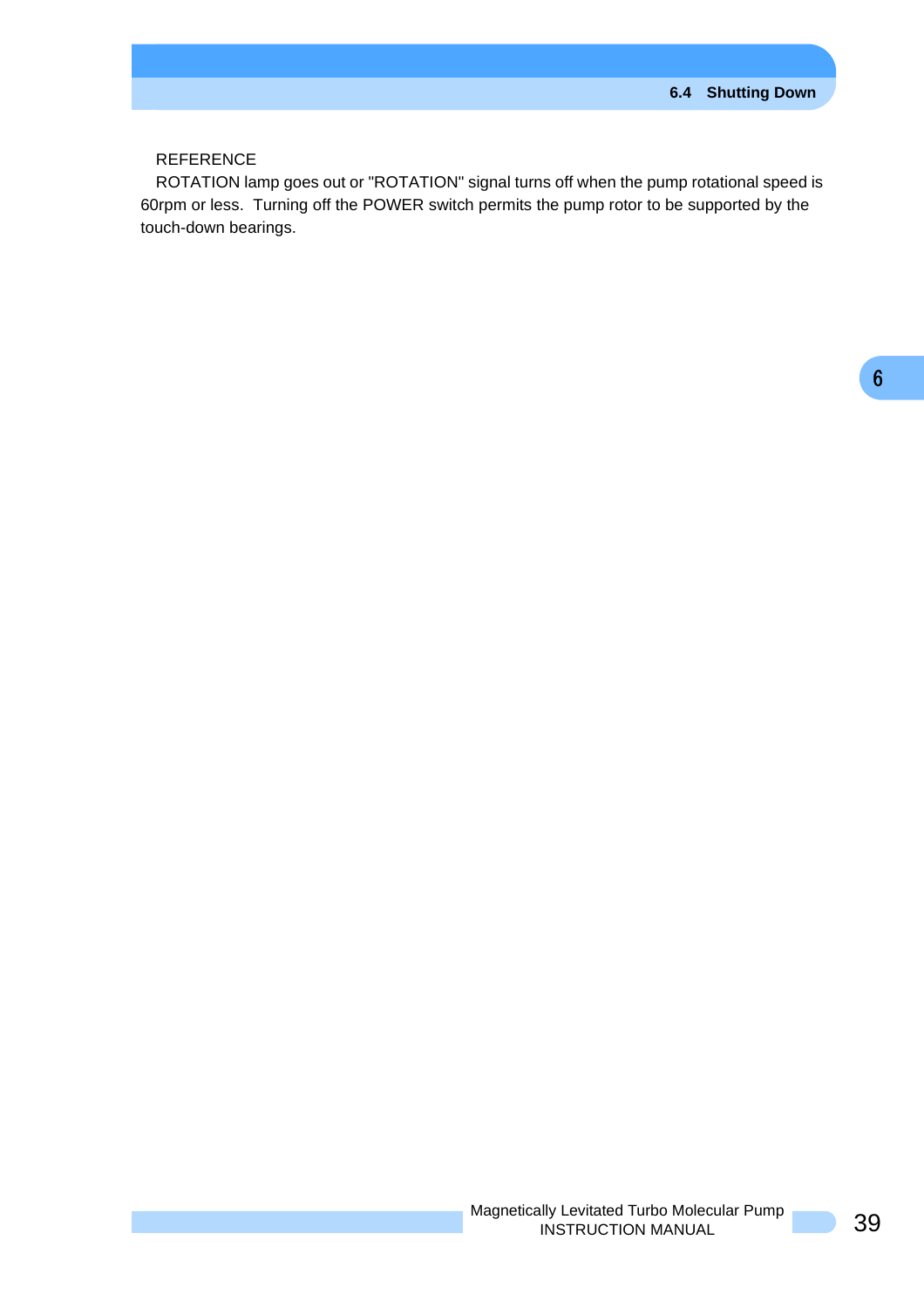# 6.5 **Baking Operation**

#### CAUTION

During baking operation, cool down the turbo molecular pump in either cooling water or cooling fan.

#### **NOTICE**

Baking temperature is not allowed to exceed 120 ℃ .

The baking heater is installed near the inlet flange.





Perform baking treatment when the inlet pressure of the turbo molecular pump is  $1x10^{-3}$  Pa or less. It is necessary to apply baking to not only the vacuum chamber but also the pump proper in order to keep an exhausting vessel at super high vacuum. However, the baking temperature is not allowed to exceed 120 ℃ because generally the rotor of the turbo molecular pump is made of aluminum alloy.

For baking application to the pump proper, carefully adjust the baking temperature. For the purpose, special heater is supplied with the pump system considering the temperature requirements. Use this heater for control of the baking temperature.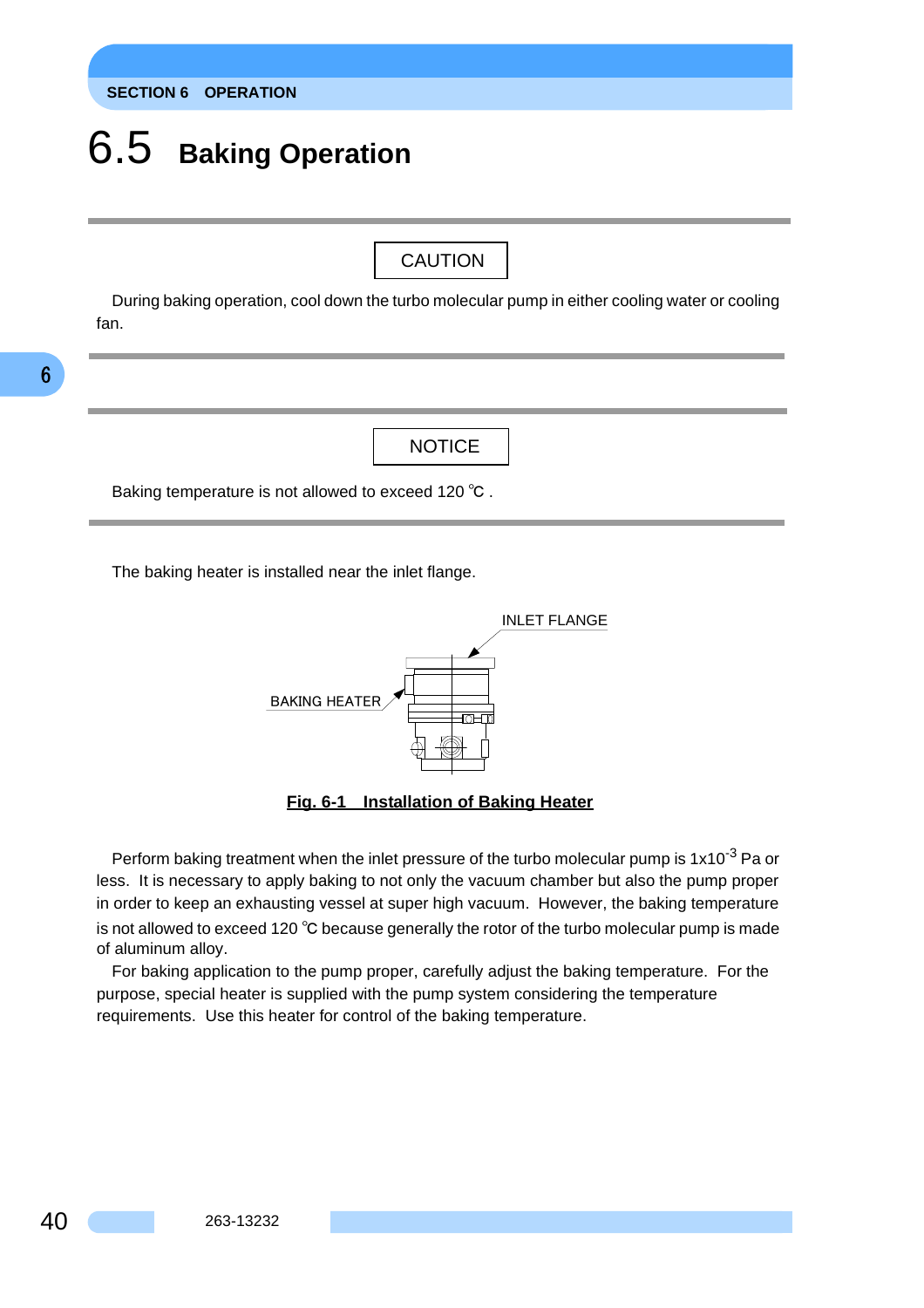*7*

 $\bullet$ 

# 7GAS PURGE

.....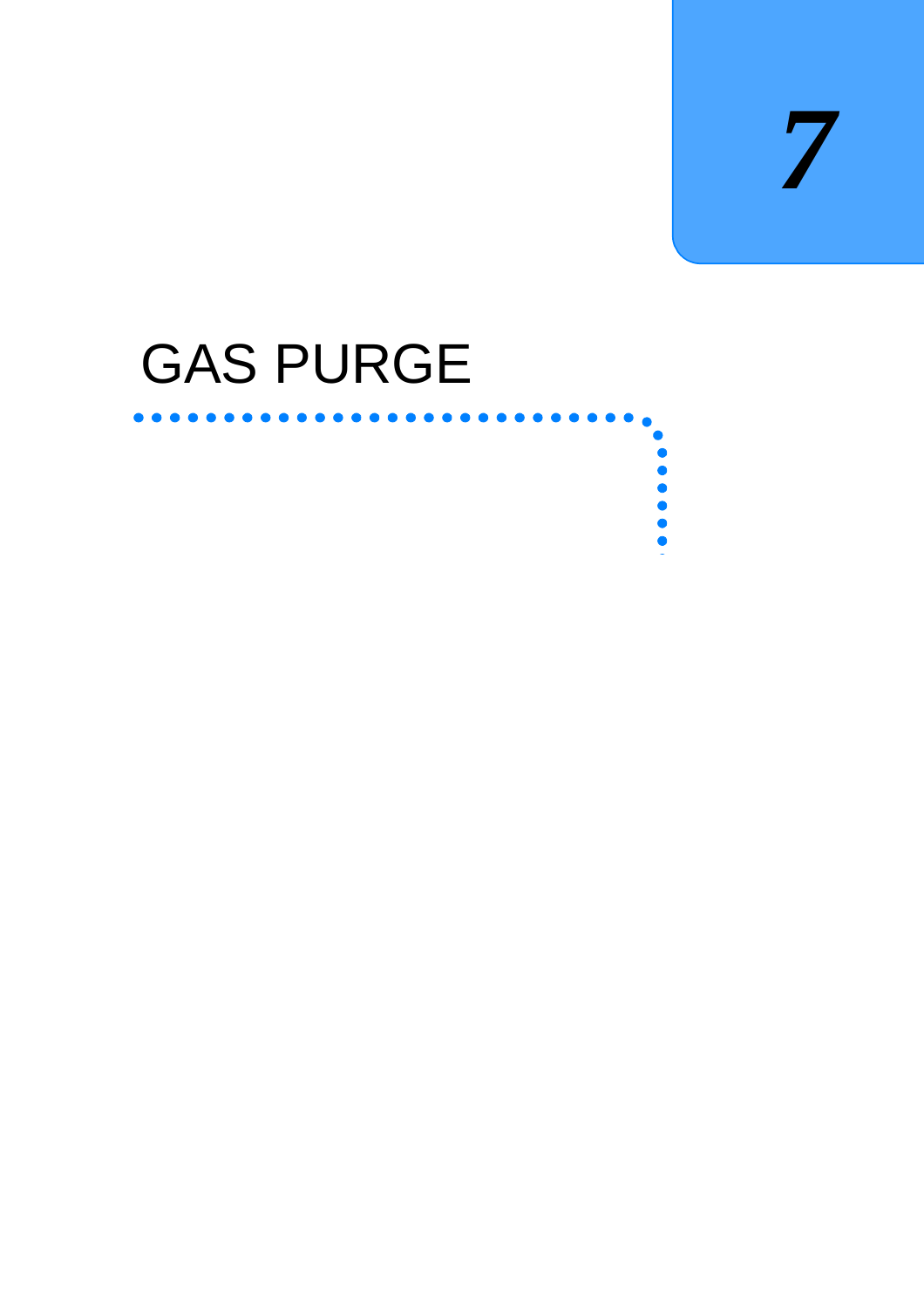#### **SECTION 7 GAS PURGE**

The turbo molecular pump incorporates a gas purge port (Fig. 2-1 (2)). Gas purging is not required for ordinary evacuation. However, a purge gas flow is recommended to protect the bearings during evacuation of large quantities of corrosive gas during an etching process, for example. An inert and chemically stable non-condensing gas is most suitable for the purge gas. Nitrogen is the most popular purge gas. A purge gas flowrate between 20 and 30 mL/min is appropriate.

Please consult your shimadzu representative, during evacuation of corrosive gas.

The gas-purge adaptor is available without an orifice (recommended) or with an orifice (option). Refer to Fig. 7-1 to check whether the gas-purge adaptor attached to the purchased pump incorporates an orifice. Connect the gas-purge adaptor correctly, according to the piping diagrams below. The diagram shows the KF10 joint, but the method of recognizing the orifice is the same for all joints.



#### Without orifice **With orifice Fig. 7-1 How to Recognize if the Gas-purge Adaptor Incorporates an Orifice**

Fig. 7-2 shows an example of a gas-purge piping diagram. Use a filter element size of 5  $\mu$  m, or less. Use a stop valve to start and stop the purge gas flow.

| Gas supply     | $20 \pm 10$ kPa gauge pressure (nitrogen gas)                             |
|----------------|---------------------------------------------------------------------------|
| Gas feed start | After starting backing vacuum pump; before evacuating process gas         |
| Gas feed stop  | After exhausting process gas sufficiently; before stopping backing vacuum |
| Type of gas    | Nitrogen gas or argon gas (Purity > 99.99%)                               |



#### **Fig. 7-2 Gas Purge Method (diameter of orifice is** φ**0.5mm)**

| Joint                | PART No.     | Description          |
|----------------------|--------------|----------------------|
| KF <sub>10</sub>     | 262-77592-19 | GP ADAPTOR, 0.5 KF10 |
| <b>UJR 6.35</b>      | 263-14770    | GP ADAPTOR, 0.5 UJR  |
| SWAGELOK $\phi$ 6.35 | 263-14771    | GP ADAPTOR, 0.5 SWG  |
| 4-VCR                | 263-14772    | GP ADAPTOR, 0.5 VCR  |

**Table. 7-1 Table of Gas-purge Ports (diameter of orifice is** φ**0.5mm)**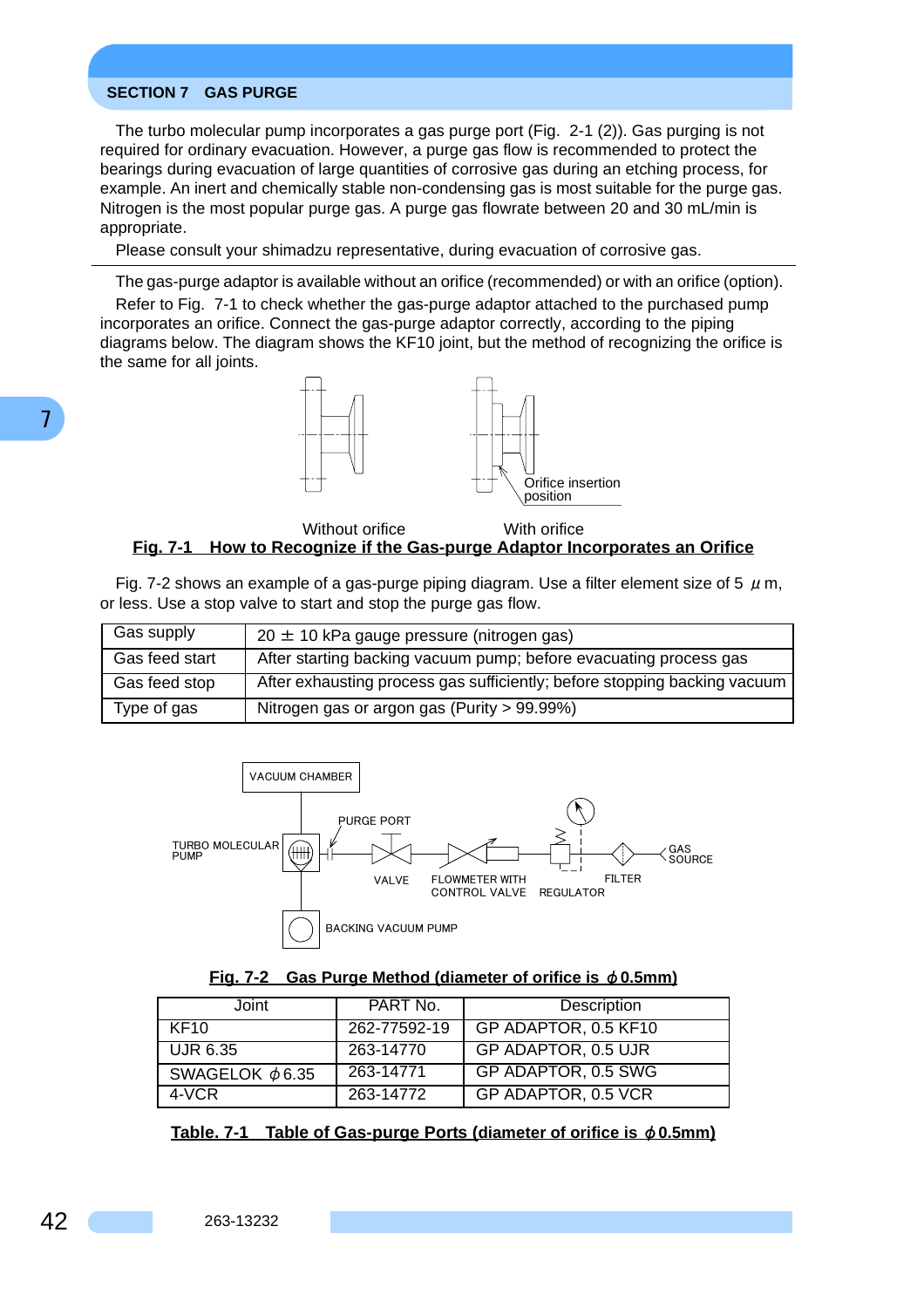#### **OPTION**

A gas purge adaptor with an orifice is available as an option. The gas purge adaptor with an orifice maintains the purge gas flow between 20 and 30 mL/min if the gas-supply pressure lies within the range below. Flow control with a flowmeter is not required.

Note: Gas purge adaptors with no orifice are recommended for applications in which large amounts of reaction products are generated (e.g., metal etchers). Adaptors with an orifice willcause clogging.

| Gas supply     | $20 \pm 10$ kPa gauge pressure (nitrogen gas)                           |
|----------------|-------------------------------------------------------------------------|
| Gas feed start | After starting backing vacuum pump; before evacuating process gas       |
| Gas feed stop  | After fully exhausting process gas; before stopping backing vacuum pump |
| Type of gas    | Nitrogen gas or argon gas (Purity > 99.99%)                             |



|  | Fig. 7-3 Gas Purge Method (diameter of orifice is $\phi$ 0.05mm) |  |
|--|------------------------------------------------------------------|--|
|  |                                                                  |  |

| Joint                | PART No.     | Description              |
|----------------------|--------------|--------------------------|
| KF <sub>10</sub>     | 262-77592-03 | GP ADAPTOR, 802 KF10     |
| UJR 6.35             | 262-77592-01 | GP ADAPTOR, 802 UJR      |
| SWAGELOK $\phi$ 6.35 | 262-77592-06 | GPA, SS-400 STRAIGHT     |
| 4-VCR                | 262-77592-14 | <b>GP ADAPTOR, 4-VCR</b> |

#### **Table. 7-2 Table of Gas-purge Ports (diameter of orifice is φ0.05mm)**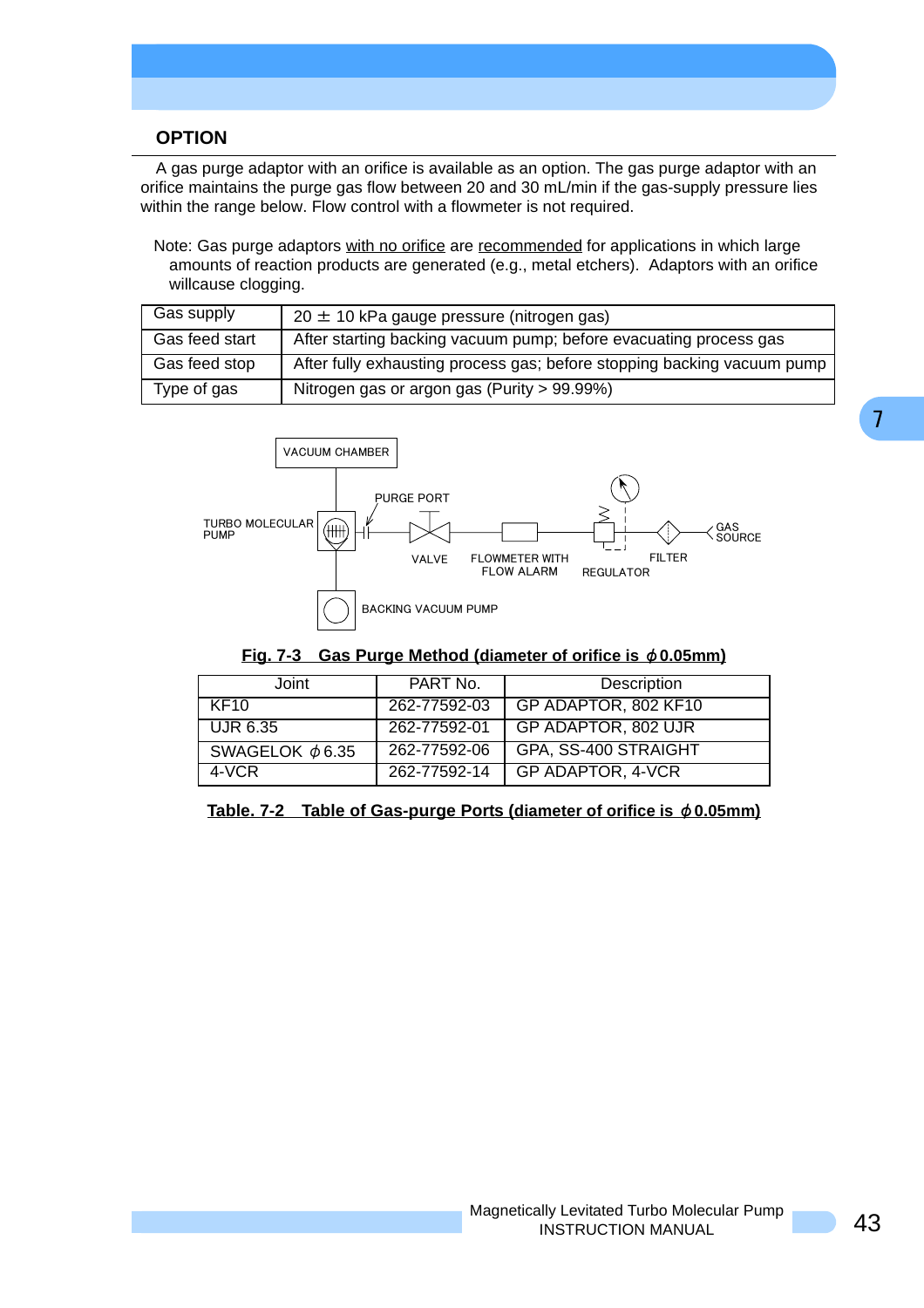This page is intentionally left blank.

7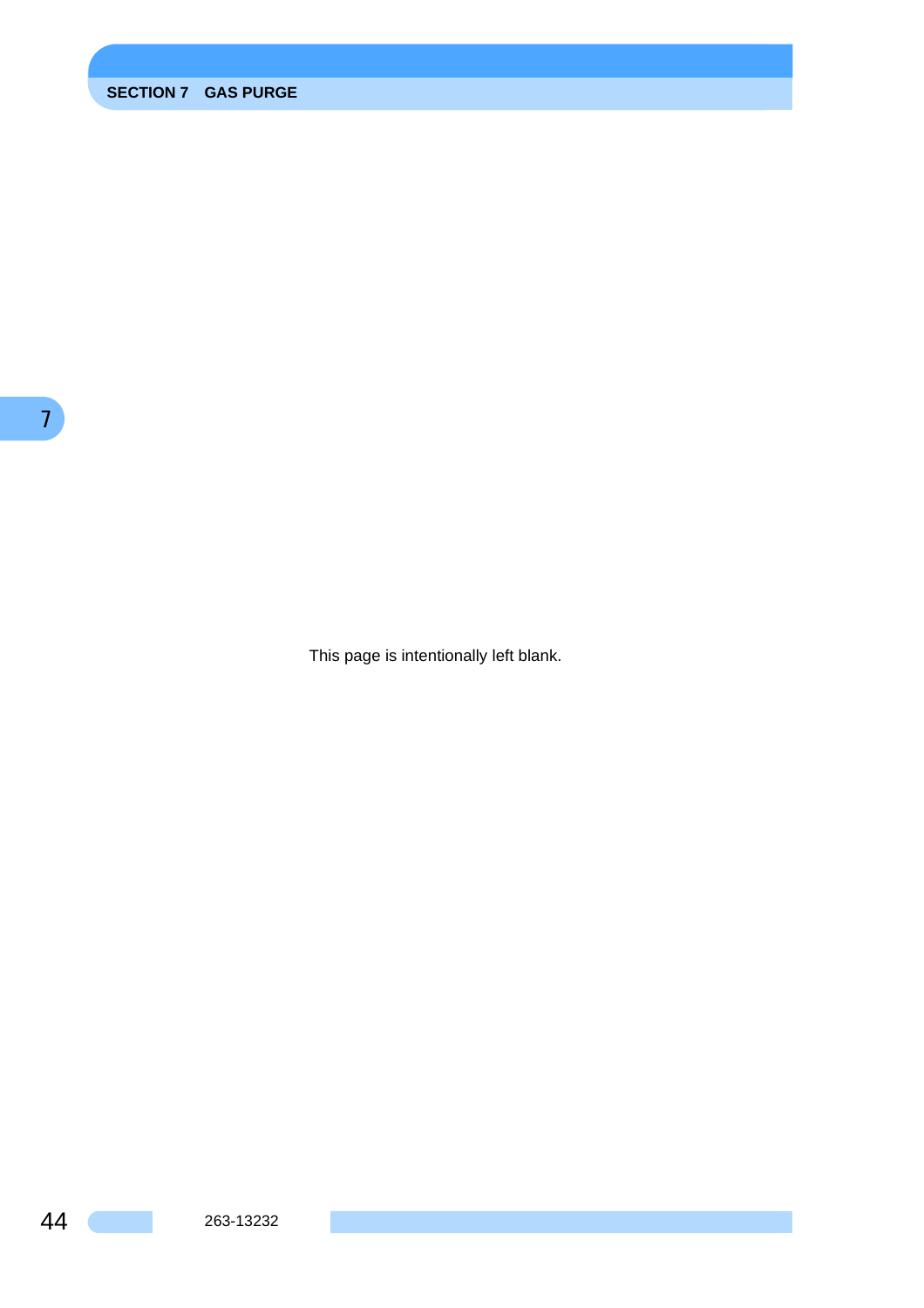*8*

# TURBO MOLECULAR PUMP RECONDITION

- 8.1 Turbo Molecular Pump Return Request
- 8.2 Turbo Molecular Pump Decontamination
- 8.3 Touch-Down Bearing Replacement
- 8.4 Check of the rotor blades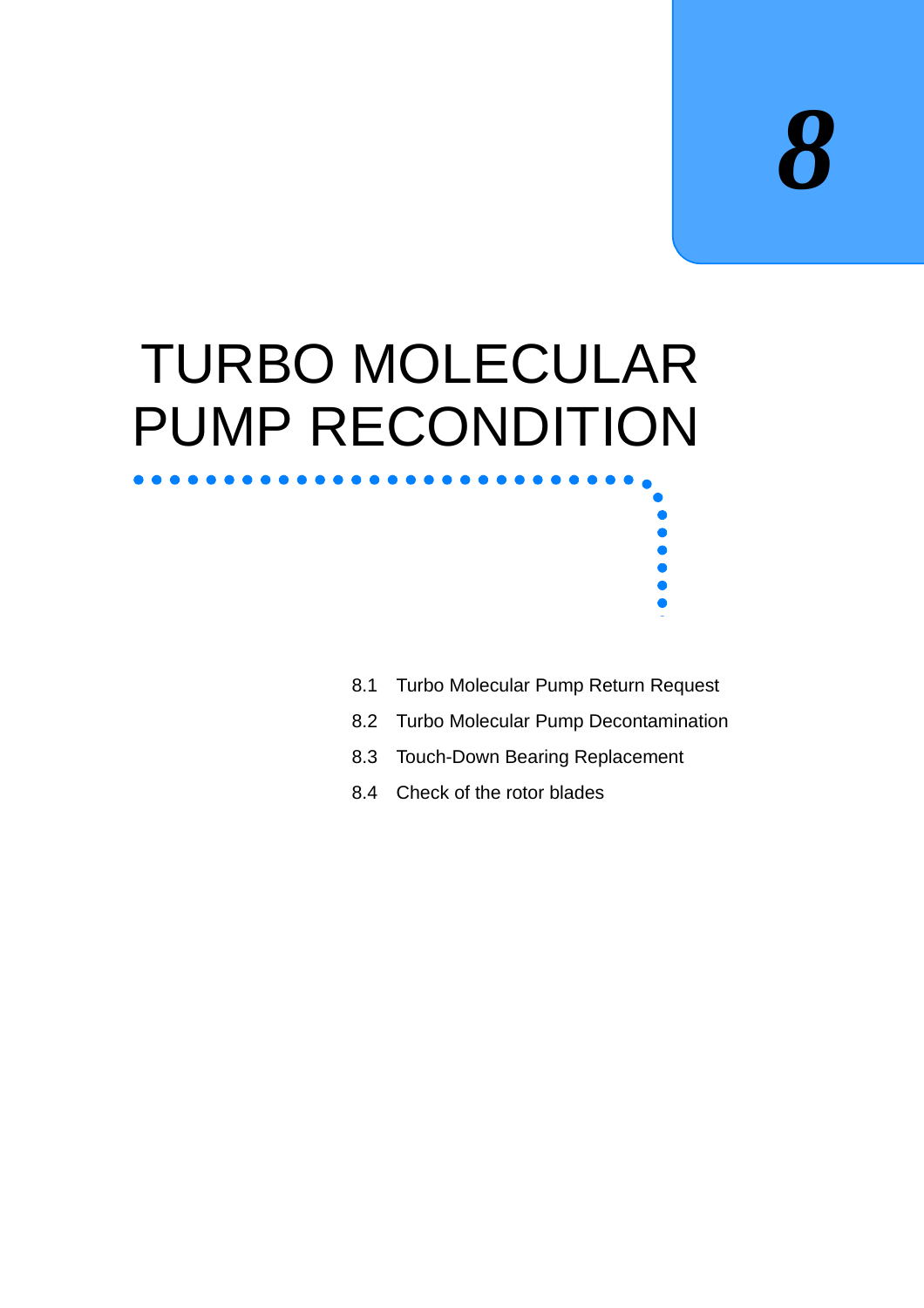# 8.1 **Turbo Molecular Pump Return Request**

#### WARNING

Improper turbo molecular pump use may be hazardous to operator's health in applications not recommended or approved by Shimadzu. In the event removal of the turbo molecular pump from an application is required, full protective measures including purging of the turbo molecular pump with an inert gas and/or apparel are recommended when the turbo molecular pump has been used in applications that required the use of corrosive, reactive, stimulative, or toxic gases.

Annual overhaul is recommended.

Overhaul, re-manufacturing, refurbishing, or repair of the turbo molecular pump system should always be performed by Shimadzu or an approved service company. (A copy of this from is printed at the end of this manuals "Repair of Magnetic Bearing Turbo Molecular Pump")

The following precautions are required before forwarding the turbo molecular pump to Shimadzu or an approved service company for all service related requests.

- (1) The turbo molecular pump must be void of all process gases. Turbo molecular pumps that were operated in applications using special gases (doping gas, epitaxial gas, film forming gas, etching gas, etc.), likely have the process by-products, reaction-produced matter, etc. Remove them from the turbo molecular pump by repeated gas purge to the pump and fill the pump with an inert gas. The pump interior must be adequately purged with inert gas before uninstalling from the unit.
- (2) The customer is required to submit MSDS (Material Safety Data Sheet) sheets and information of all gases, materials, etc. that have been associated with the turbo molecular pump.

Shimadzu will accept and perform service only on turbo molecular pumps that have been properly prepared as stated in (1) and (2) above. Shimadzu will advice the customer of any failure precaution/prevention procedures that are appropriate to each individual turbo molecular pump service request.

Remove the pump in the manner shown in Fig. 8-1.



**Fig. 8-1 Way to remove the pump**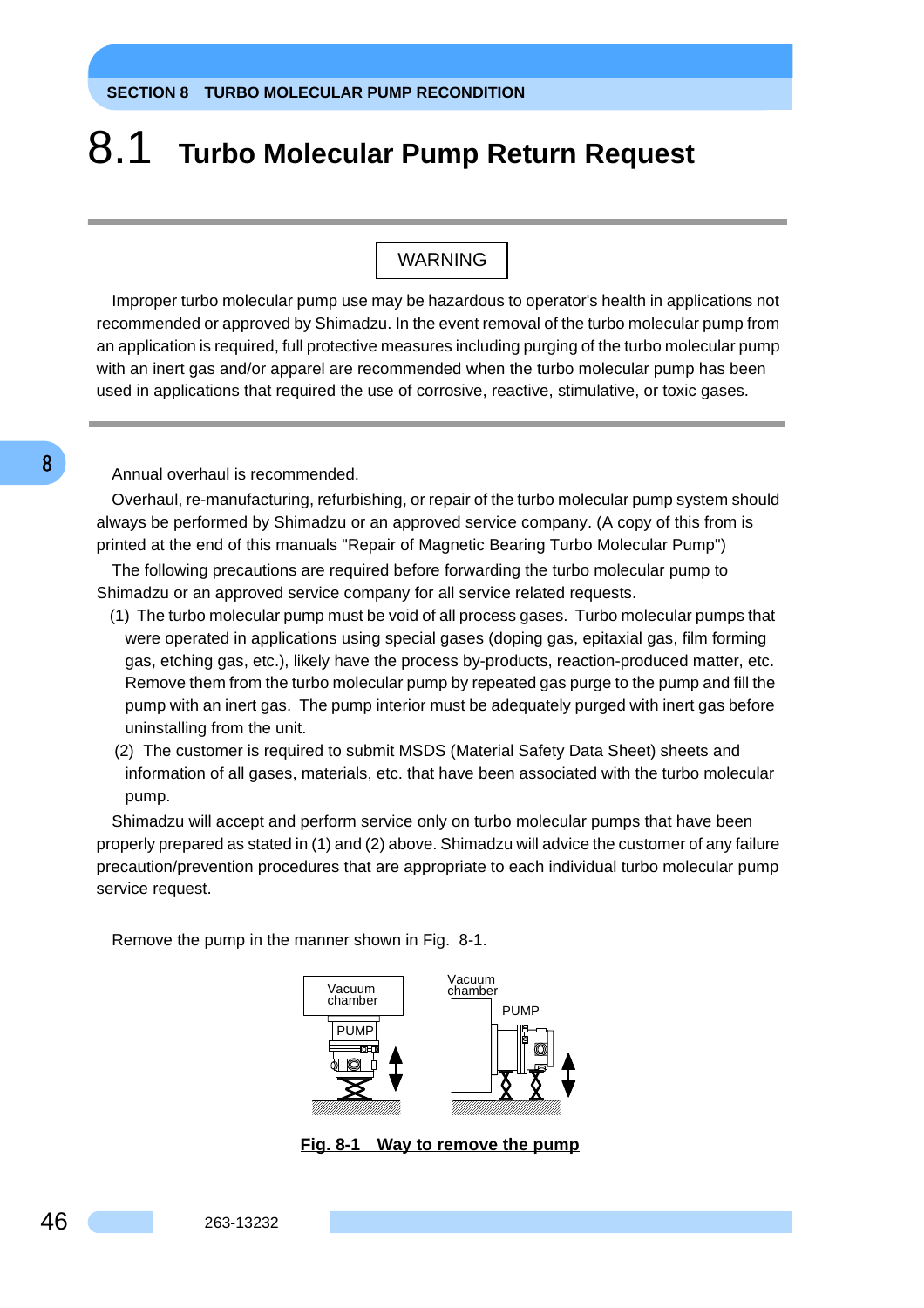# 8.2 **Turbo Molecular Pump Decontamination**

All expenses incurred with the decontamination of the turbo molecular pump are the responsibility of the customer.

# 8.3 **Touch-Down Bearing Replacement**

The touch-down bearing (Fig. 3-1 (9)) is the only component of Shimadzu's turbo molecular pump that is subjected to friction and wear, normally occurring only during electrical power failure. Repeated and/or frequent rotor touch down will cause wear and bigger rotational resistance and require replacement of touch down bearings.

Shimadzu recommends replacement of the touch-down bearing by Shimadzu or an approved service company.

# 8.4 **Check of the rotor blades**

Rotor blades of turbo molecular pump are high-speed rotor made of aluminum alloy. It has the possibility that material strength deteriorates, specially when corrosive gas is evacuated. Regular check (Customer is liable for the cost.) by Shimadzu or a Shimadzu approved/authorized service center is suggested. (Every one year is recommended.) Shimadzu and/or the service center perform fluorescence penetrant testing of rotor blades in every overhaul task and check and suggest a rotor replacement to customers if any cracks are found out.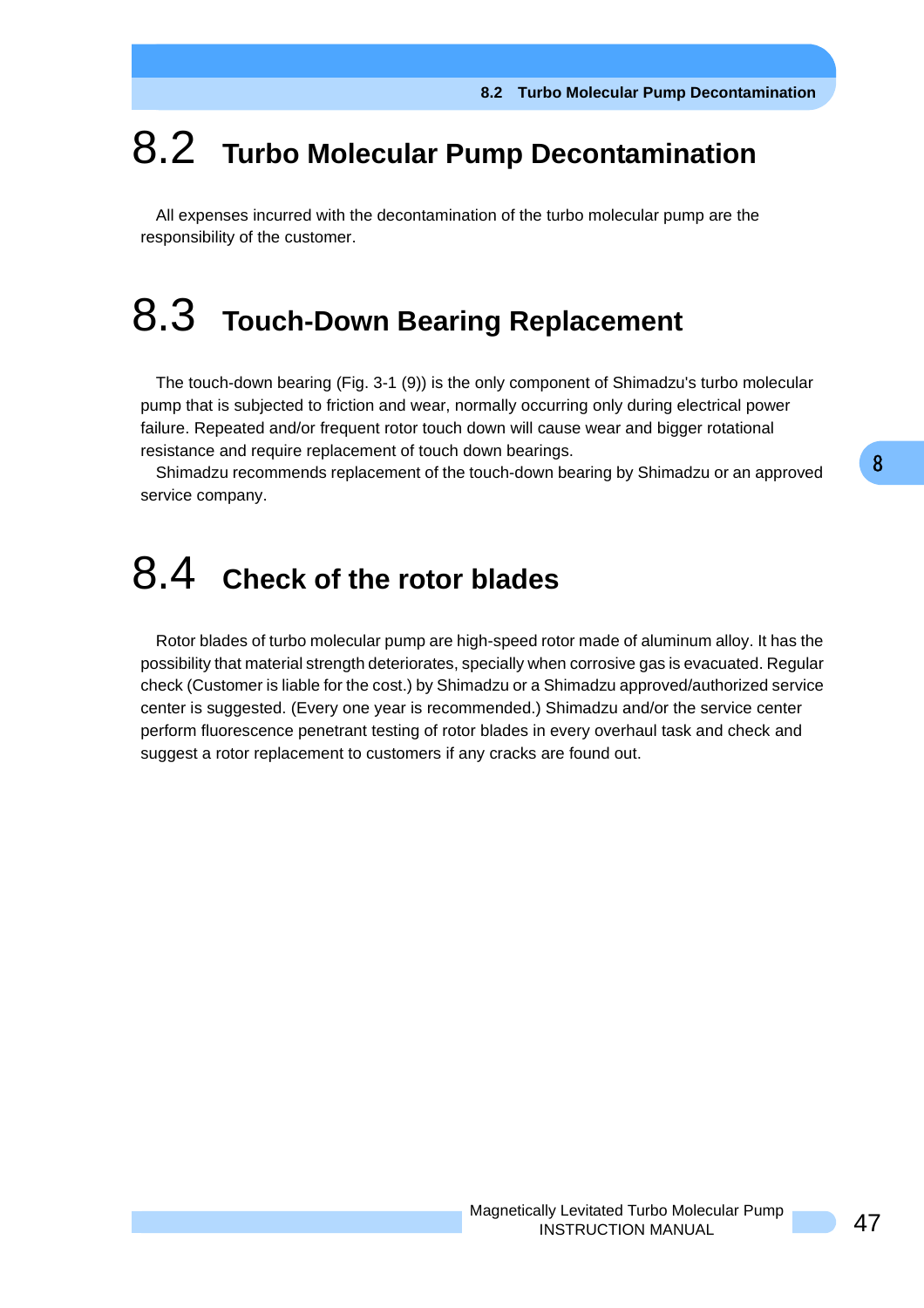#### **SECTION 8 TURBO MOLECULAR PUMP RECONDITION**

This page is intentionally left blank.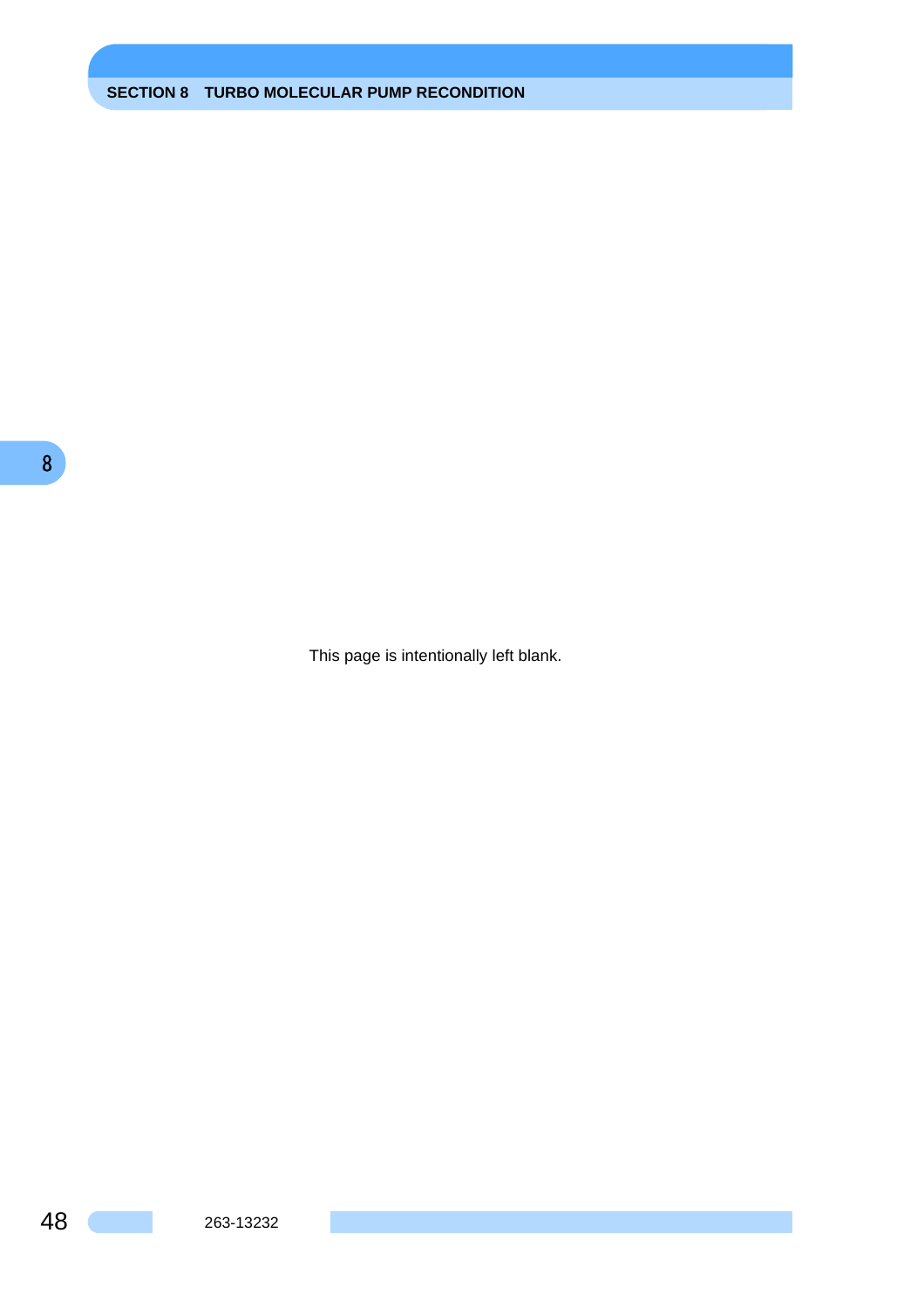*9*

# **TROUBLESHOOTING**

 $\bullet\bullet\bullet$ 

- 9.1 Vacuum Pressure Rise
- 9.2 Abnormal Noise and/or Vibration

 $\bullet$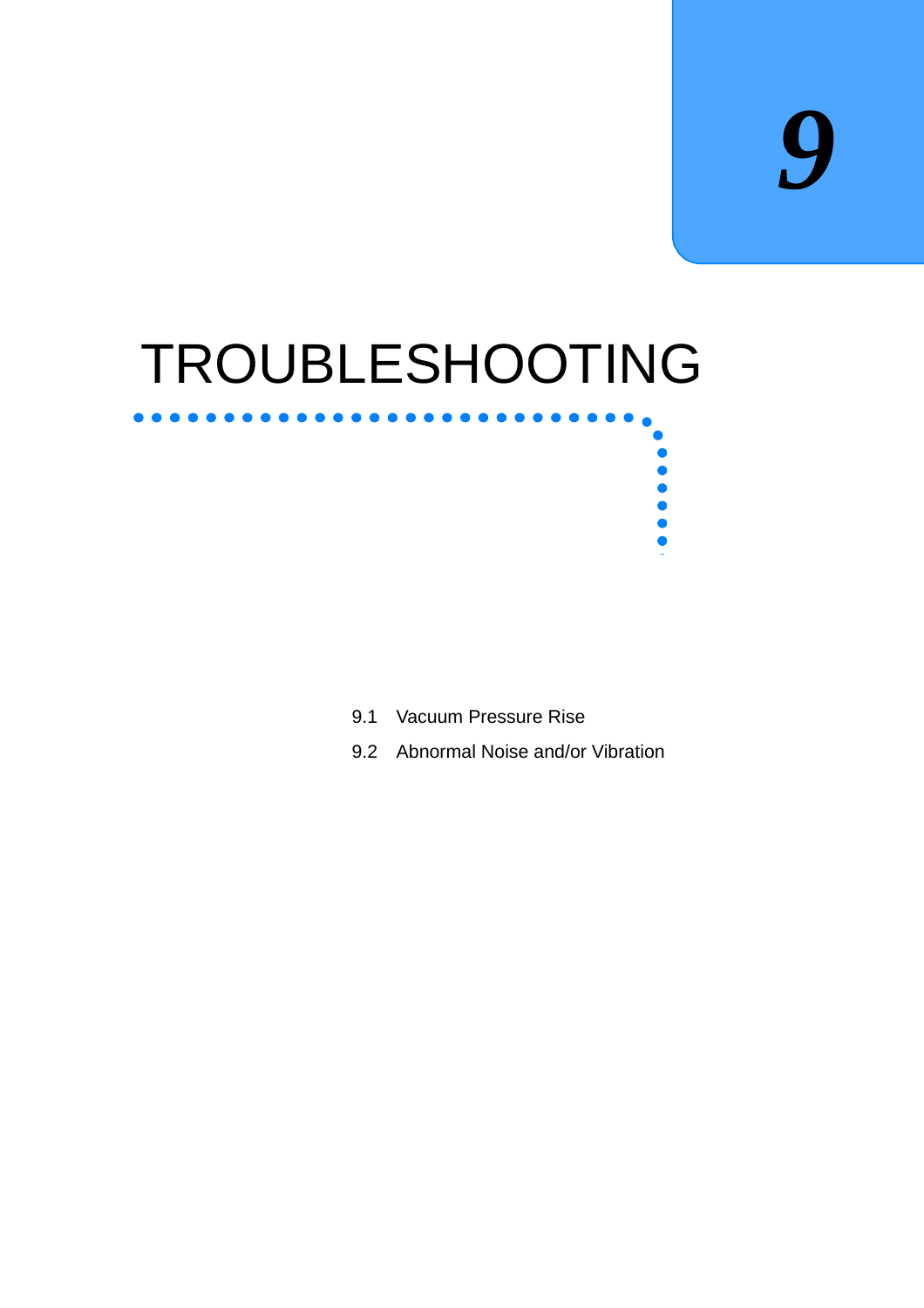**SECTION 9 TROUBLESHOOTING**

# 9.1 **Vacuum Pressure Rise**

A rapid rise of vacuum pressure in the turbo molecular pump causes the internal motor of the turbo molecular pump to start braking and the ALARM lamp lights.

# 9.2 **Abnormal Noise and/or Vibration**

Should the turbo molecular pump ever generate abnormal noise and/or vibration, the turbo molecular pump operation is to be stopped immediately.

But there is possible that a race of touch-down bearing (Fig. 3-1 (9)) may make sounds for seconds when the pump internal pressure gets back to atmospheric pressure using air (or nonactivity gas). This phenomena is not abnormal and make no damage to the pump, because the air whirlpool sometimes occurs and then makes the touch-down bearing rotate slightly.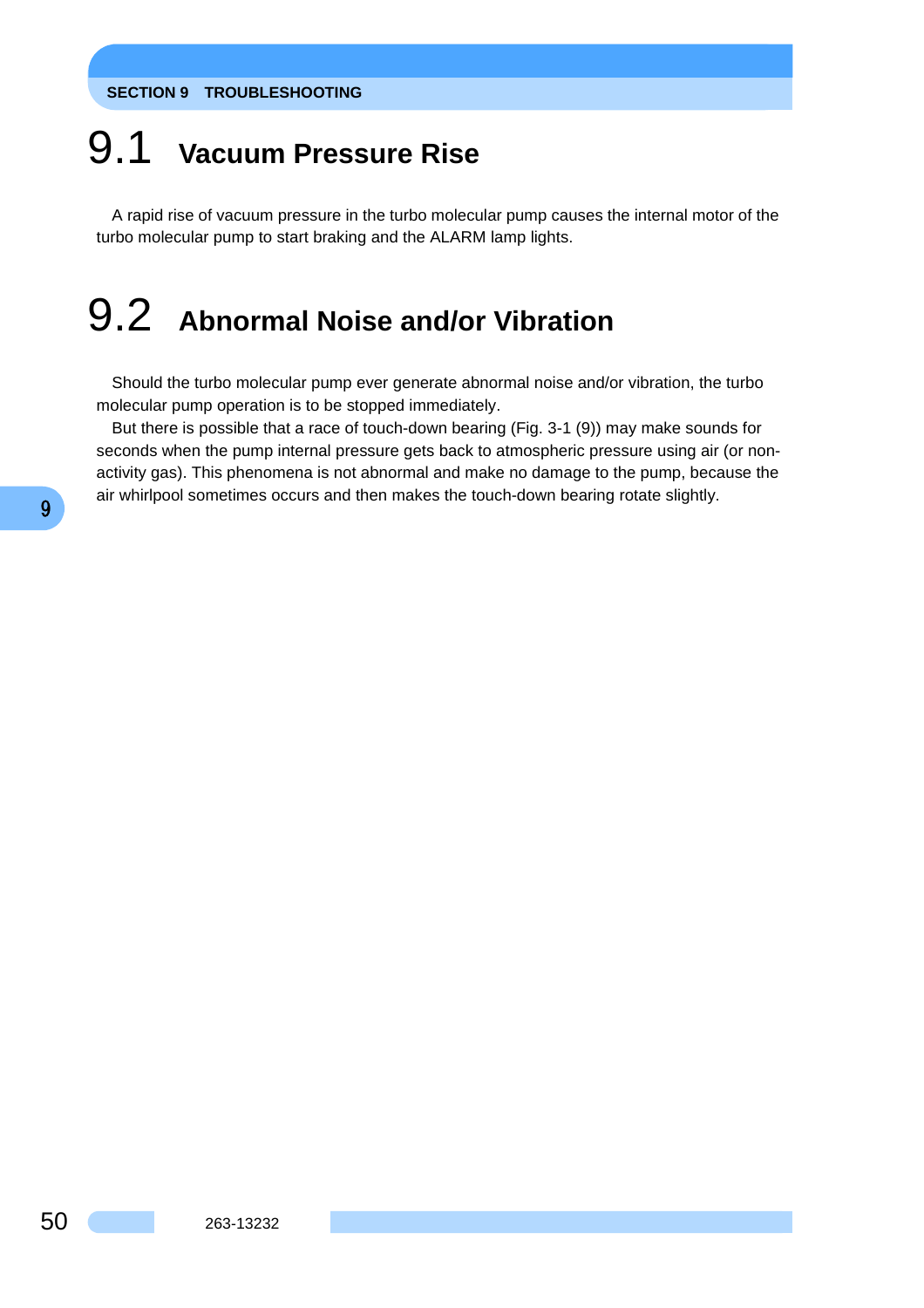### **Index**

#### $\, {\bf B}$

#### $\mathbf C$

#### G

#### $\mathbf I$

#### $\overline{O}$

#### P

#### $\overline{\mathsf{R}}$

#### S

| SEMI S2 |  |
|---------|--|

#### T

#### $\mathsf{U}$

**Contract Contract Contract**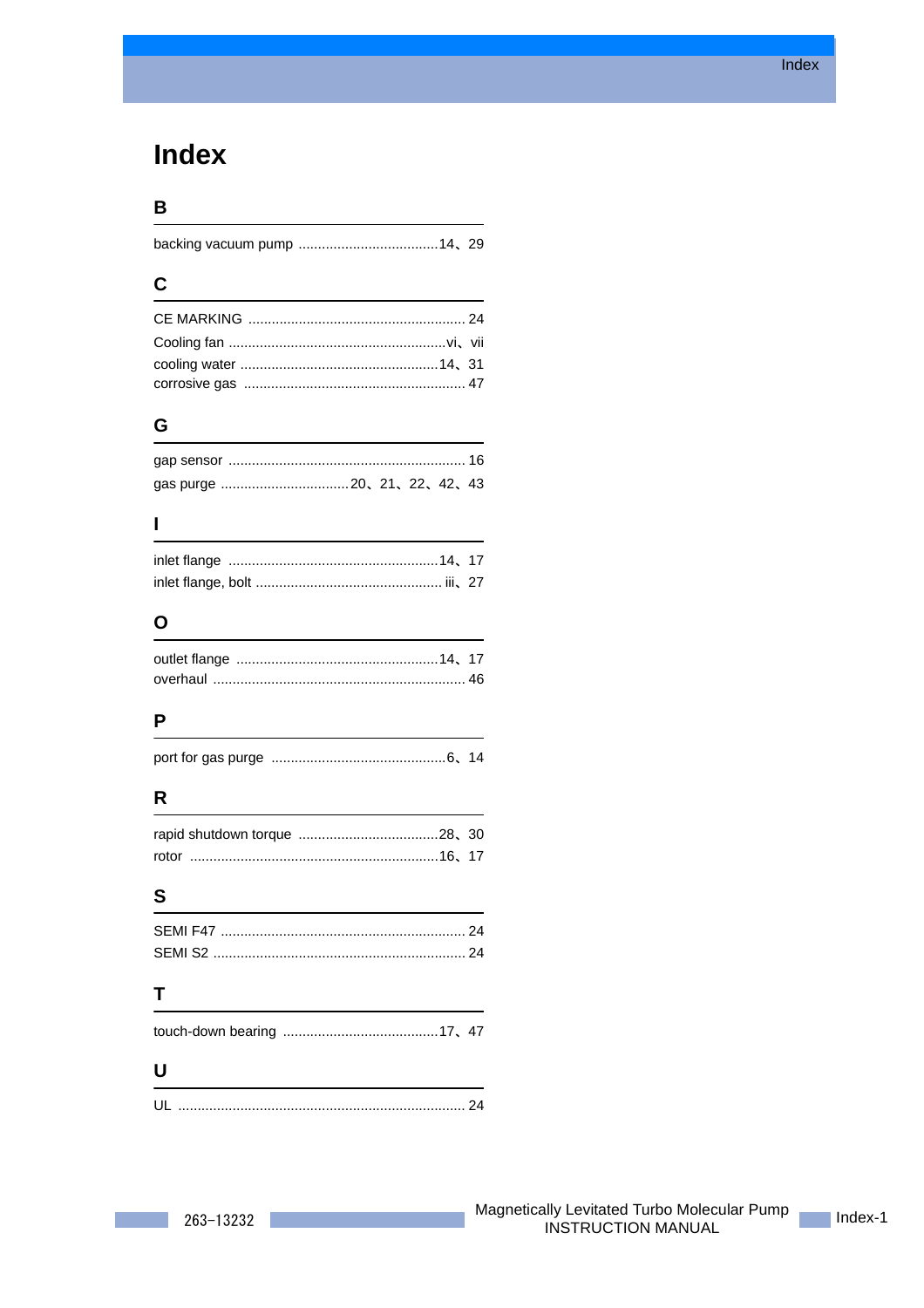This page is intentionally left blank.

**Contract Contract**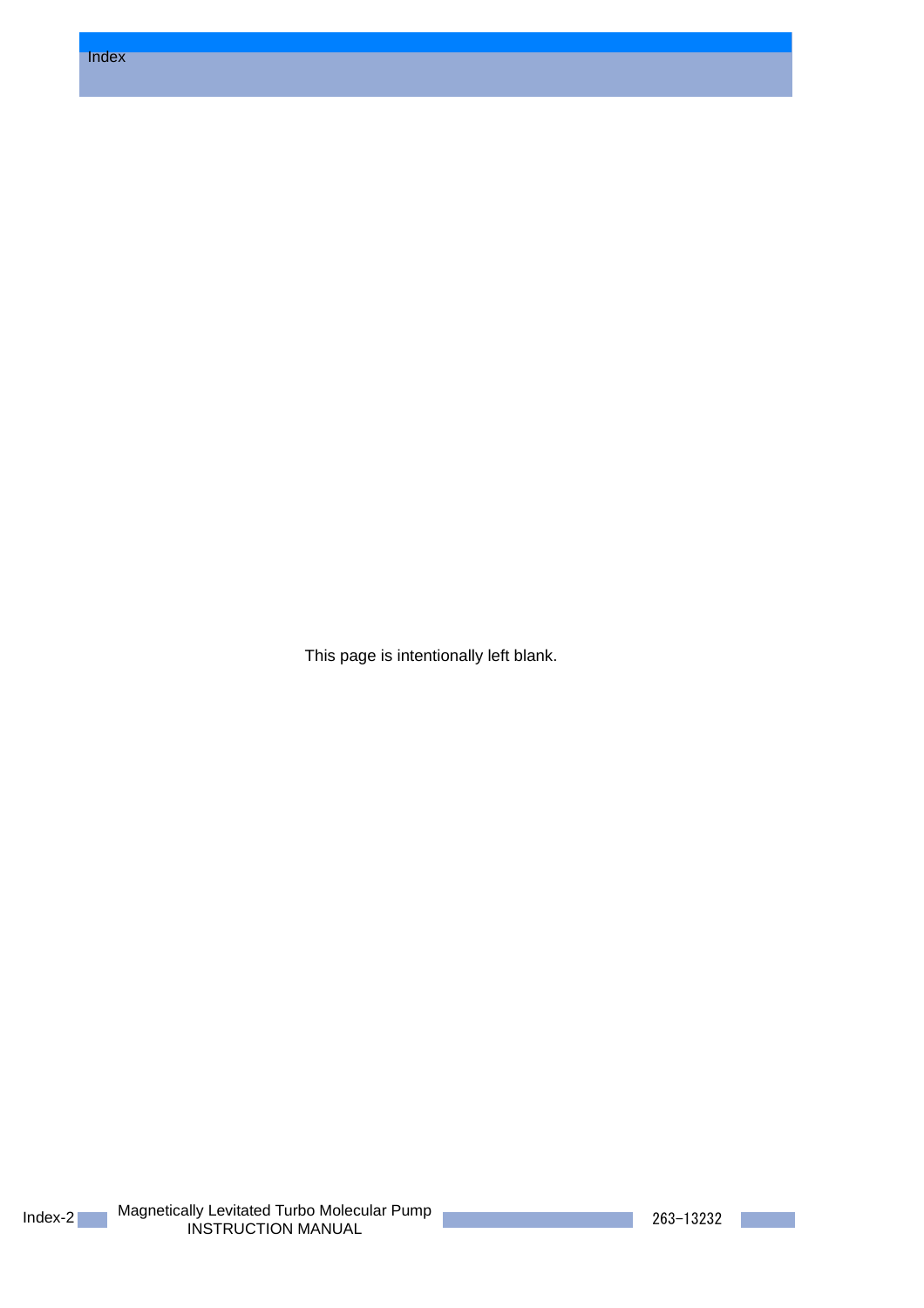#### **Declaration of Conformity**

#### **SHIMADZU CORPORATION SEMICONDUCTOR EQUIPMENT DIVISION**

 **Address :380-1,HORIYAMASHITA,HADANO-CITY,** 

#### **KANAGAWA, 259-1304, JAPAN**

as the Manufacturer

declares in sole responsibility that the following product

Product Name **Turbo Molecular Pump** 

Model name , P/N

| Vacuum Pump                        | Power Supply |                  |              |
|------------------------------------|--------------|------------------|--------------|
| Model name                         | P/N          | Model name       | P/N          |
| TMP-803LM/LMC/M/MC                 | 262-81453-xx | EI-D1003M        | 262-78689-xx |
| TMP-1003LM/LMC/M/MC                | 262-81410-xx |                  |              |
| TMP-1103LMP/LMPC/MP/<br><b>MPC</b> | 262-78492-xx | EI-D1103M        | 262-78690-xx |
| TMP-1303LM/LMC/M/MC                | 262-81475-xx | <b>EI-D1303M</b> | 262-78688-xx |

*Note:*  $-xx$  (P/N) means 00 to 99 or blank

referred to in this declaration conforms with following directives and standards

 **Machinery directive 98/37/EC amended by 98/79/EC EN292-1:1991, EN292-2:1991+A1:1995, EN1012-2:1996** 

 **Low Voltage directive 73/23/EEC amended by 93/68/EEC EN61010-1:1993+A2:1995 EN61010-1:2001** 

 **EMC directive 89/336/EEC amended by 91/263/EEC, 92/31/EEC, 93/68/EEC, 93/97/EEC EN61326:1997+A1:1998+A2:2001, class A**

Note 1) This declaration becomes invalid if technical or operational modifications are introduced without manufacturer's consent.

Note 2) This declaration is valid if this product is used alone or in combination with the accessories of this product or other instruments which fulfill with the requirement of mentioned directive.

Note3) Importer/Distributor and Authorized Representative in EU is as follows: KRATOS ANALYTICAL LTD.

Address : Whartisid, Trafford Wharf Road, Manchester M17 1GP England

 *Hadano, JAPAN 3 April 2003*  place and date of issue signature

 *Shinzo Inoue*  name in the contract of the contract of the contract of the contract of the contract of the contract of the contract of the contract of the contract of the contract of the contract of the contract of the contract of the co *Manager of Quality Assurance Dept. Semiconductor Equipment Division Shimadzu Corporation* **Position Position**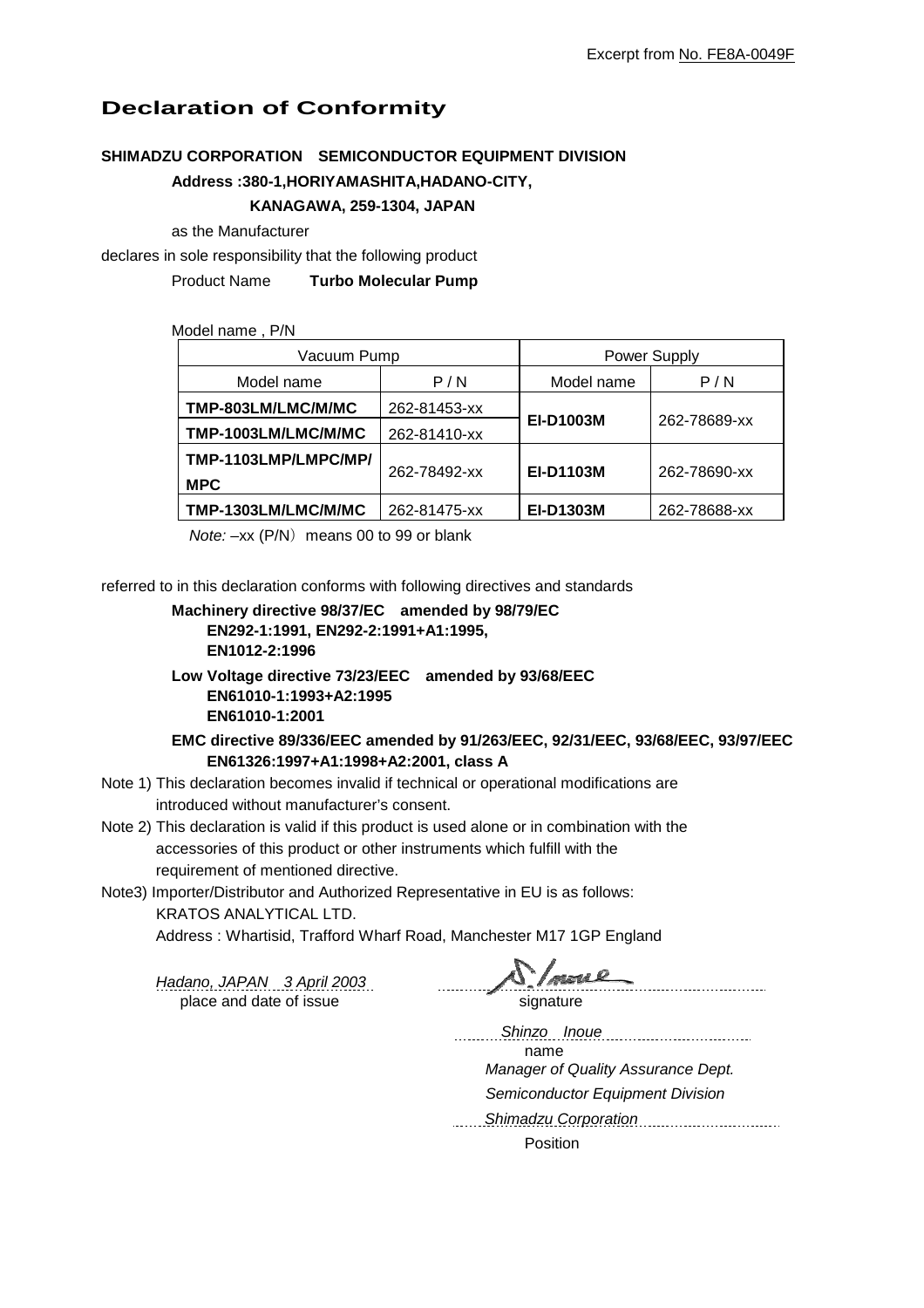#### TMP Evaluation Form

Please fill out this evaluation form and attach to the product when you send it back to Shimadzu Service Center for repair service, etc. When you fill out this form, please describe the details as much as possible.

 $\overline{a}$ 

| Evaluation items (Please check the item box, and fill out the information at the underline.)<br>Returned : □ Pump Type TMP- Product No.<br>□ Power source Type El-<br><sub> L</sub> Product No.                                                                                                                                                                                                                                                                                                                                                                                                                                                                                                                                                                                                    |
|----------------------------------------------------------------------------------------------------------------------------------------------------------------------------------------------------------------------------------------------------------------------------------------------------------------------------------------------------------------------------------------------------------------------------------------------------------------------------------------------------------------------------------------------------------------------------------------------------------------------------------------------------------------------------------------------------------------------------------------------------------------------------------------------------|
| Request : $\Box$ Overhaul $\Box$ repair $\Box$ others                                                                                                                                                                                                                                                                                                                                                                                                                                                                                                                                                                                                                                                                                                                                              |
| <b>Detail</b>                                                                                                                                                                                                                                                                                                                                                                                                                                                                                                                                                                                                                                                                                                                                                                                      |
|                                                                                                                                                                                                                                                                                                                                                                                                                                                                                                                                                                                                                                                                                                                                                                                                    |
| Alarm name: (If there is status indication lamp, light No is :                                                                                                                                                                                                                                                                                                                                                                                                                                                                                                                                                                                                                                                                                                                                     |
| Date of request (date of occurrence) : ______ Expected date of treatment completion : ______<br>Total operation hours : _____hrs. Date of operation start : ______ Date of delivery:______                                                                                                                                                                                                                                                                                                                                                                                                                                                                                                                                                                                                         |
| Please fill out the following items to make sure of worker's safty.                                                                                                                                                                                                                                                                                                                                                                                                                                                                                                                                                                                                                                                                                                                                |
| [Announcement of attraction material and gas]<br>Repair etc. may not be accepted when attraction material and gas is not removed.<br>(Please fill out the etched material in etch system/equipment (GaAs substrate etc.). Please fill out<br>the material of target in PVD system/equipment (sputter, vacuum evaporation etc.).<br>• Type of attraction gas<br>$\Box$ Air, nitrogen, etc. (name : ) $\Box$ Inert gas such as helium, etc. (name : )<br>$\square$ Corrosive gas (name : $\square$ Reactive/active gas (name : )<br>$\Box$ Virulent gas (name : $\Box$ Others (name : )<br>Attraction gas ( $\Box$ : removed, $\Box$ : not removed) Influence on man's body. ( $\Box$ YES, $\Box$ NO)<br>Treatment procedure, handling precaution, etc. for case when attraction gas is not removed. |
| $\cdot$ Is there a color changes and adhesion at inlet and outlet flange? $\Box$ Yes<br>$\square$ No<br>If there is a color changes and adhesion, we wash the TMP to keep an appropriate performance of<br>vacuum pump.(additional charges)                                                                                                                                                                                                                                                                                                                                                                                                                                                                                                                                                        |
| Authorized signature :<br>Contact Person: _________(ext.#)                                                                                                                                                                                                                                                                                                                                                                                                                                                                                                                                                                                                                                                                                                                                         |
| Use condition of equipment :<br>Gas purge : □ Used (<br>ml/min) $\Box$ Not used (none)<br>For the oil type bearing:<br>Oil type : $\Box$ Standard oil $\Box$ Fluorine base oil(designated oil) $\Box$ Others(<br>Oil level : $\Box$ near upper limit $\Box$ medium point $\Box$ near lower limit $\Box$ less than lower limit<br>Others :                                                                                                                                                                                                                                                                                                                                                                                                                                                          |
| Contact Person: ________________<br><b>Tel</b>                                                                                                                                                                                                                                                                                                                                                                                                                                                                                                                                                                                                                                                                                                                                                     |